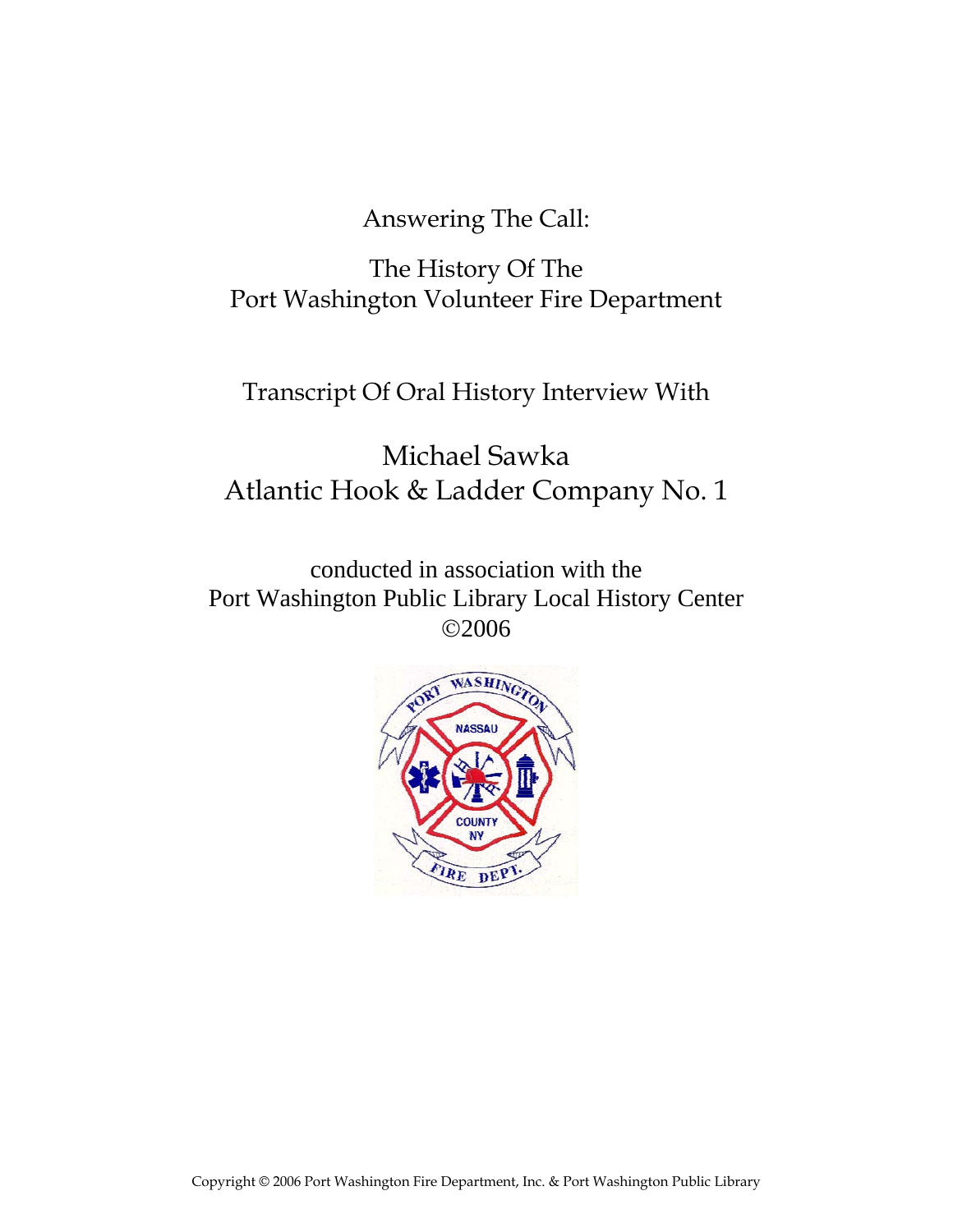Interview with Michael Sawka by Sally Olds pk June 2, 2004

Q: June 2nd, 2004. This is an interview with Michael Sawka. My name is Sally Olds. The interview is taking place at Mr. Sawka's home at 14 Belleview Avenue, Port Washington. Can you please say your full name?

Michael Sawka: Michael Sawka.

- Q: And which fire company are you a member of?
- MS: Atlantic Hook and Ladder Company.
- Q: When did you first come to Port Washington?
- MS: It could have been the year 1952 or '53.
- Q: And what brought you here?
- MS: My brother-in-law. This was—was working in Wilkes-Barre, Pennsylvania, and my brother-in-law was out here in Port Washington, and he was telling me what it was like in employment and so on. So, that's what I did. I was working for Grand Union. I'd come out to Long Island, Port Washington. And I was working at the Grand Union store in Great Neck for about a year or so. And then I started to work in a sand mining operation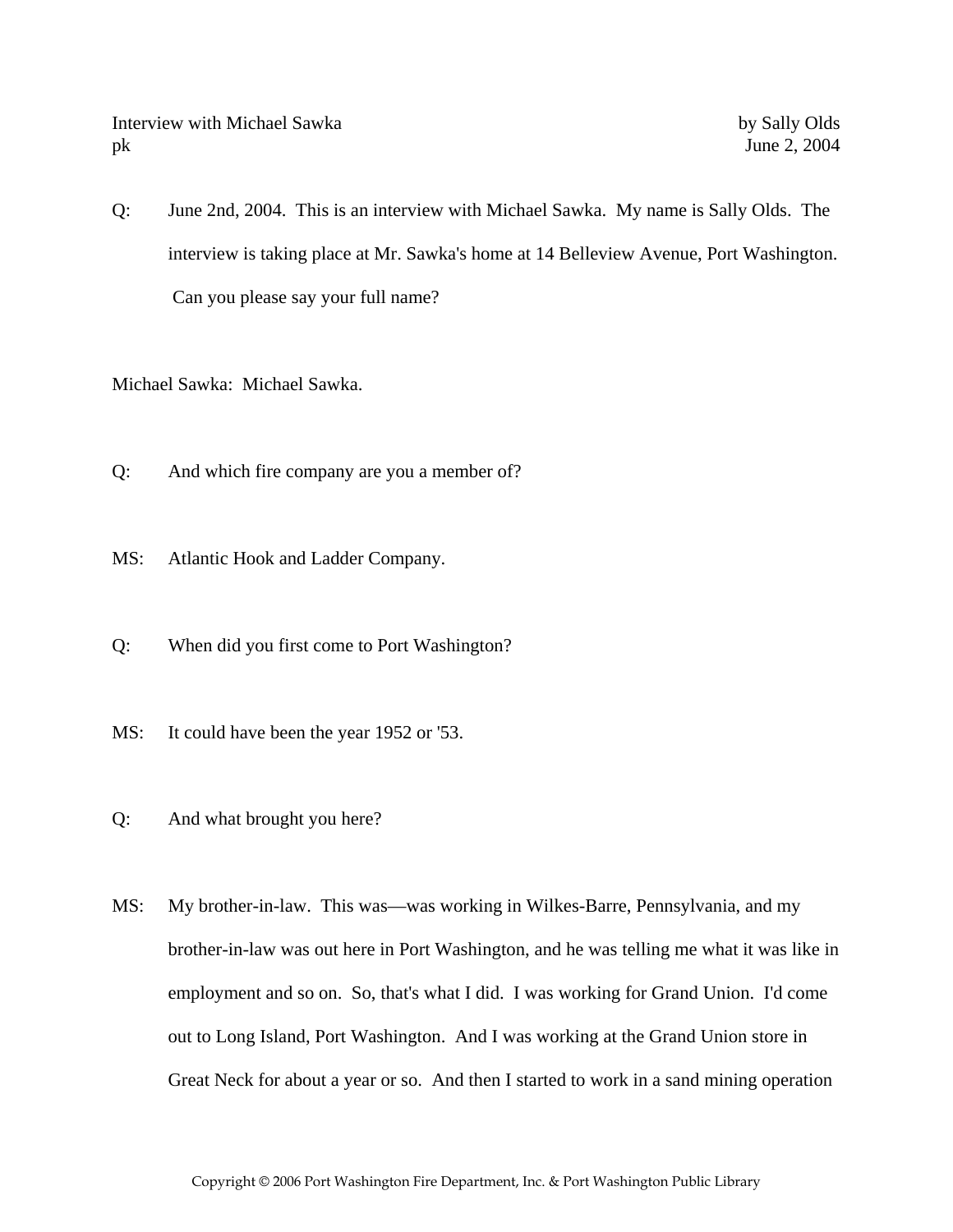with the name of the company, Metropolitan Sand and Gravel Company. And I stayed with the Metropolitan for about twelve years, and then I went to work for Gotham Sand and Stone Company. A crushed stone company. And I worked there up until the year of 1990, which I retired in the year of 1990. And I enjoy it. I enjoy retirement (laughs). It's really great.

- Q: What did you do for Metropolitan and Gotham?
- MS: Oh, operating engineer. I was an oiler and also an operator of a crane with a clamshell bucket. We were unloading crushed stone barges, which was supplied here to the contractors of Long Island for mostly road work and parking areas. I guess that's about it, what I could say there (laughs).
- Q: And when did you join the fire company?
- MS: It could have been the year—that'd be '53 or '54. '54. Because we're in 2004 now. That would give me my fifty years. Right.
- Q: What made you decide to join?
- MS: When I was kid, I remember in Pennsylvania at the Fire Department, they were volunteers. And it sort of hit me. There's something I liked very much. And I always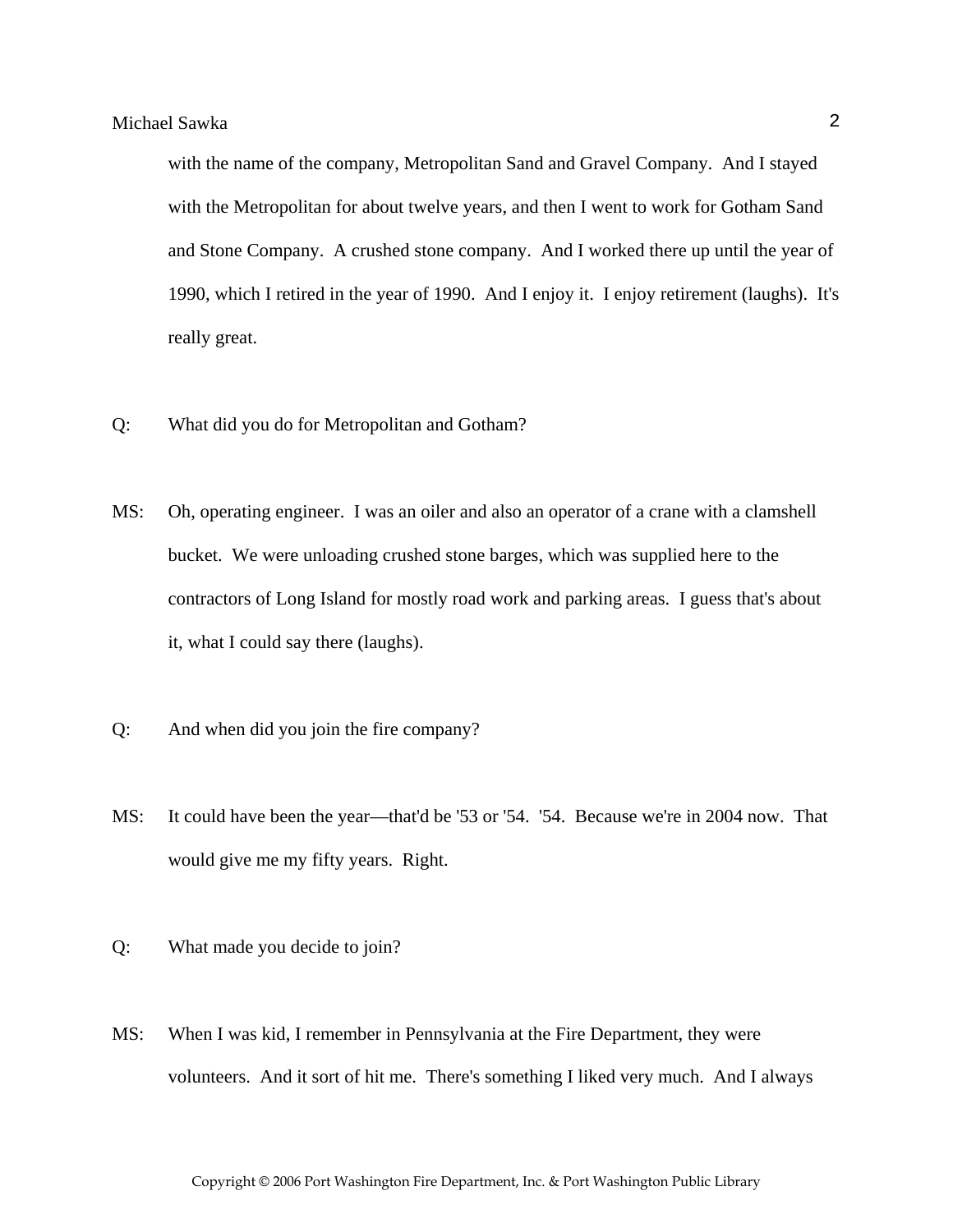stayed with having that in the back of my mind. And when I came out here to Port Washington and found out that the Fire Department's strictly volunteers, my brother [inlaw], Orlando Scaramucci also was a member, and he told me to join, which he did. Got me an application, and I joined up with Atlantic Hook and Ladder Company. And it was really great to be a volunteer fireman, because the feeling that you get inside where you could help people that are in need of help and also in fires and other things. And they make the call or the alarm goes off, and whether it's one, two o'clock in the morning or twelve afternoon, I would hop in my car and I would go. And the feeling I would get when I would come home. Gee, I'd feel so great for the people. Some of them could have lost their lives in the fire, interiors and so on, and you'd help them get out and do things like that. And it made me feel great inside. It's something that I always stayed with and I enjoyed. Even wish— I wish today that I could hop in my car and go fight fires. But, because of my age, I'm sort of limited, and I can't do that.

#### Q: Is there an age limit?

MS: No, there's no age limit, no. But, yet, you yourself should know whether you should be able to do something like this or not. And it's sort of dangerous, also. There's a lot involved. A lot of training involved. It's just not that you're going to hop in a car and go and jump on a fire truck. It's the learning, experience, the practice that you get. And you do this, and you do it on weekends or sometimes during the week. When the men at the Fire Department, when they get down at the firehouse, and they teach you and show you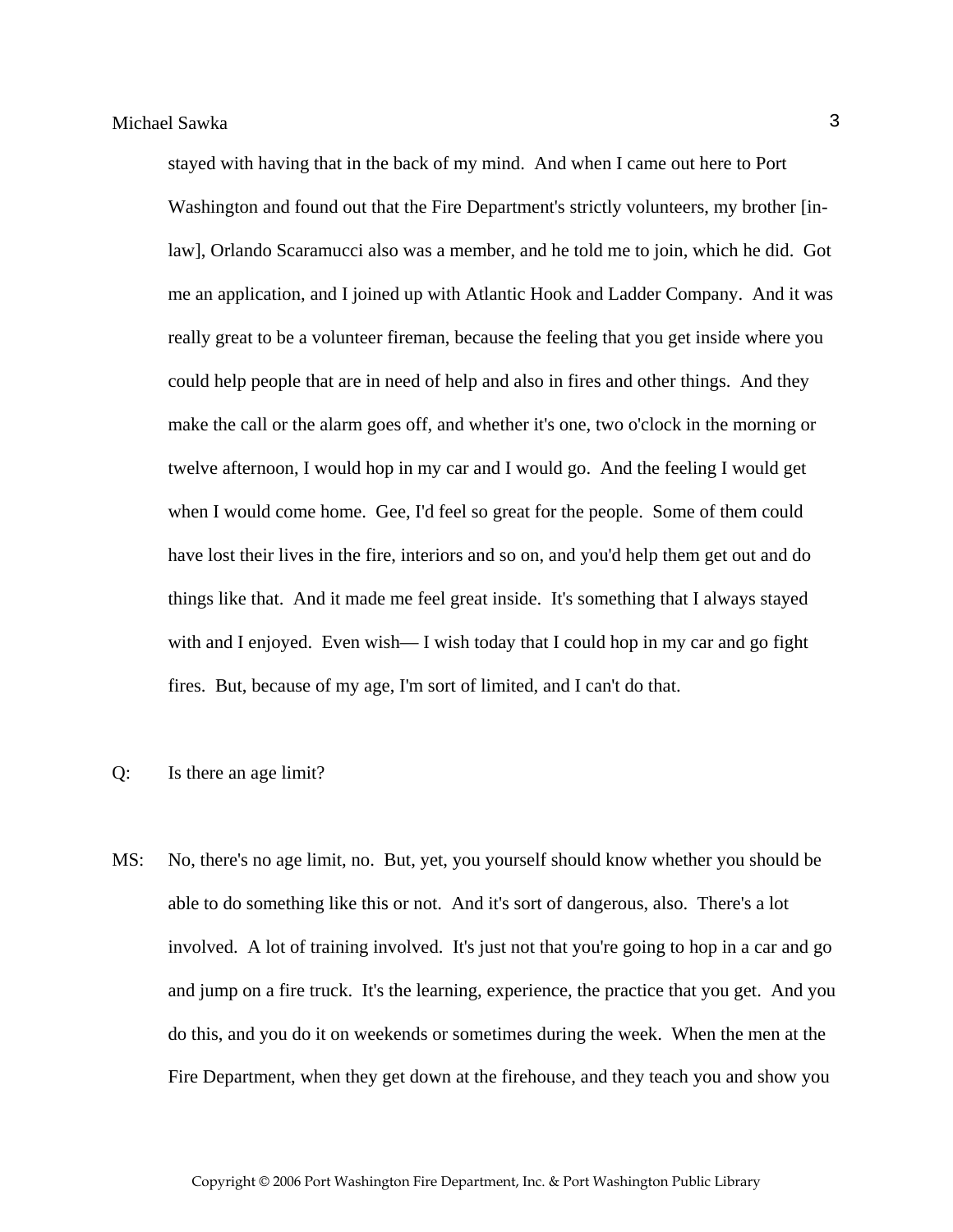different things that you have to learn how to be a fireman. And that's how it works out. It works out great. And you got to be careful. Number one, you got to be very, very careful. When you see smoke, you just don't go in there, run in. There's a thing you put on your face they call a mask, a breather. And that's one of the main things that you have to do when you go interior. And it's scary, a scary thing when you go in. And several times I went in and actually where you couldn't even hardly see the interior of the room, because there's smoke. You go in and you follow the walls with your hands to get in and out, and you have to remember how you went in so you could run out the same way. If not, you got a problem (laughs).

- Q: Did you ever get lost inside a house?
- MS: No. No, no. I was several times where it was pretty well smoked up, and I would just follow the rules that they told me and how to— the good training that I got. And I'd go in through the room and check out, make sure there was nobody in there, and go back the same way I went in. Go through several rooms, and you do that. And usually, if it's a smoky fire where there cannot be much damage as far as the fire, but smoke. A lot of smoke. And it takes over the house. And we were trained that it's not going to take us. And that's exactly what happens.
- Q: I'm sorry. You were trained to—I didn't hear ...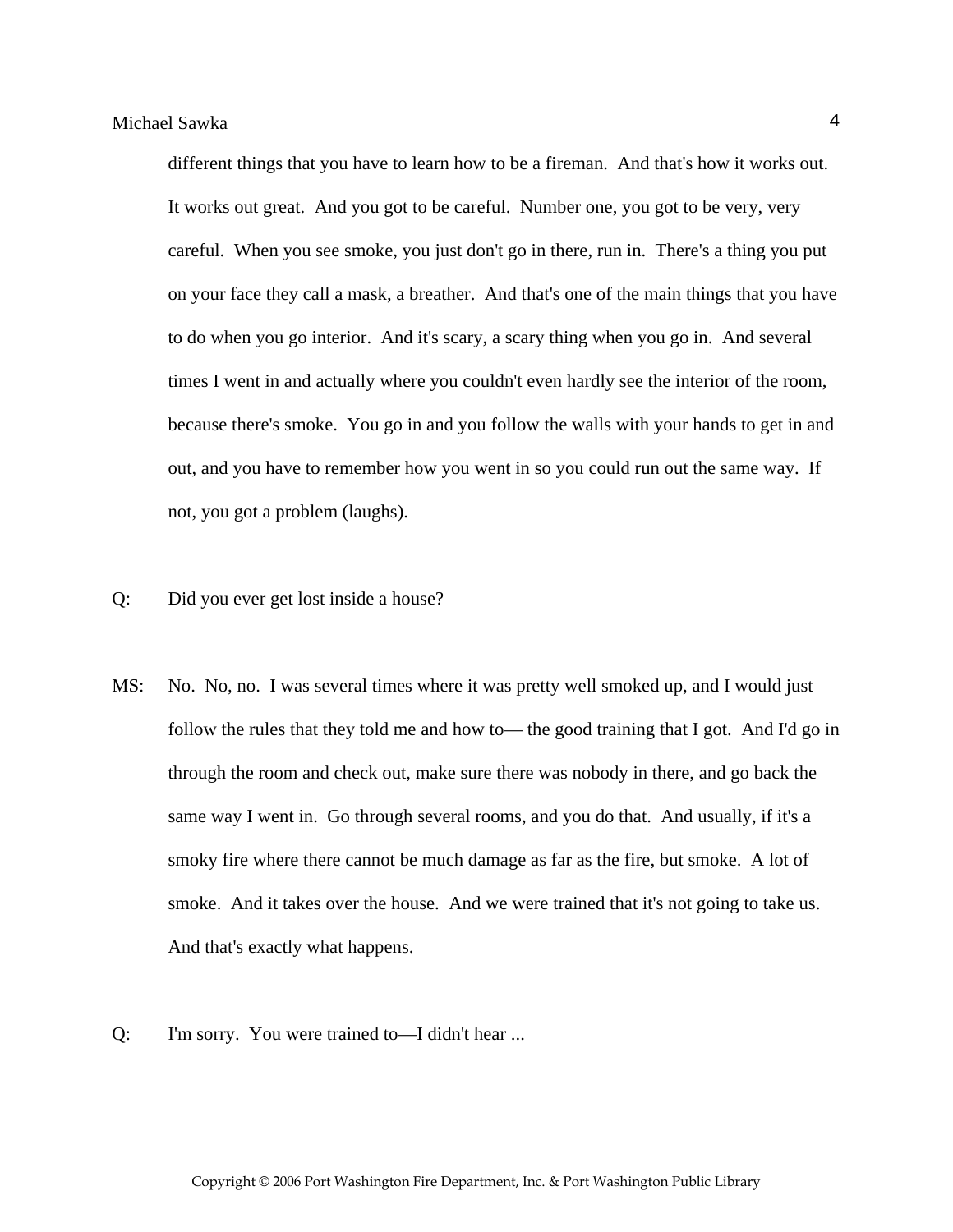MS: That it doesn't take us. The interior of the house that the smoke, we were trained what to do and do it the right way. If not, then that smoke would take you.

Q: Yes.

- MS: It's dangerous. Very dangerous.
- Q: Well, what do you remember about that early training?
- MS: Experience, the training, and it's scary. When you go in and put the equipment on especially a mask— and you go into a smoke-filled room, or if you're climbing the ladder getting rooftop and you have to ventilate, you have to put an opening in the roof to ventilate, to get that smoke, to get the heat out of the building. It's scary. But the experience that you have—and another great thing about it is the few guys that you have down below who are watching you, and if they see something that could be a little help, they could shout up. They could tell you what you should do and how you should do it and be careful in doing it. It's great experience. It's the training that's mostly that's involved in it that teaches you to do these things. And the men that you work with are great. One will help the other. And then when it's all over, we just take our equipment off, put it in a truck, and go down to the firehouse, do what we have to do with the trucks to repair it, clean it up, put it back in order for the next time you have to go out and do the same thing.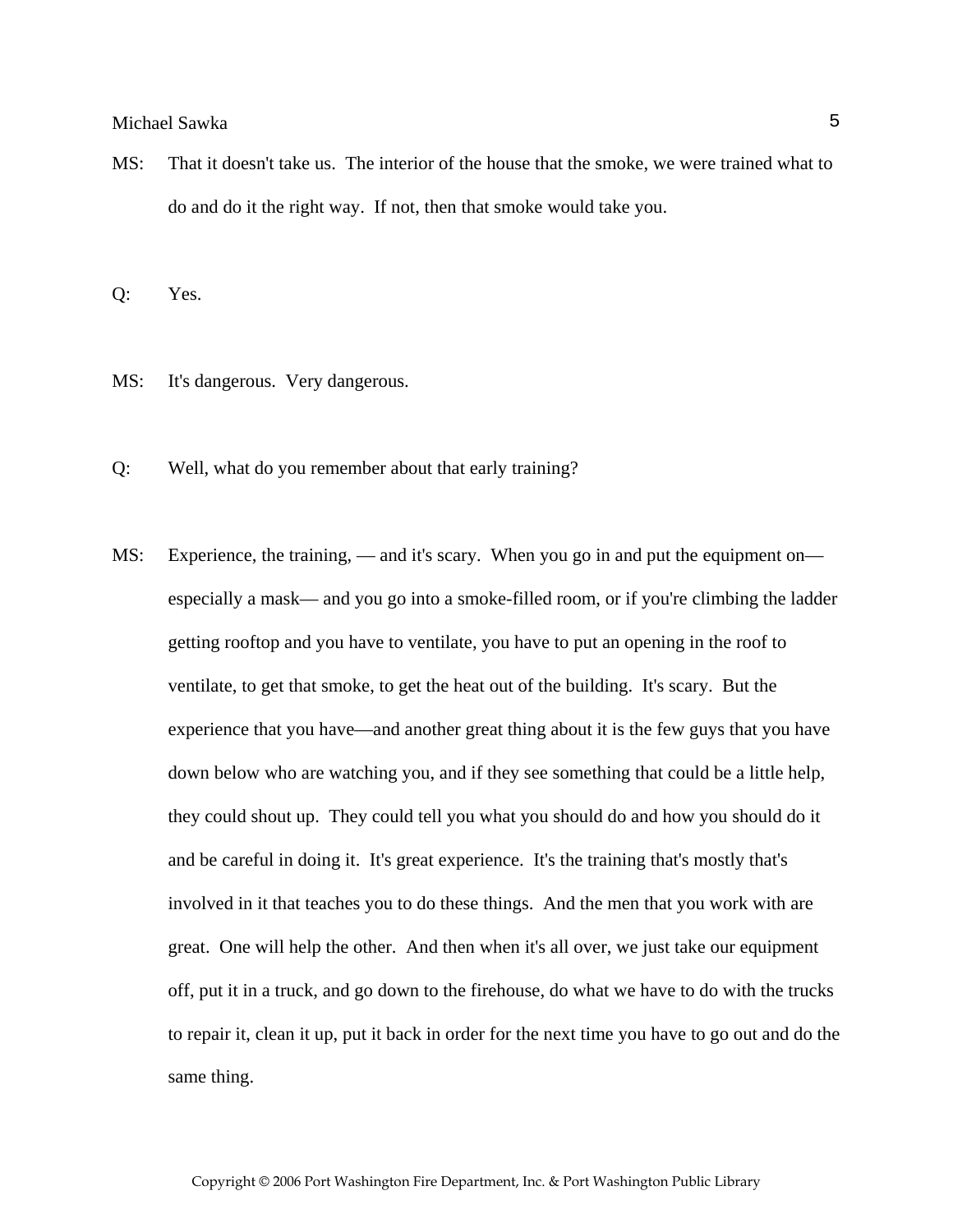- Q: And when you come back from the fire, is there any kind of meeting among the people, the firefighters, to critique their performance at the fire? What you did, what you should have done?
- MS: Yes, absolutely. No question. Usually, if there was something that they see that should have been done and it wasn't, they will actually tell you, explain it to you. And it's the training.
- Q: Do you remember any examples of that?
- MS: About what?
- Q: Do you remember any examples when that happened?
- MS: It's hard right now, because it's been—I've been away so long from it, as far as fighting fires, because of my age.
- Q: When did you stop fighting fires?
- MS: Oh, I guess it has to be a good fifteen years or so, or better. But like even prior, at that time and that was about fifteen years ago when I stopped, I would go to a fire, but I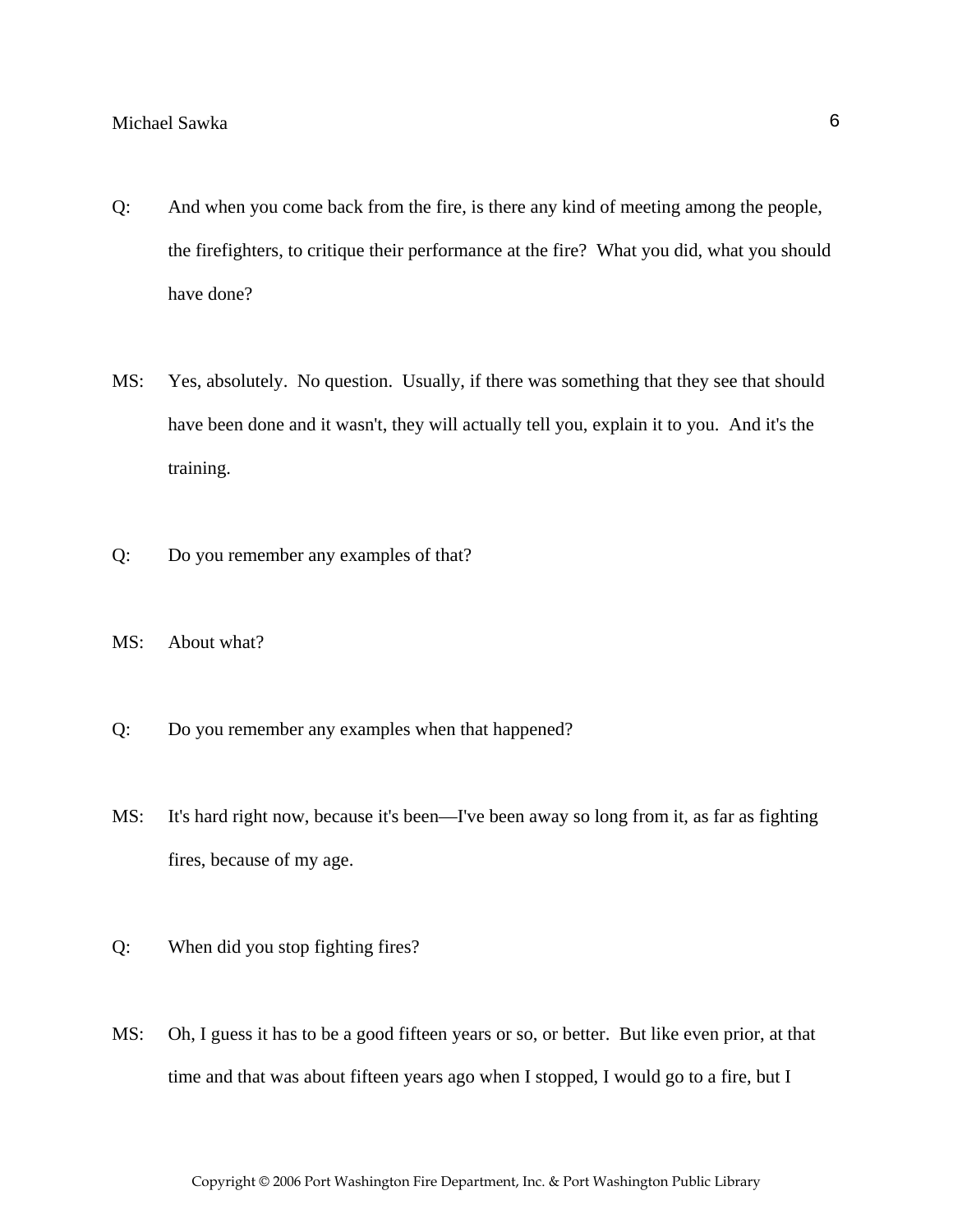would not go into the building. I would stay on the outer part and see what I could do helping there.

- Q: What kind of things would you do?
- MS: Well, the on-fire-truck equipment, ladders that have to be put back. There were ladders taken off that you'd put up against the building on the exterior of the building. You could help doing that. And the equipment that the firemen used—could be an axe, could be a rake or something, whatever. You really don't know what they're going to use. When they bring that back and with the fire trucks and we get the equipment that we have, we put it back where it's supposed to be put back in the trucks. And with the firemen, also, with their gear, they would harness the gear on the compartments that we have on the truck to put the gear back. Certain places for helmets and for the boots and for the rain gear ...which is good.
- Q: So they can find them ...
- MS: Yeah, well, they're exactly put back the same place they were taken from, and that's the way you keep everything in order. And if there's any damage or anything done to equipment, you know where it's at, and you don't put it back in the compartment where it should be. You put it elsewhere in the truck, and then at the firehouse then they take care of it and do what has to be done, or replaced. Or if we could repair it, we'd do that. So, I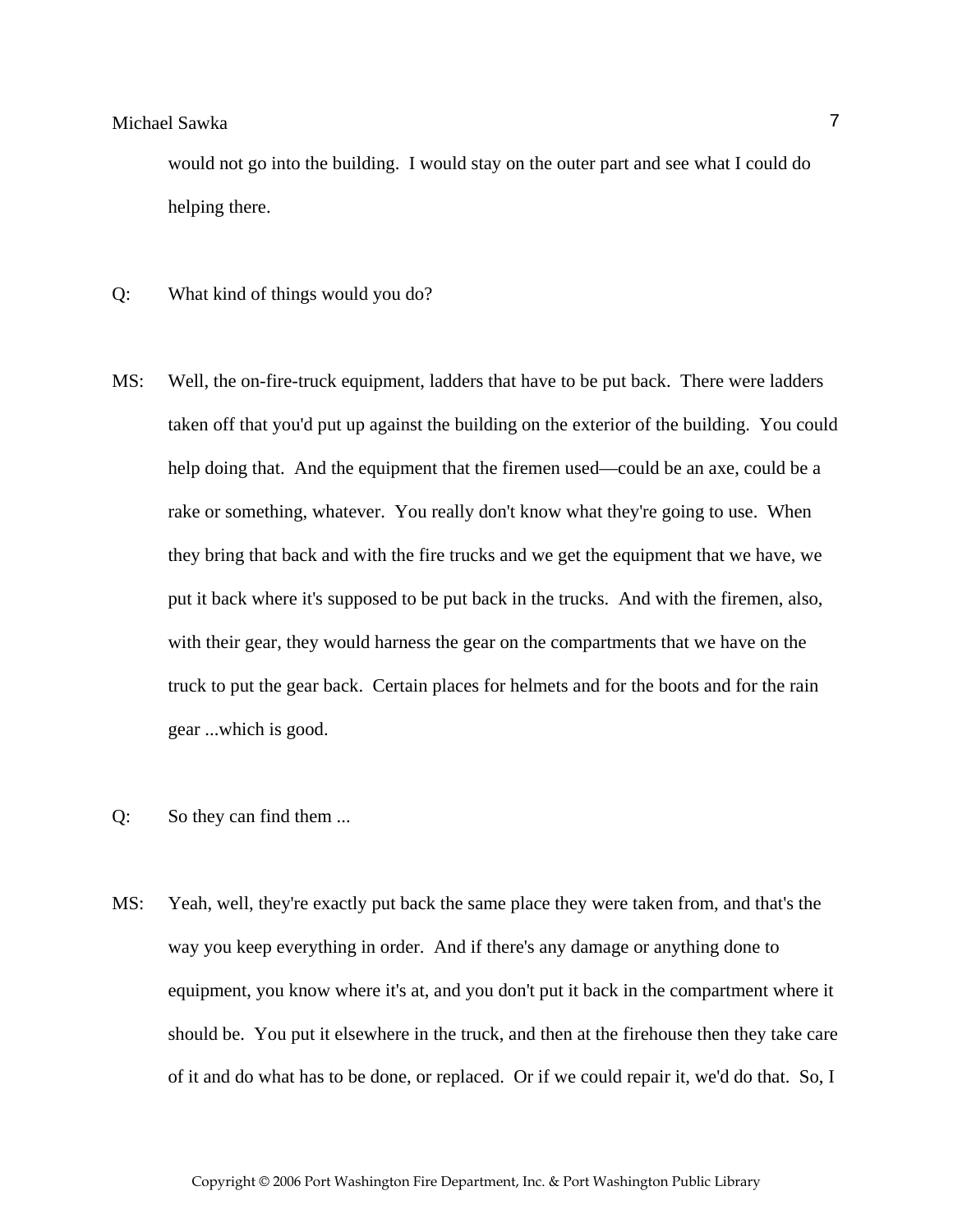guess that's about it right now. (laughs).

- Q: And are you still active in the Fire Department?
- MS: I go to the meetings. Not all the time, but I will go to a meeting and I enjoy going to a meeting. But, other than that, there's really nothing more that you could—that you could do. Now I have the alarm in my bedroom, and when that goes off I just go in the front of my home and just looking out the windows and see the trucks as they're going by or something and say "God bless you guys. I wish I was there." (laughs). I can't, because of my age. I'm eighty years old. So, I've got to take it easy. So it's great.
- Q: Now, you were the Marshal for the Memorial Day parade.
- MS: The Memorial Day parade, yes.
- Q: Was that in connection with your being a veteran or with being a firefighter?
- MS: Fifty year member.
- Q: How did you get chosen?
- MS: I was the only fifty year member of this year in Atlantic Hook and Ladder Company.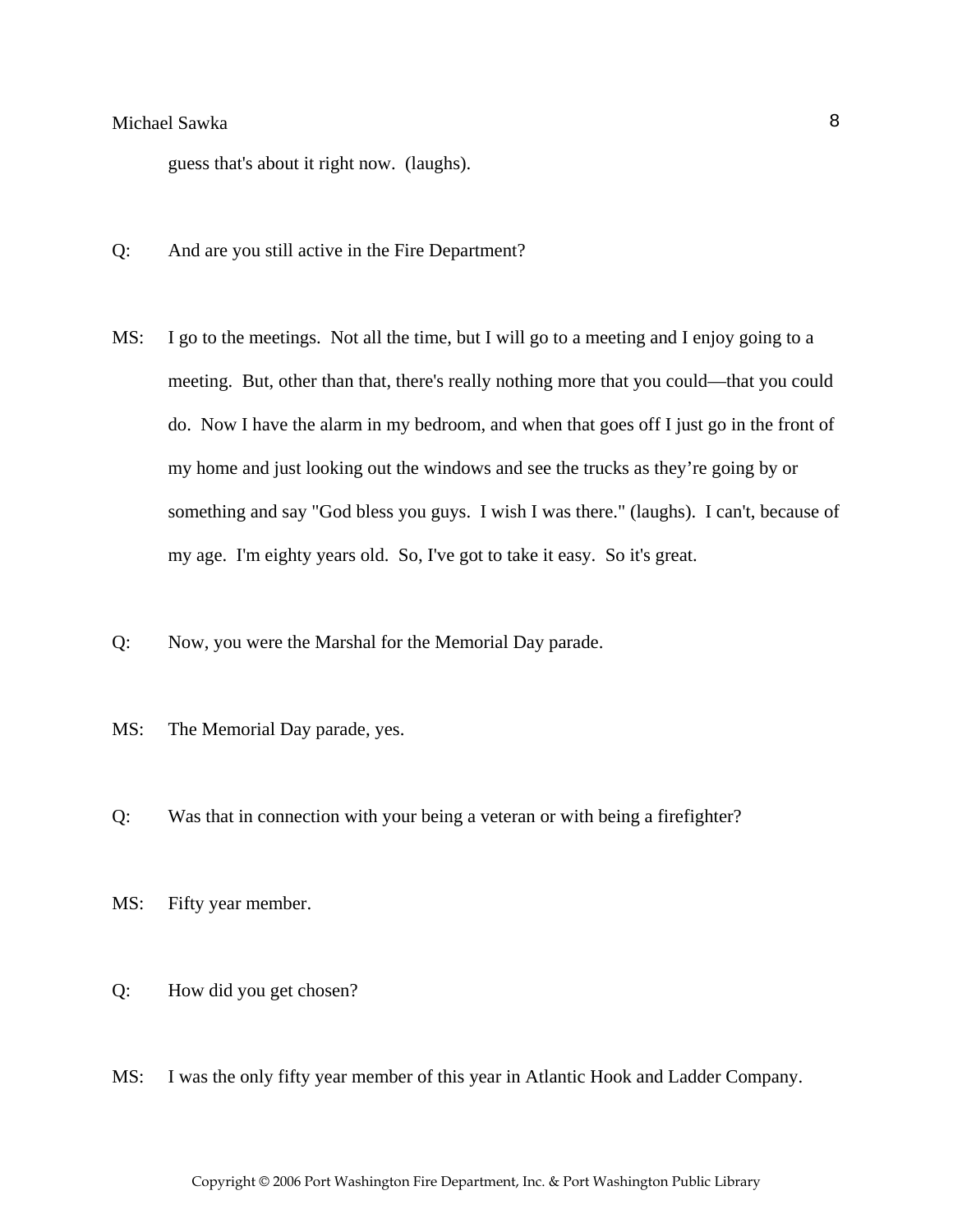There were five of us that joined in the Fire Department at that time. It must have been '53. And out of the five, I was the only one that made the fifty years. So, I feel very lucky about that, and I feel proud. And I also think about those other four guys that was always with me. The years that we were training and so on. I wished that they were alongside of me when I celebrated my fifty years, that they were with me. But it just so happens that it didn't work out that way.

- Q: They left the Department, or they ...
- MS: A few of the boys passed away, and that was one of the reasons. And I think one other had to leave. I think he moved out of town, or something. But other than that, that's about it.
- Q: Did you ever think about leaving yourself?
- MS: No. No. I never had that feeling that I wanted to go. It was the feeling inside of me to stay. To stay. I wish I could live to be a hundred (laughs) and say "I'm a member of Atlantic Hook and Ladder Company." But that could happen, too, but I doubt it. It's only twenty more years to go. It's possible.
- Q: Sure. Do you remember who the Captain was of Atlantic Hook and Ladder when you first joined?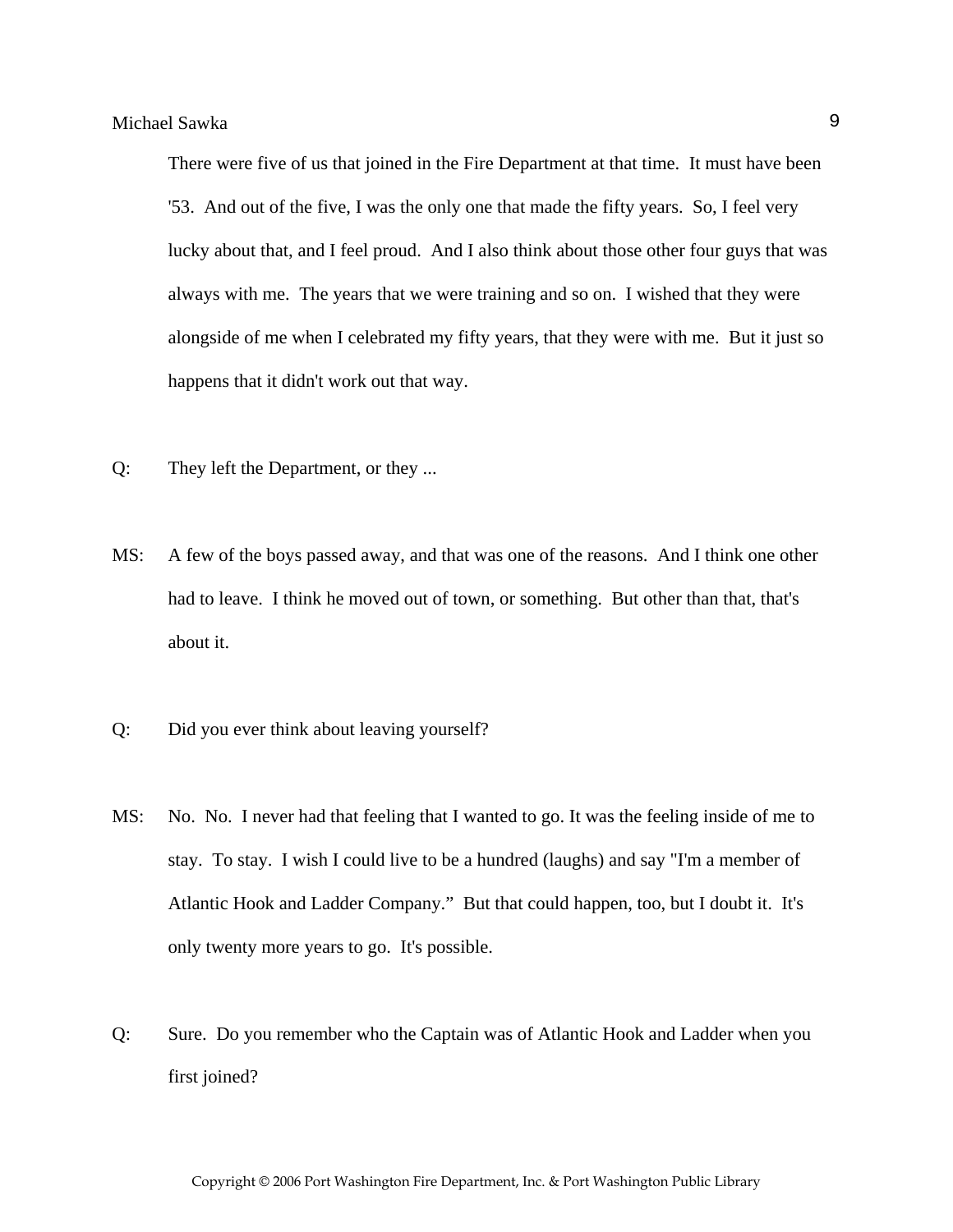- MS: It could have been Ralph Nofi [former Chief]. The other fellow, his nickname was "Flash." "Flash" Marra [former Chief]. And I can't think of anybody else. Well, there's Sal DeFeo, another great firefighter, and Jess Salerno [former Chief]. And I can't think of any other—the other—Harry De Meo, and I just can't think of the guys at that time when I first joined, goes back years and years.
- Q: Yes, sure.
- MS: Probably by the nickname or something (laughs).
- Q: Do you remember who the Chief of the whole Department was at that time?
- MS: It was John Duncan. Now, I don't know if he was Chief at that time, or if there was a Chief prior to him. I really don't—I don't remember. And "Flash" Marra also was Chief. Jess Salerno was a Chief. But at the beginning when I first joined, I don't remember. I don't remember the guys who were, at that time, were the Chief of the company. Or the Department rather than the company.
- Q: What do you remember about your first days in the company?
- MS: The first time when there was an alarm—we did not have the alarm in your home if there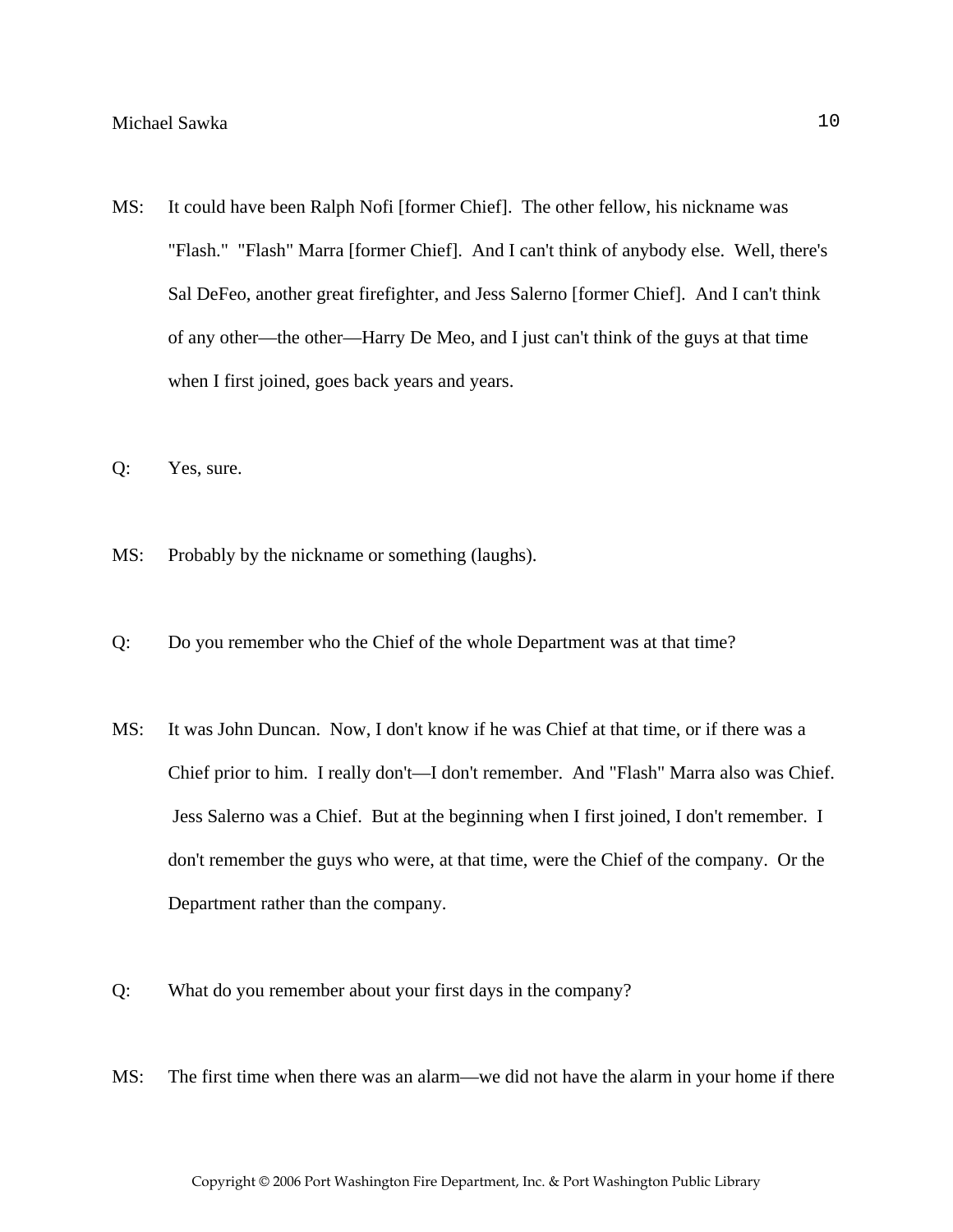was a fire. Just the blast of a siren. And the first time when I heard that siren go off, I don't remember if it was at night or if it was during the day. Most likely, it could have been after like four in the evening, because of getting home from work. When that alarm went off, I was just shaking. I says, "Oh, my God." There was a fire. This is my first one. I'd better go." I hopped in my car, and I got to the firehouse, and I got on the fire truck. And I would go, and just riding the fire truck—the feeling. And you're just looking. "Where are we going? How far is it?" And then when you get to the fire, you have to put on your boots. You have to put on your gear and your helmet and so on. And then you're ready for—at the time, I was just a green bug on doing these things. And I would wait for one of the officers to instruct me what to do and so on. Which he would give me a piece of—a piece of equipment or something and "Just stand by in case they should need this. They will come to you and they'll get it." Being that you were just a rookie, they're not going to send you inside of the building new, until you get more training. And we'd just stand by and be a help on the exterior, not on the interior. Which was good (laughs).

- Q: Do you remember what that fire was?
- MS: The first? No, I really—really can't remember what it was the first time. But I know it was a shaky fire—meaning me, a shaker (laughs).
- Q: You were shaking for what reason?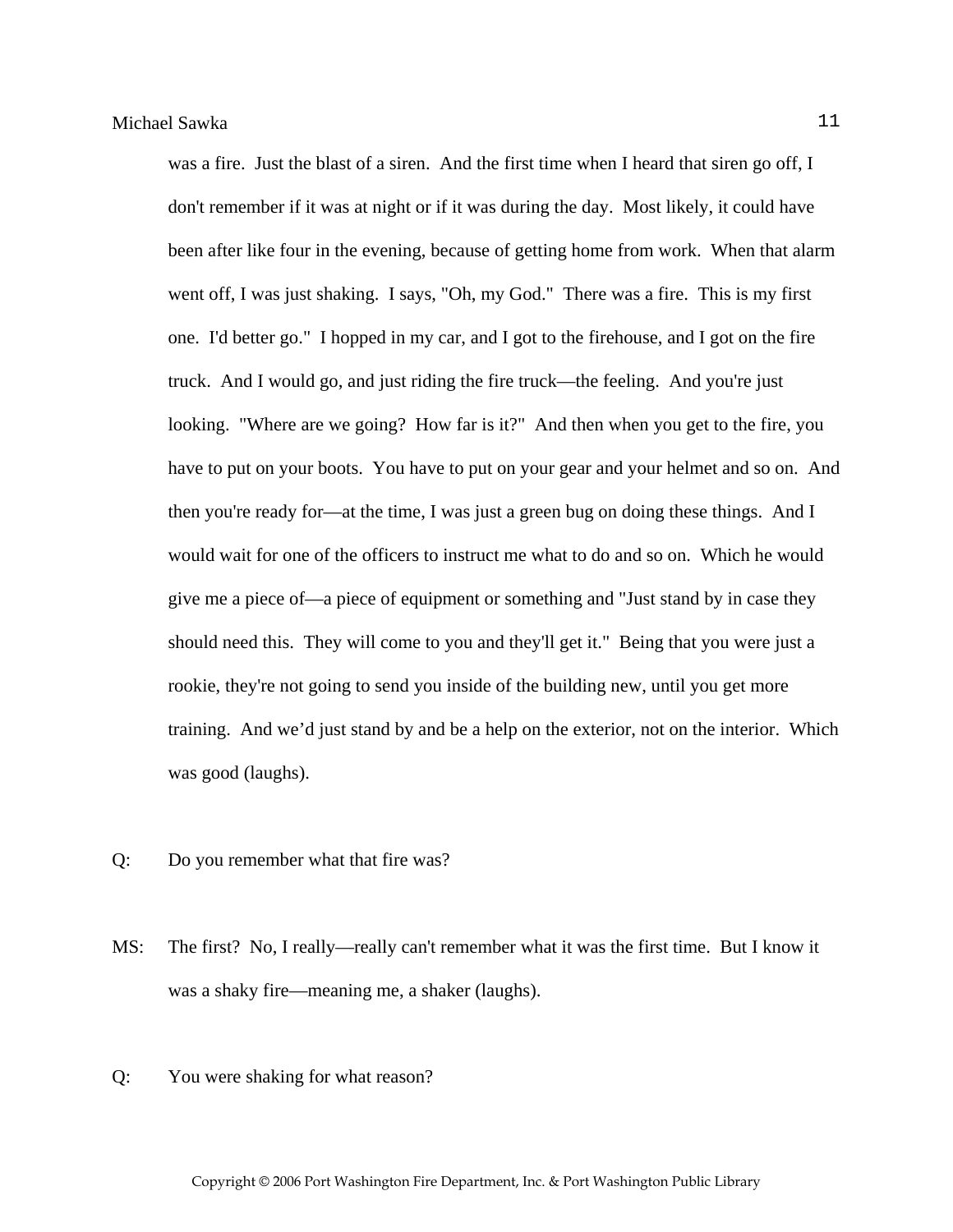- MS: Being there, I wanted to—first time that I'm going to a fire, and what am I going to do? How am I going to do it? And, but yet the feeling inside of me was "I'm here. If I'm needed, they will tell me where to go and what to do and how to do." And, but like I said —it's a shaky experience. It's scary—a scary experience, because you don't know what's going to happen because this is the first time that you're going there. Even if you had to climb a ladder up, that's—it's very simple, I think, that they would do something like that. Just jump on the truck and go, give him the ladder, and start climbing to get on a roof. No. Experience first, learning, going to school and so on, to learn how to do those things. Taking the ladder off of a truck, extending the ladder up. The size of the ladder—could be a twenty-five footer, forty, or fifty foot ladder. And learn how to do, how to pick this ladder up and extend it up to that certain point. And then the hard—another hard thing about that was getting that ladder away from the building. Holding it straight up, then put it down in the section it's supposed to be in. And it involves a lot, and you have to know what you're doing. You just can't go and mess around and play that you're going to be a game or something. Pretty serious.
- Q: Could you put the ladder up by yourself, or did you ...

MS: No.

Q: ... work with other ...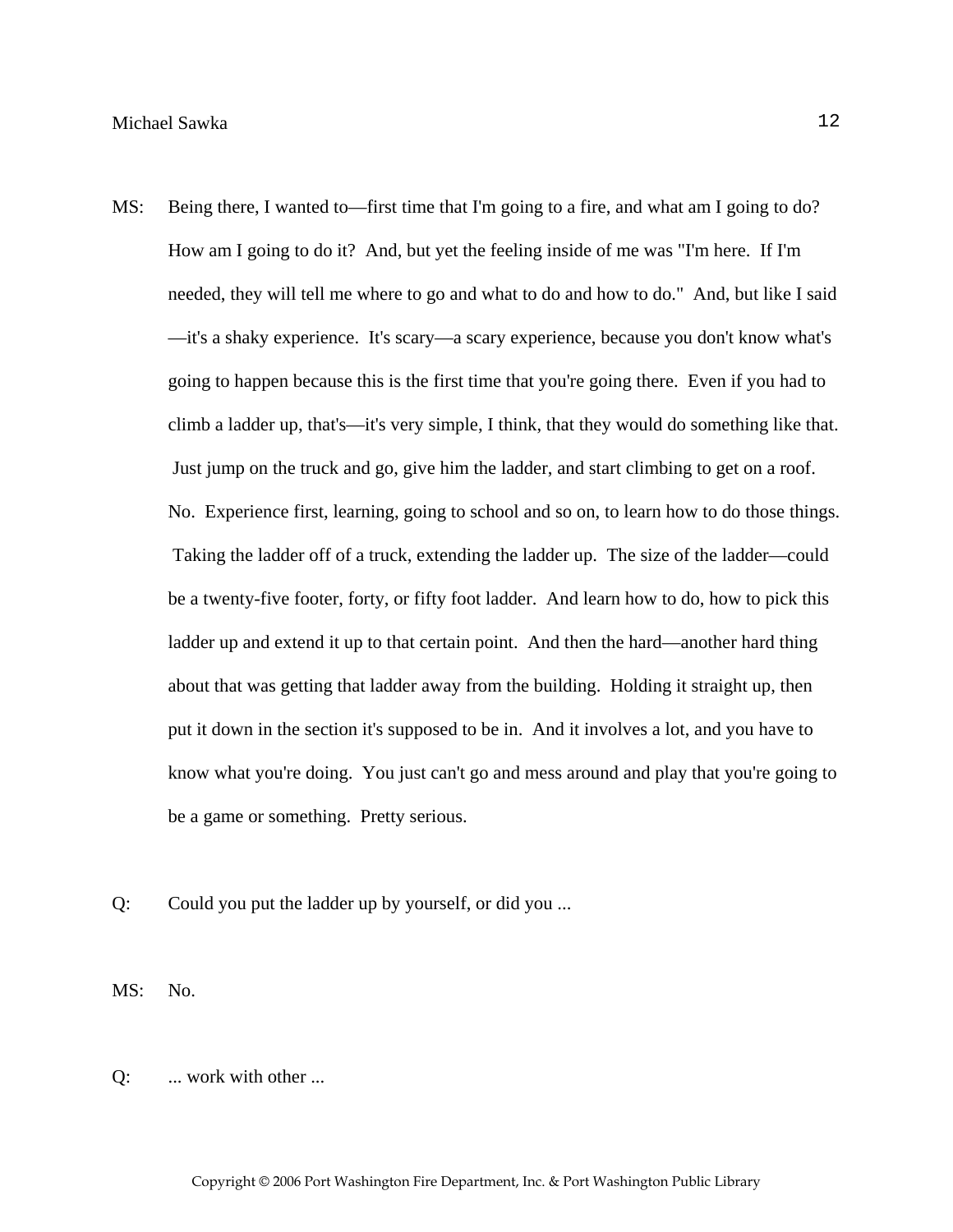MS: We would have to work with others. The ladders, you get a twenty-five foot ladder and go to a fifty foot extension and some of this, no way you could do that yourself. And there's certain ways you put up ladders, too. You just don't think you're going to pick it up and it's going to go there. The leg at the bottom could kick out one way. You have to have a man down at the bottom of your ladder with a foot, he sort of holds it. And if you have two or three guys on the other end picking it up, you got to hold the ladder not to shift towards them, or they're going with it. And so it has to be done. It's very critical. You have to be there, and you have to know what you're doing. If not, somebody's going to get hurt. And also, when a man is climbing the ladder, you have to have a man down at the bottom to secure that ladder up with your two legs up against the wall with you. You hold it, you have to have two hands on the ladder. So there's no room for the ladder to slide away from the building. And you keep your eye on the guy that's up on that ladder. And he—if he needs anything, he will tell you, or, you know, he will tell you when he's coming down. As he is doing that, you'll stand up and just keep looking at him until he gets off the ladder. Then he slaps you on the back, and you slap him on the back (laughs). "Everything's okay?" You get ready and you go home. So that works out (laughs). It was good. Really good. Good experience. I wish I could do it again, but my age says no, you can't, you have to wait and watch.

#### Q: What are some of the memorable fires that you were at?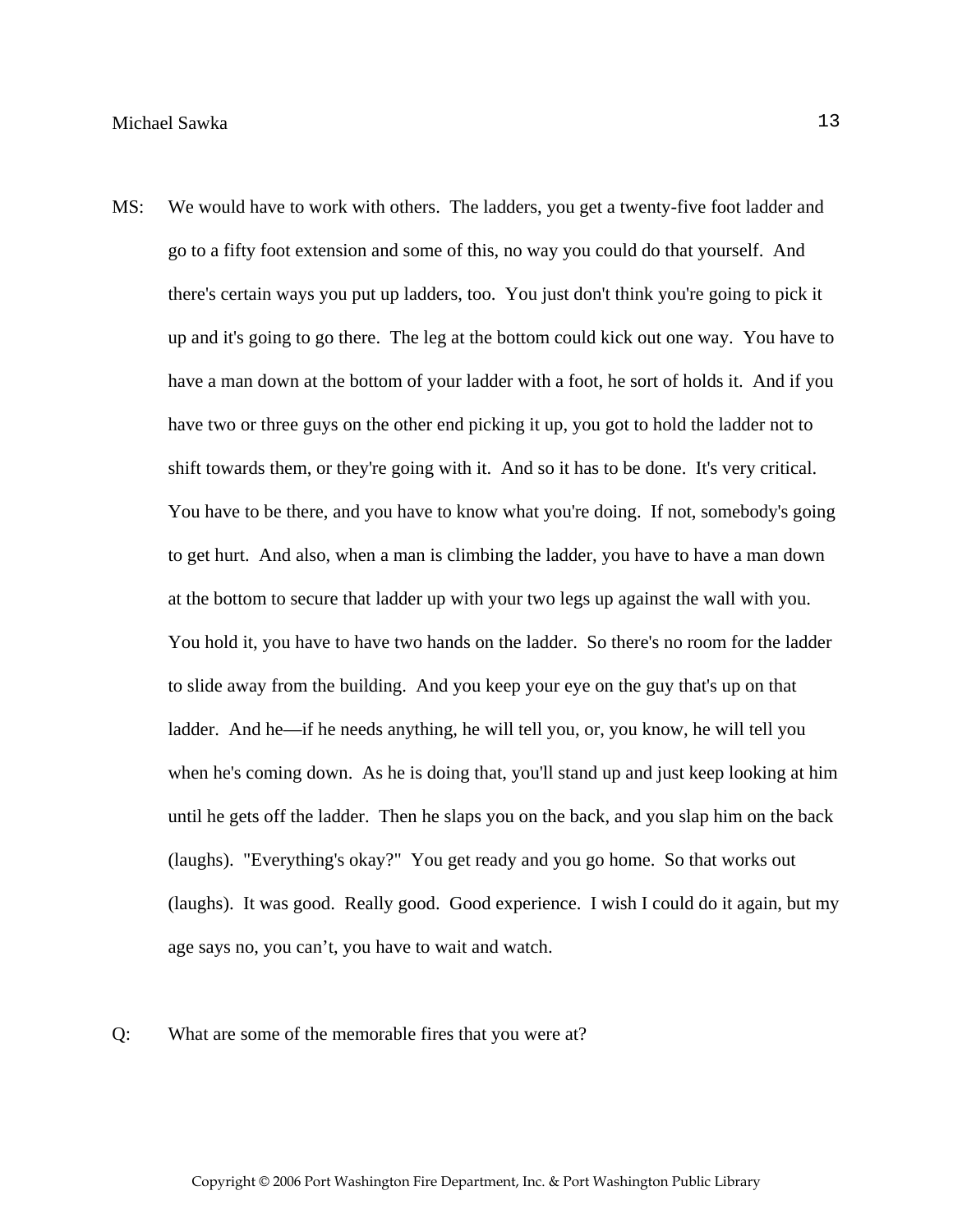- MS: Well, the St. Francis Hospital, at that time, we would have a call. And one time then—I don't remember that much about it, but there was a fire at the hospital. But really, the way it was handled by the Fire Department was great. And the other fires, going to a home with its inside interior, what has to be done. The hose that has to be hooked up to the fire hydrant, which is like Flower Hill and Protection Engine Company. You have to drag that hose into the building and so on. There's a lot involved in it. You're just not going to hook it up and then say, "Okay, we're ready to go." There's a lot involved in getting that equipment into the interior of the home where you have to do what you have to do to put out the fire with the ladder and so on.
- Q: You said that Flower Hill had a hose?
- MS: Flower Hill Hose Company.
- Q: Yes. So you didn't have it at Atlantic?
- MS: Atlantic is strictly—we were strictly a ladder company. Atlantic is strictly a ladder company.
- Q: Still?
- MS: Hook and ladder. Yes. Yes, still. Hook and ladder company. The hook was needed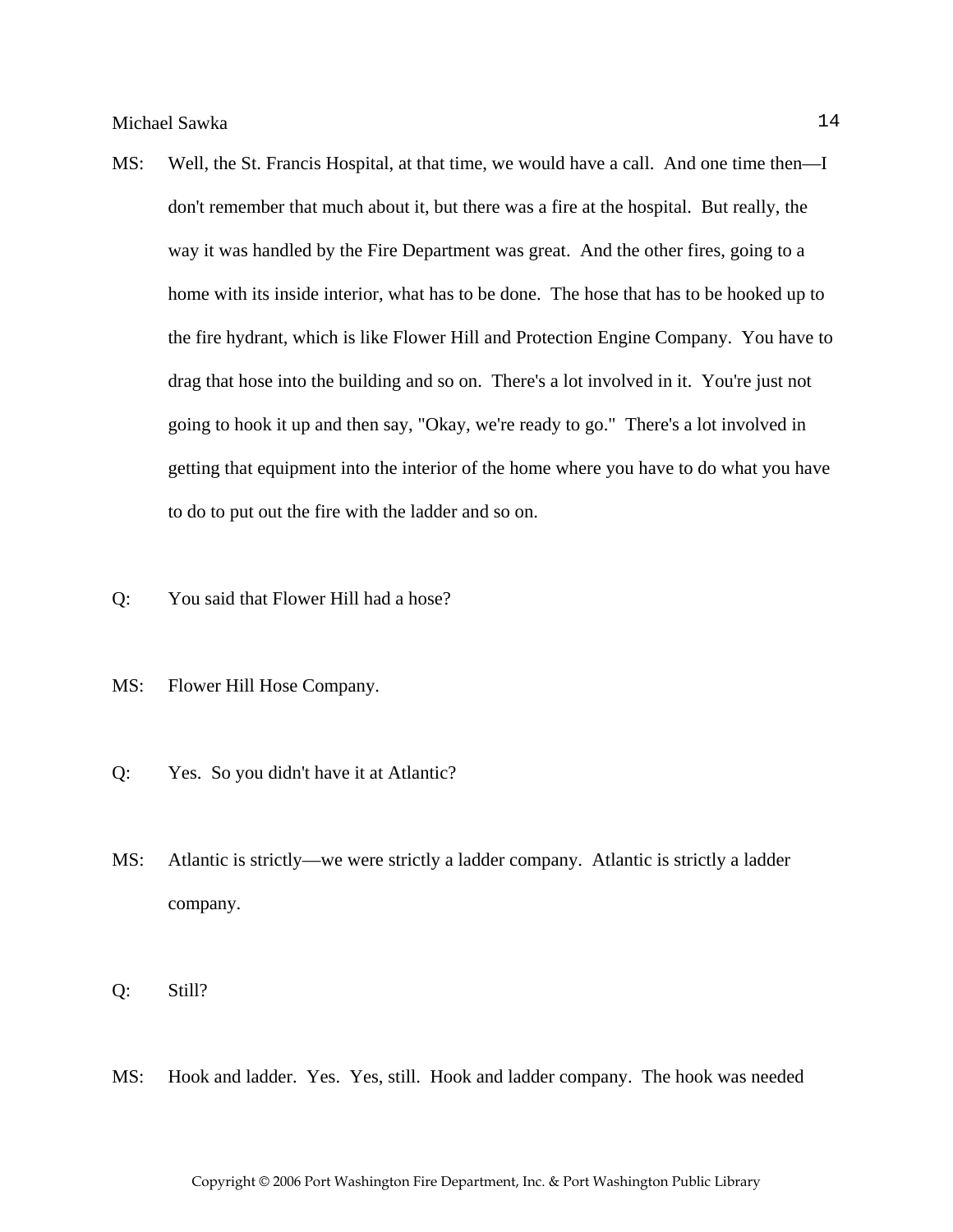equipment that you would fight in the interior. You're up on the roof, you got to open it up with the axe that you have, that you have to find, maybe put openings up in the top of the roof so you could get the smoke, everything go out. And that was like ventilation. And that would help the guys that are inside the building fighting the fire. You got to get that smoke out of there. Otherwise, you can't see what you're doing. That means a lot.

- Q: Did you go to the Port Washington Yacht Club fire in 1954?
- MS: I think, yeah, I think I was there. Yeah. I don't remember too much about it, but I remember Port Washington Yacht Club.
- Q: What about at Bradley's Restaurant? Were you at that one?
- MS: I don't remember. I don't remember that.
- Q: The Renga Brothers?
- MS: Renga Brothers? I could have been there. But it's hard to remember going back.
- Q: The Sands Point Golf Club? Or, no, Bath Club.
- MS: Sands Point Bath and Tennis Club. Yes, yeah. I remember—I remember I was there, but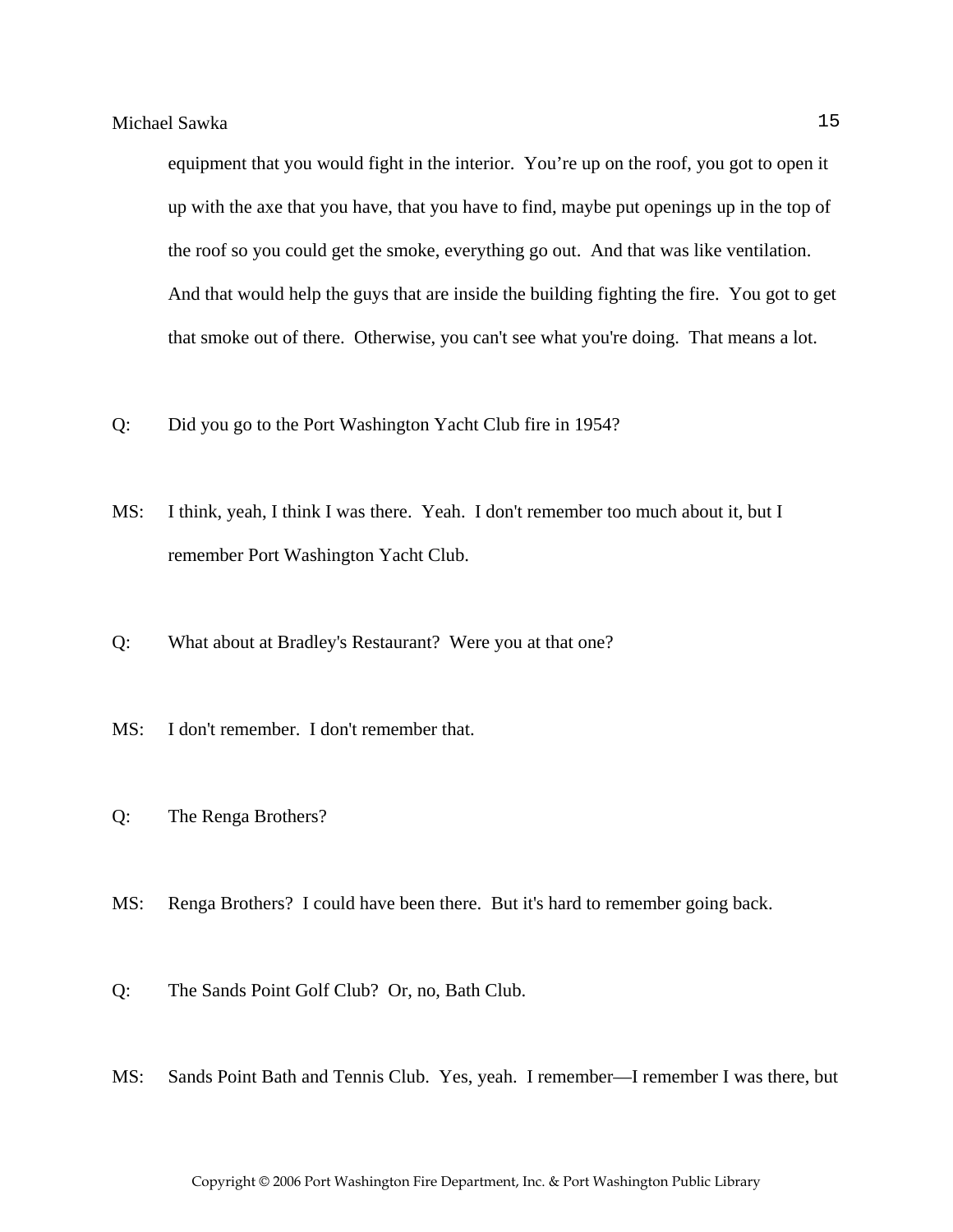I don't remember really what type of a fire it was, as far as the building and so on. But I remember going there to that one, yeah.

- Q: And what about the—boatyard fires? Were you there?
- MS: I don't remember boatyard fires. No.
- Q: Or lumber yard?
- MS: No. If they were, I was there. But I don't (laughs) really remember. Don't remember that.
- Q: What would you say was your best experience in the Fire Department?
- MS: Other than—instead of fighting the fires, I was with the ambulance. Ambulance calls. And I lived on Ohio Avenue. 10 Ohio Avenue. And next door, the fellow's name was Ed Piccardo, and he lived in number 12 Ohio Avenue. And at that time, we did not have no speaker to tell us there was a fire, and everything would be by telephone. And if there was an ambulance call, Ed Piccardo was the first man to get a call. And I lived next door to him; I was number two. And this would be during the day and mostly at night, go out on an ambulance call. And it could be a minor incident. It could be something serious, or an accident. And handling people, to put them on a stretcher and carry that stretcher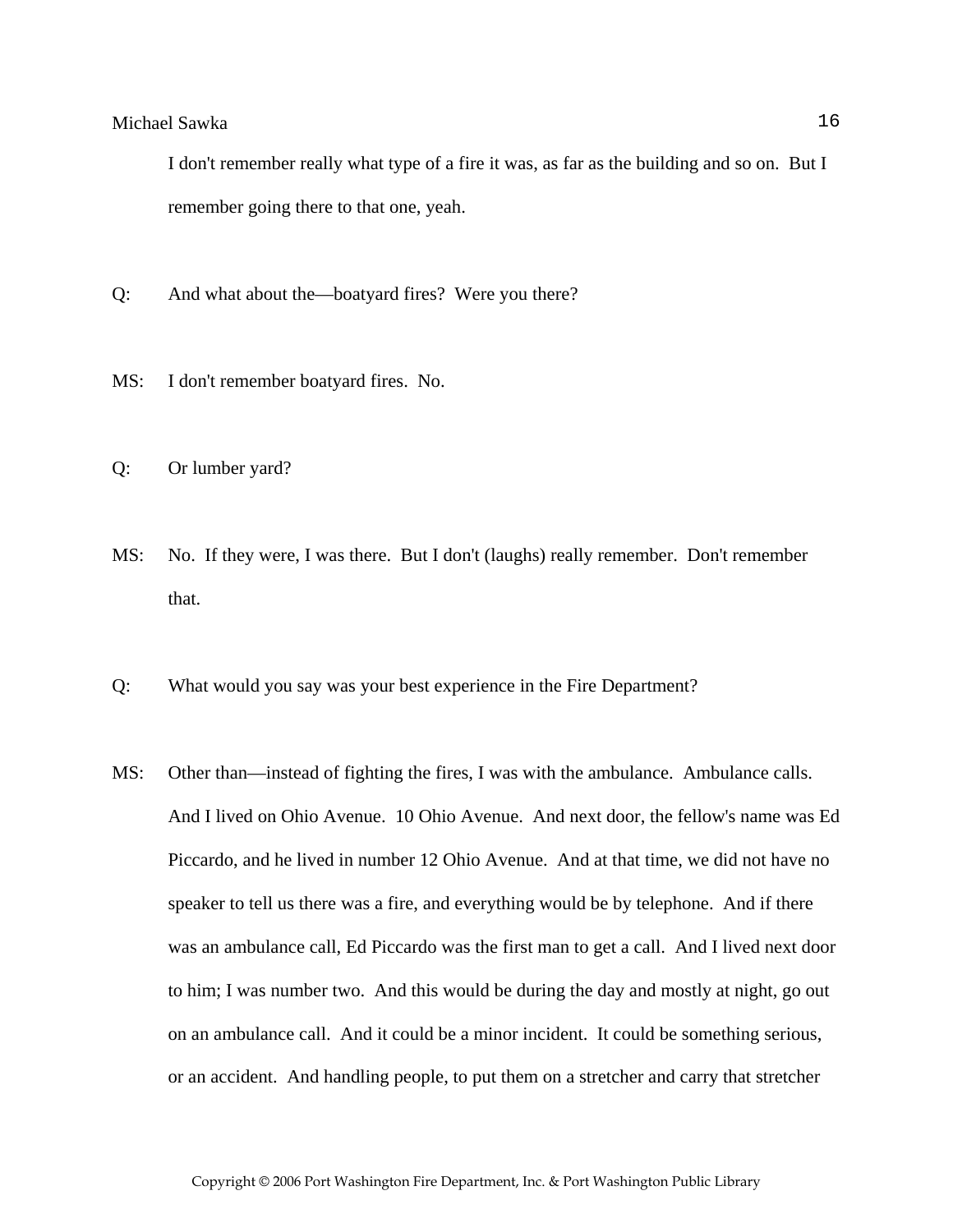out of the building into the ambulance and get them over to the hospital, it involves a lot of experience. You have to know what you're doing.

- Q: How did you learn that?
- MS: Oh, we were going to school for learning ambulance and so on. How to take the stretcher out of the ambulance, putting it back into the ambulance. How to carry, how to hold a patient, get a patient out of bed and put them onto the stretcher. And when you're carrying them out of a building, you better make sure you don't tilt sideways or forward or backward, because if you do, it's a big problem. And, it does mean a lot, because you have a patient that ... [INTERRUPTION] ...
- Q: You were talking about taking the person, the patient ...
- MS: Oh, out of the building. Sure, you could have—you may have to go up to the second floor and get the patient out of a bed and put them on the—carry them down the steps and you had to hold it up. The person then on the bottom's got to hold up high, and so on. And then when you're carrying it and you're going down the steps, and the person behind you wants to walk forward, or when the person in the front is walking backward, it's a lot easier than the guy that has to hold the stretcher up on the top, because if he lets go, you're going to go down with that stretcher. It's hard. Very hard. And experience. Experience means a lot when you do those things. And another great thing is when you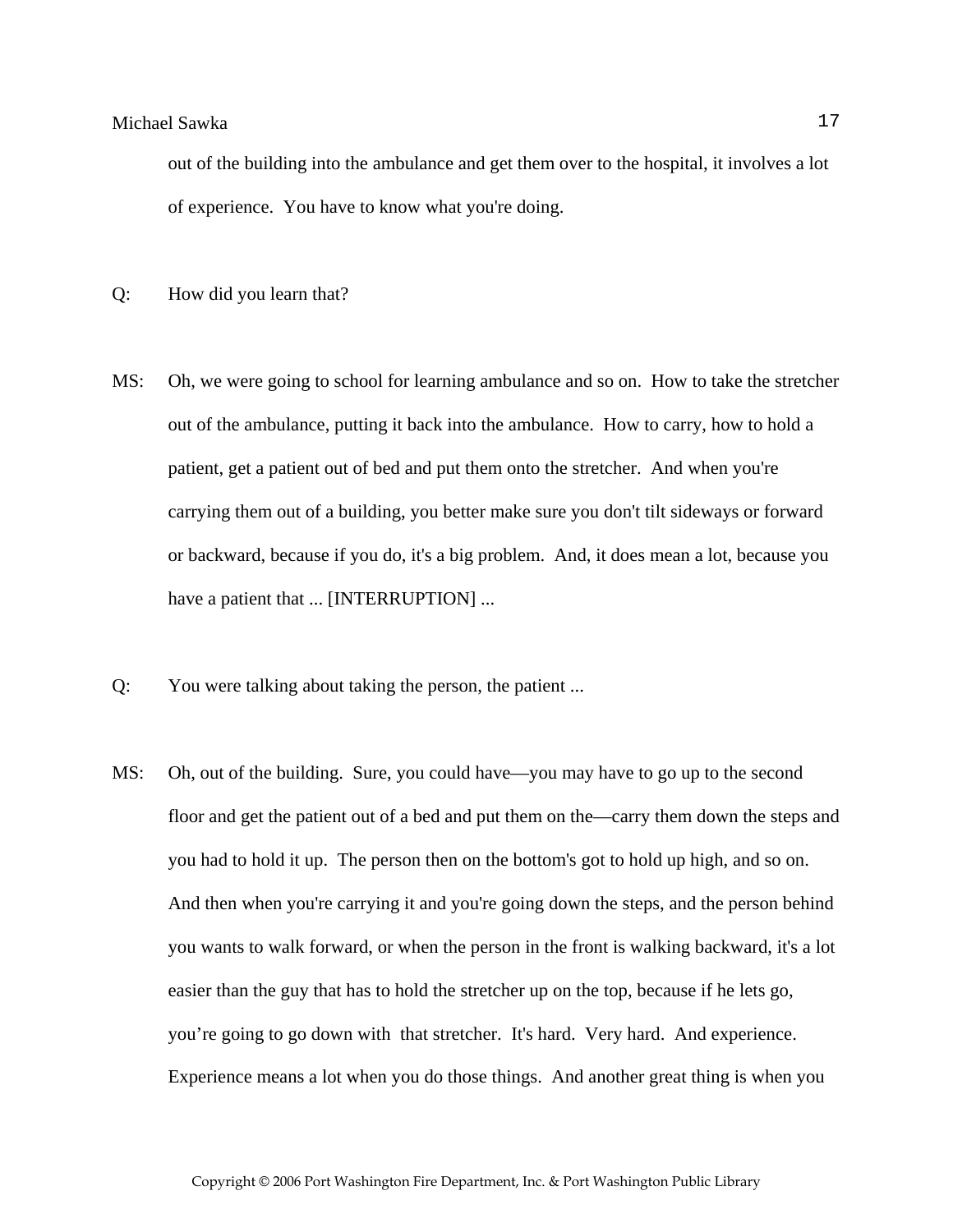help a person like this, the feeling on their face, the look on their face, knowing that they're going to be okay, they're going to be safe. And we take them to the hospital. And when we're leaving, they can't say "thank you" good enough, because they were helped, and which was good. It's a good feeling.

- Q: Do you ever hear from anyone afterwards whom you had ...
- MS: A few. A few that would see you, and they would thank you again for helping them out. Taking them to the hospital, and so on. Then you're really proud. You're really proud that they got help like that. And they say, "Well you can't beat the Fire Department," and he says, "Not only do they fight fires, but they take care of the sick and they do a great job in handling and they know how to handle the people." At times, it's a lot of fun. It is fun, a lot of fun. One experience that I've had with the gentleman down in Manorhaven, who I knew well when he was working at the sand mining operation where I was working. And Ed Piccardo and I had the call to go to get him and take him on a stretcher and put him in the hospital. Well, when we got into his home, it was a fiasco trying to get him out of the house to put him on a stretcher and take him in that ambulance.

Q: Why?

MS: He was drinking a little, and he just felt he didn't have to go. But they called the ambulance to get him over to the hospital. At one time there, we had him on the chair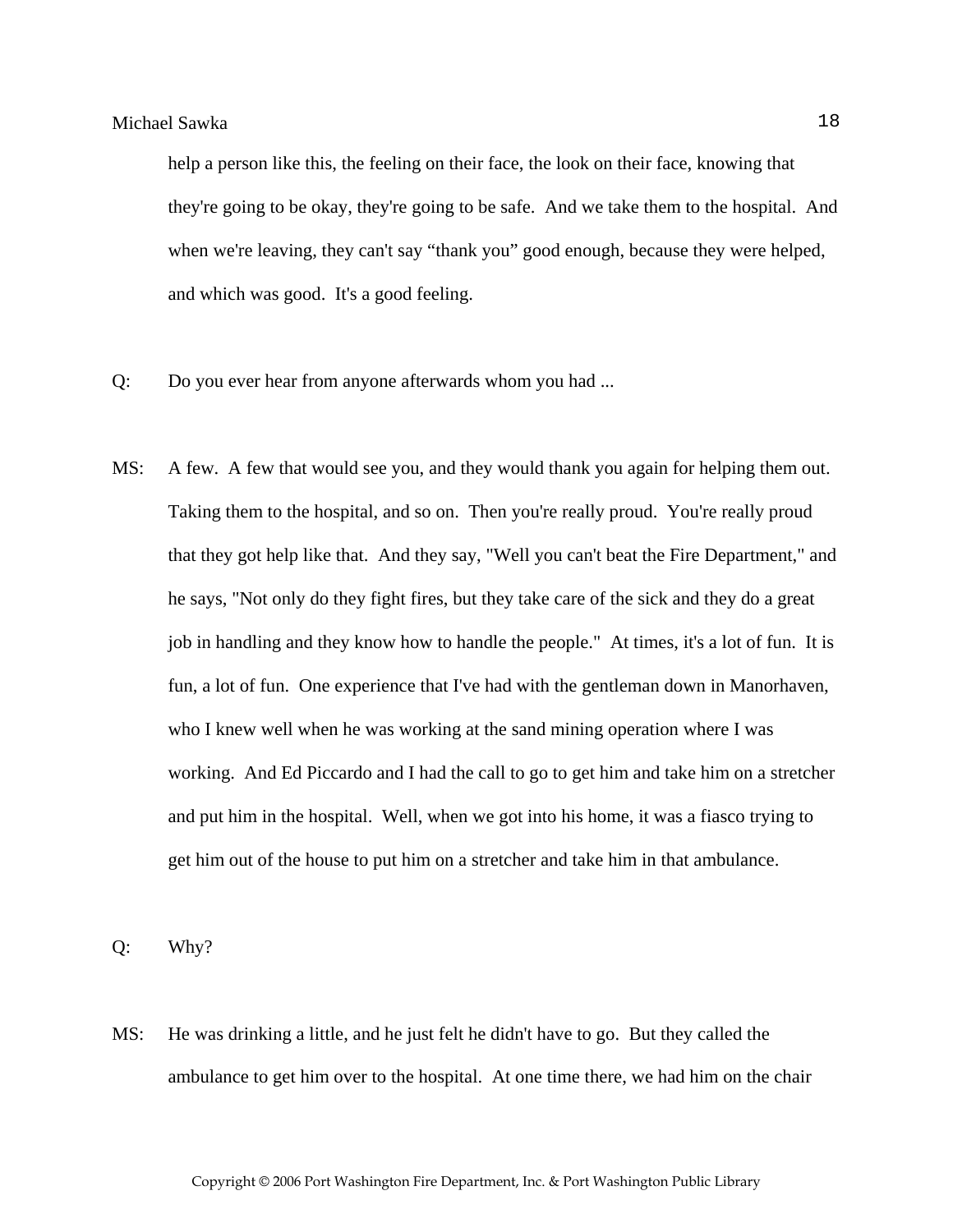carrying him out. He jumped off the chair and ran back into the home. And there was also a Nassau County police officer, and he tried to help. We just couldn't get this guy in the ambulance. So finally, the police officer says, "It's time for me to be off duty. My wife is waiting for me. It's almost around midnight. My time is up, and you're holding me here, and we can't get you in the ambulance." So we grabbed the guy in the back around the neck and grabbed his butt. And he just ran him out of the house into the ambulance (laughs). That was a great one.

- Q: Why did he need to go into the ambulance? Because he was drinking or ...
- MS: No, there was something else wrong with him. What it was, I really don't know. I think he had a cut or something. I don't remember. Cut himself. And he just wouldn't go. But we got him over to the hospital, and then we got him in the hospital, the way he was talking to the doctors, he said, "My arm is bleeding. Cut it off over here, and I'll go home." It's a lot of fun watching this guy, but he needed help, and he made it difficult for us (laughs). Very difficult. But I think that's one of the worst things that I ever had to contend, as far as taking a person to the hospital, was a man like that. The drinks got the best of him. In a way it was funny, but yet it was very serious. That's the way it goes.
- Q: Was drinking ever a problem in the fire company?
- MS: No. No. If a person, he himself would have a few drinks that he felt he had maybe one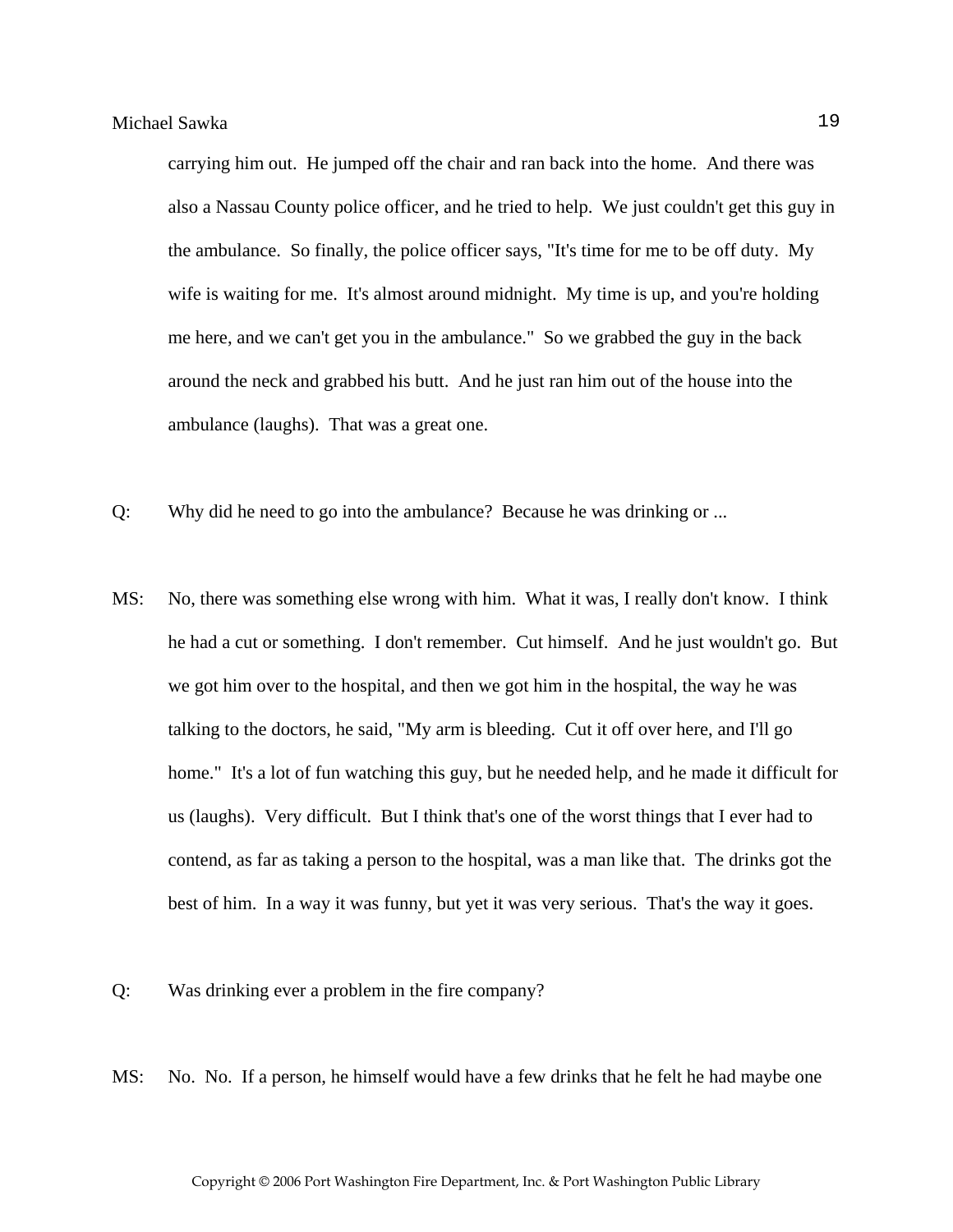or two too many, he would just put himself on the side. He wouldn't go. He knew what to do. He knew how to handle himself. And if it happened that way, there were seventyfive, eighty other guys around at that time that would be out enjoying doing things. It was all taken care of. Very well handled. Professionals that were doing this. Very professional. And it was a lot of fun. Great. Lot of fun. Yeah. Sometimes, the guys would just kid around, make up a few things with themselves. "I'm going to do this." "I'm going to do that." Then you'd try to help in any way and everybody was laughing. It was a joke (laughs). And it was so nice the way things like that.

- Q: Do you remember any of the jokes or the funny things that happened in the Department?
- MS: I would have to stop and think. Really, I couldn't bring one right out and say yes, this was this, or so on. But ...
- Q: Did you have a special nicknames in the Department?
- MS: No. No, mostly Mike. Well, I had the nickname years back that I was left-handed, so I was just called "Lefty." But other than that, no, just "Mike." Well, Mike—"Mike" or "Mickey," they always called. That was it.
- Q: But the "Lefty" didn't stay with you?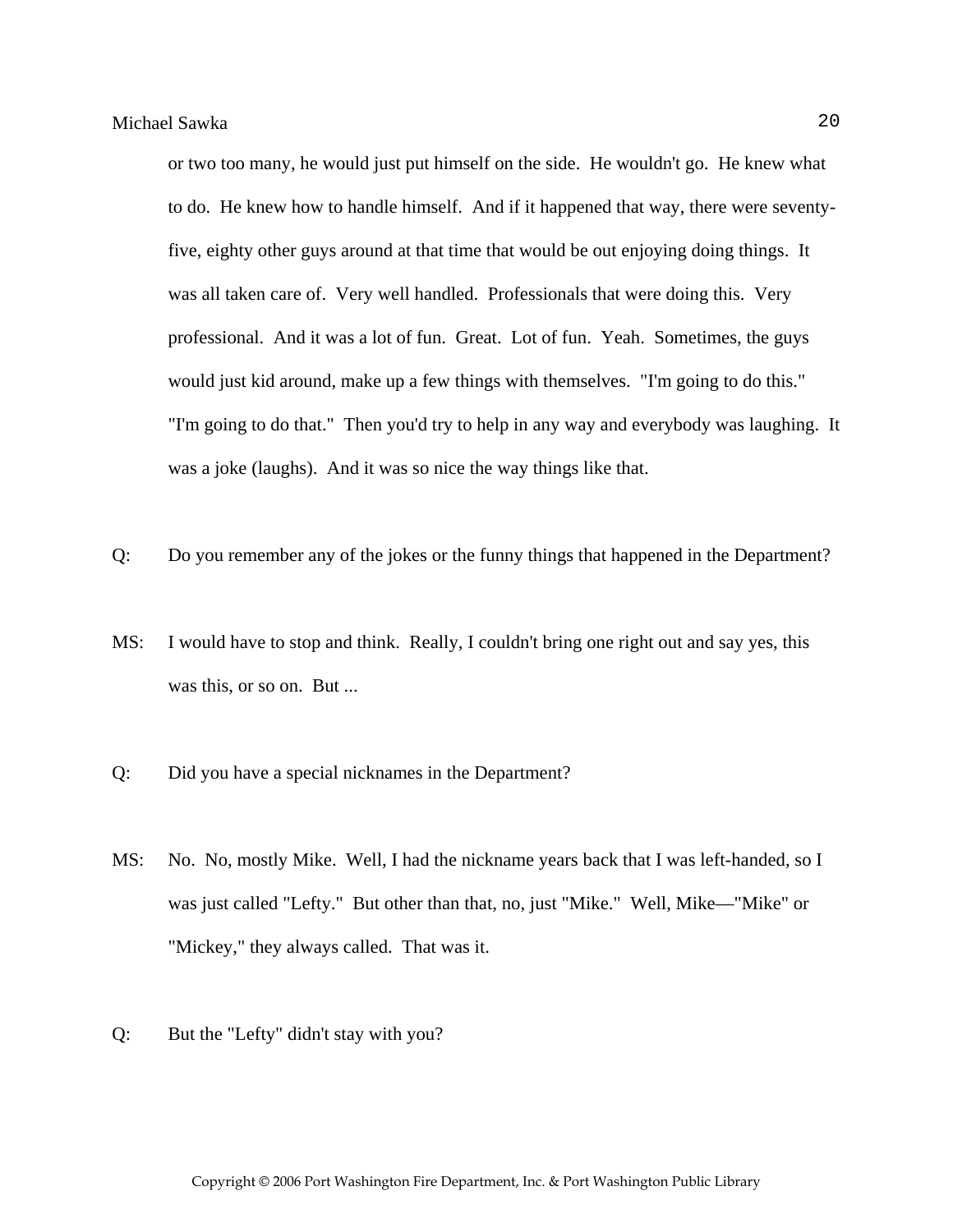- MS: No, no. No. No, because whenever we did things, we used both hands—not just one. So (laughs), that became with the name, just playing ball years back when I was a kid.
- Q: Did you ever play ball with the Fire Department?
- MS: Yeah, I think we did. I think, years back, yeah, we used to play ball when we had a picnic or something. We played softball.
- Q: But you were not on any of the teams?
- MS: No. No, no. No.
- Q: You know, the Fire Department did have some teams.
- MS: No, no. No, I was not on that, no. I think I was too old at that time. Maybe I can remember somebody saying that.
- Q: Were you ever called to a fire when not enough people showed up to the fire?
- MS: No. No. There was always enough to do what they had to do. Never, never were you shorthanded. Always, there's enough there. Which is a good thing.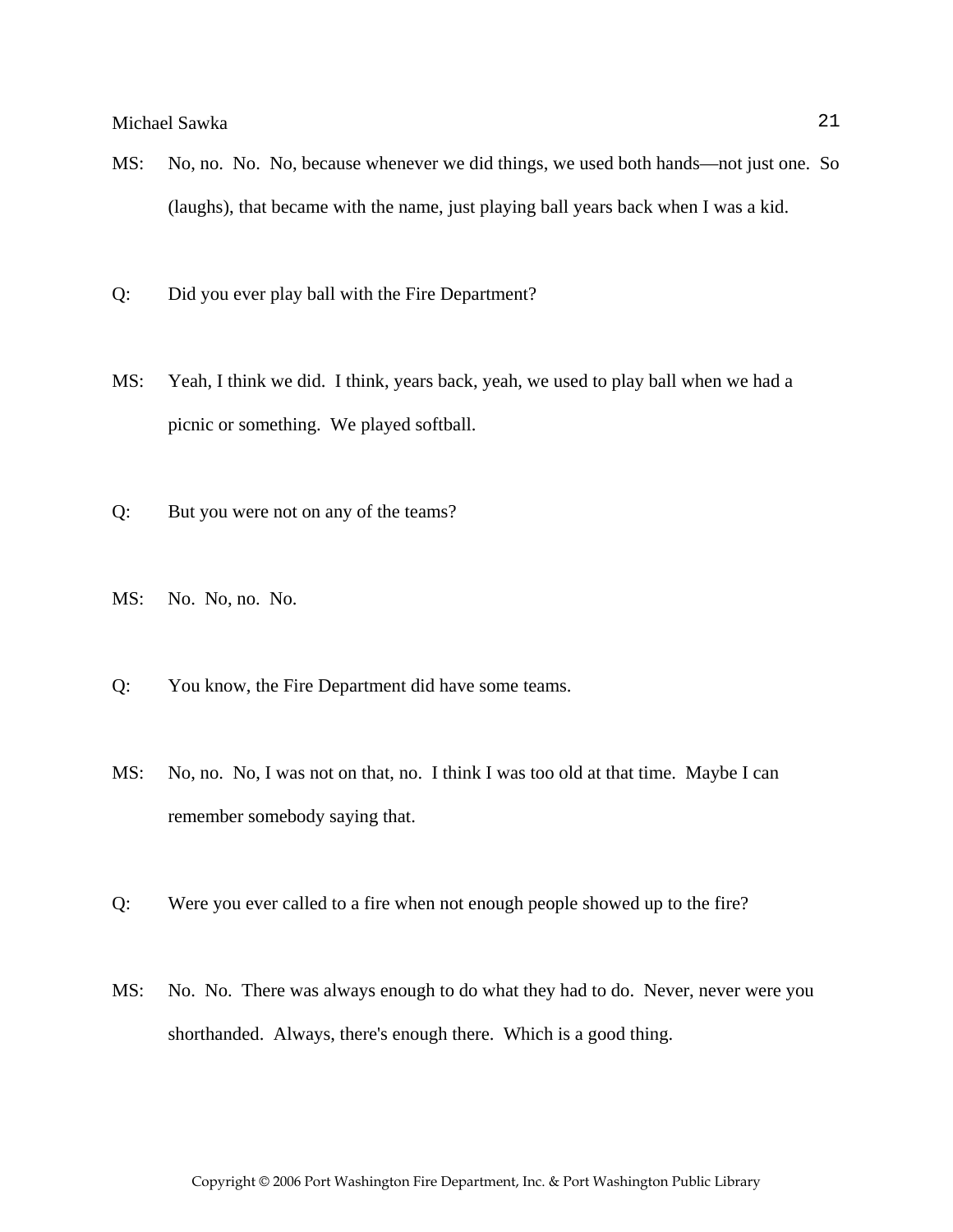- Q: Did you ever drive the trucks yourself?
- MS: Oh yeah. No question. I went to school, learned how to operate the aerial ladder and how to put the ladder up against the building or wherever it had to be used. And it was quite difficult, because it was a huge piece of equipment. And then even driving, wasn't just like a car making a turn. When you're making a turn and so on, you've got to—you look around both ways. Left, right, and forward, rear, and so on. And watch out the roads, make sure you get some of these people driving cars that didn't care because they feel they had a green light, and if there was a siren blowing they wouldn't stop for that light. They would go through it, because they had the green, we had the red. But we had a siren going. But there are a few people out there didn't give a damn. They'd go right through. And there's times you had to—sometimes you had to—you have to use brakes to slow down; otherwise, you'd have smashed into these people. Yeah, it was a lot of fun. Yeah. I enjoyed it very much (laughs).
- Q: How did you find your way around Port Washington? Like if they said, you know, the fire's at such-and-such a place, how would you know how to find it?
- MS: Because we would go to the firehouse. Get our equipment on the trucks. And right there, we would find out where the fire was located. I learned that way.
- Q: And then did you ...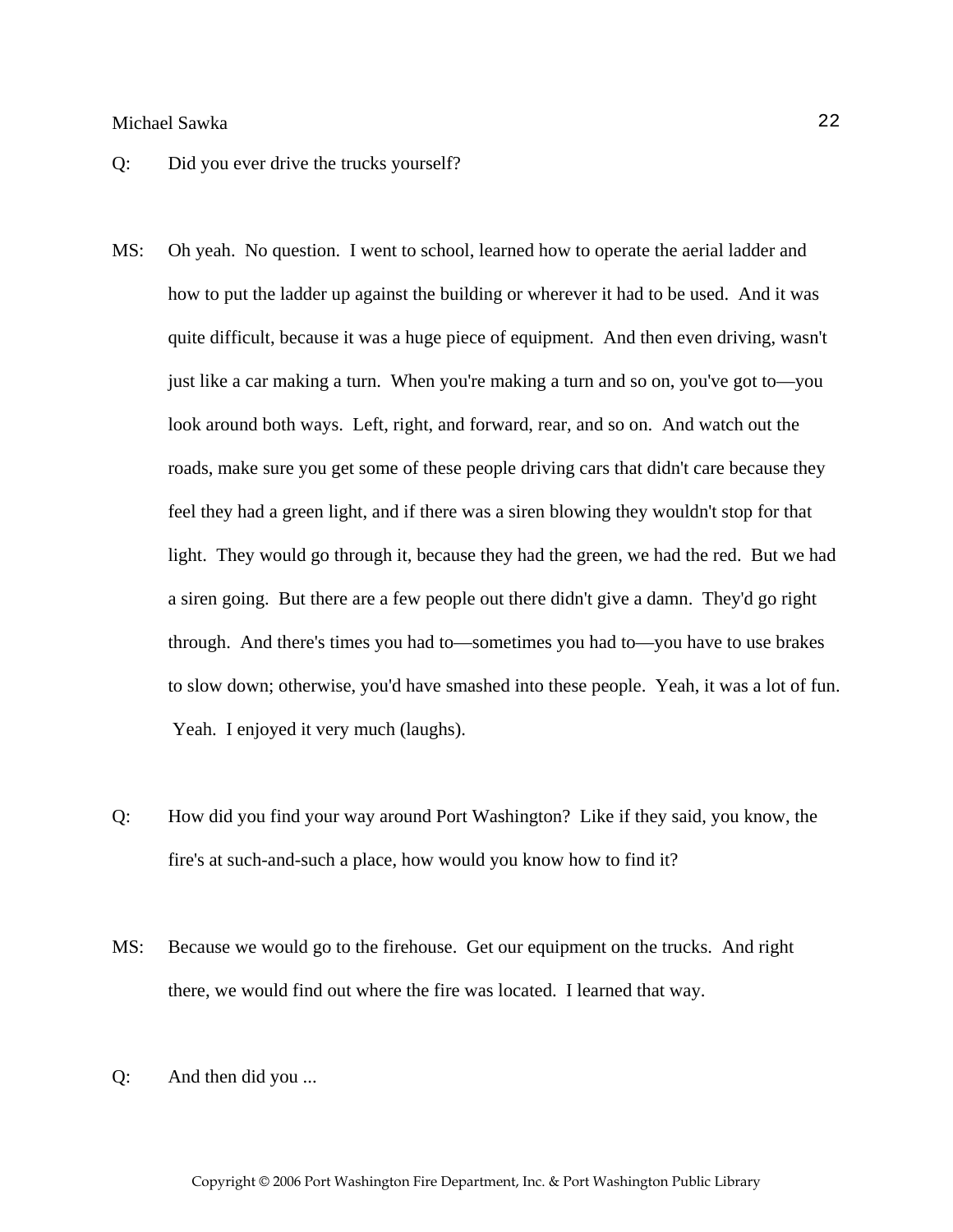MS: Well, they would give you—they would give—they would tell exactly where it was at. And ninety-nine percent of the time, everybody knew where they had to go when they found out the street or the location of the fire. That was really no big problem that you had to look for something. No, you didn't. The funniest one we had—one time we got a phone call. It was in Beacon Hill. There was a cat in the tree. So, we got a call at the Fire Department. Go get the cat out of the tree. And I was driving the aerial ladder. We needed it because of ladders. So we did not use no siren, because it was no emergency. We get by the railroad station, and traffic both ways, we were at a standstill. We weren't even moving. So I says to one of the officers, "We're not going to get over there because this traffic is heavy. Maybe we should use our siren just to get out of here, out of Main Street and go where the cat is." So, okay, "Just take it easy," he says, "blow your siren." Which we did. So I used the siren, and the police officer that was on duty, he was running and motioning all the cars to get out of the way, get out of the way, to get out of the way. Then, finally, when we got the cat out of the tree and the police officer found out that it was just— the call was a cat in a tree (laughs), he says, "Oh, my God!" He says, "I'm pushing these cars, everybody to get out of the way, and those guys are going to get a cat out of the tree!" It was funny (laughs). It was hilarious. And I think that was one of the greatest things that happened to me, when it came to be going to the fire, driving the truck or something to help a cat get out of a tree. And the funniest thing, we put up the ladder, we didn't get the cat. The cat jumped out of the tree. So that was another funny thing. You went to go get a cat, but the cat didn't want us to help him,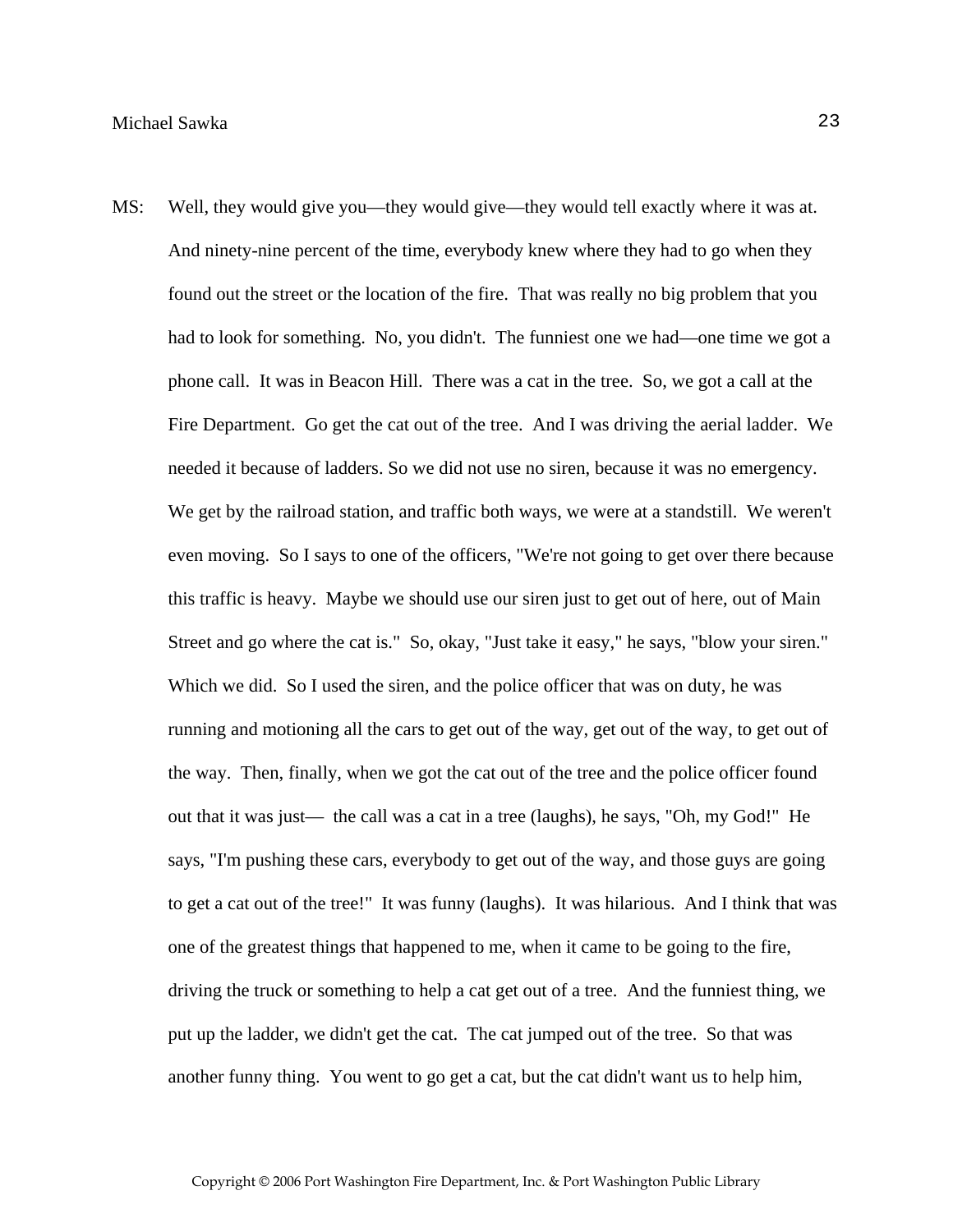because he already had helped himself. So I guess he enjoyed the tree. So that's the way it goes. But there's a lot of other things that are really great and funny, comical. But you just take it day by day. But there was no—there's nothing where anybody was going to get hurt where you were doing something that stupid that you shouldn't be doing. No, no. You do the smart things first. Then, when you did everything. Then they joke, you would laugh. That's when you came out which is good. It's a lot of fun being with the Fire Department. An awful lot of fun at the Fire Department. Even fighting fires. Great fighting big fires. And you're not saying it's fun because you're fighting a fire. The little things that happen, and then after you get back to the firehouse and you start talking, and everything that had to be done, then that's when you would laugh, was back at the firehouse, not at the fire. Which was the smart thing for the firemen to do.

Q: And what kinds of little things would happen?

MS: Well, just the sort of thing that you would do maybe that you shouldn't, but helping out in certain ways. Something like that. But nothing that it was really serious that there was going to be an accident where somebody was going to get hurt. Something like that. But just more of a comical thing. A certain way maybe the way a person held the hose or what he did with the hose or the way he would turn the hose on. Maybe somebody got wet, and it was an accident that somebody got wet and it wasn't his fault. And when we'd get back to the firehouse, we'd talk about that. And on your way home, you're leaving the firehouse, you'd say, "Well, I'll see you at the next one." And you'd leave, big smile on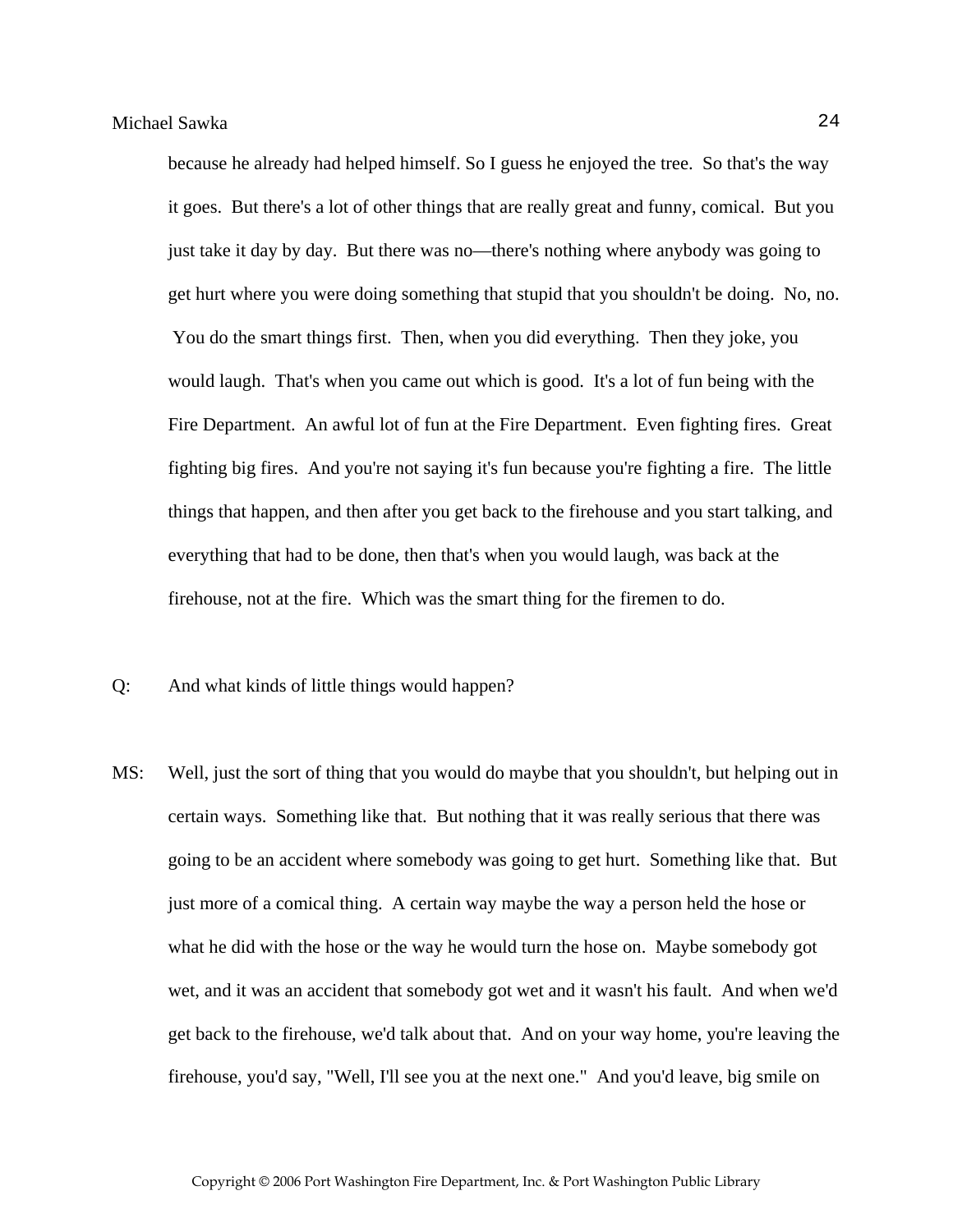your face, and you had a good feeling inside. Another one that we helped out, and we're really happy to do it. And that's the way all the firemen feel. Very, very happy to help and do what they have to do to help somebody. And if there's any way they needed help, you're right there to do it for them.

- Q: Did you ever rescue someone from a fire yourself?
- MS: If I did? No. No. Usually my job was mostly was with the—was the truck, to drive the truck to the fire. And then do what I had to do there. What ladders had to be used. What equipment had to be used, and so on. That way, no. Most of the times, I wouldn't be inside the building. I'd just be on the exterior of the building. Because when you take the truck to a fire, you have to handle that truck yourself. And what has to be used off that truck, it was your job to do that and help the firemen to get the equipment that they needed to fight the fire. Even to getting the gear. Some of the firemen would come, you'd help him get the gear, get him his helmet, his jacket, and his boots and so on. Help him out that way. Just stay at the truck and do what you have to do.
- Q: What are you proudest of in your firefighting career?
- MS: I would go with everything that you would have to do. Everything. Whenever I would go to a fire, I was proud of every time I went to—that's not that I wanted to go there. No, because I didn't want to see a fire. I was proud after we got there what we were able to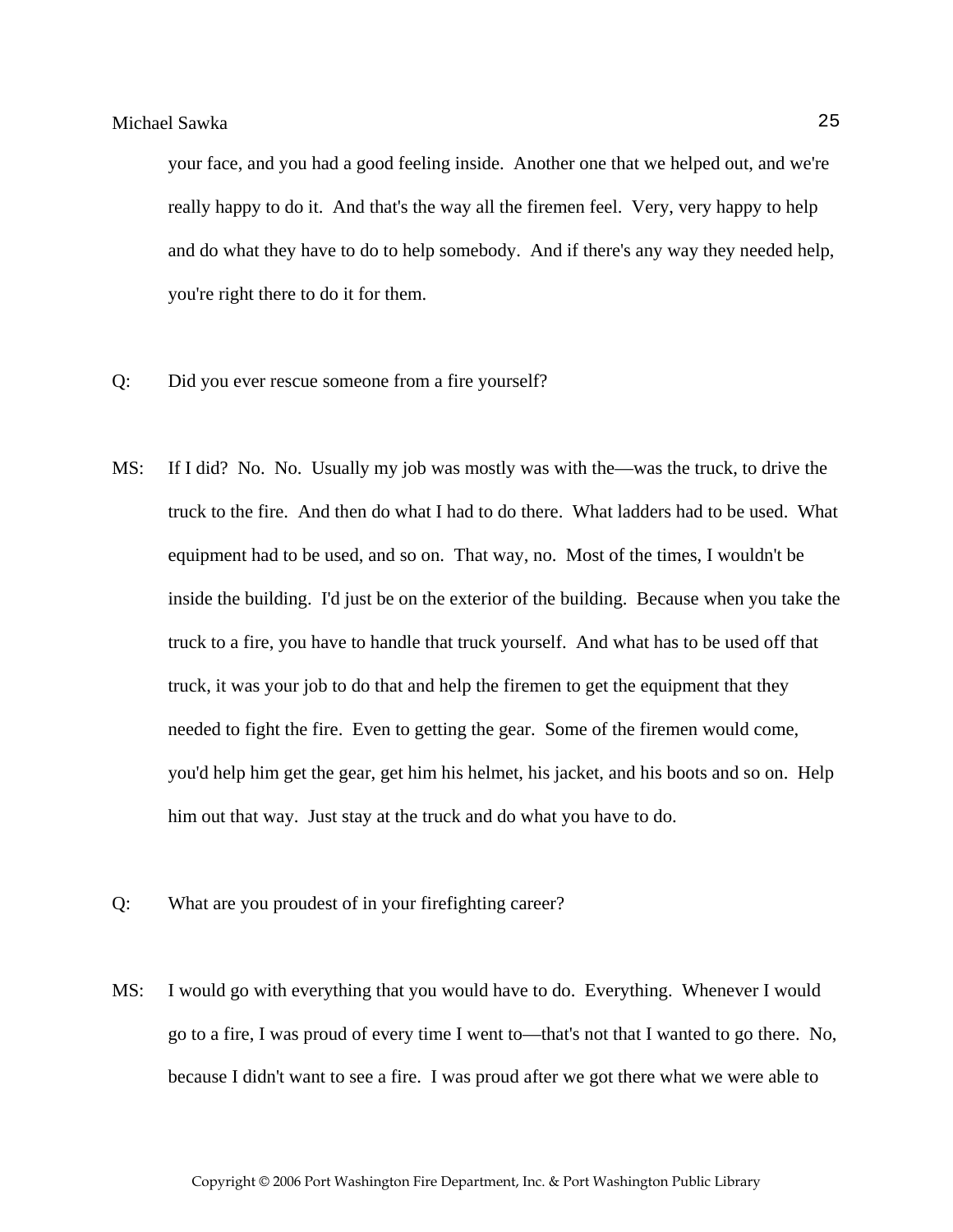do, what we were able to save and help the people that had the damage to their home and how we could help them out that way. End up being proud that way. I'm not proud because there was a building burning. No, no, no. You don't look at it that way. Being proud that you were able to help and put that fire out in that building and help the people that were in there that way. We were really very proud, and we would get back to the firehouse and we would talk different things over. What should have done, if there's something that wasn't done the right way, we'd explain it to the firemen what they should have done and certain ways and so on. And that was experience. And one good thing about it, there was—the guys would just listen and say, "Oh, fine. Really, good." And thank the guy for helping him out and telling him the proper things and not the wrong things. And that's the way it's handled. That's why everybody got along so good. It was a good thing.

- Q: Did you make good friends in the Department?
- MS: Oh, yes. Everybody. Every guy that you knew in the fire, he was your friend. And another good thing, there were so many of us that were volunteers, you'd just go around, see somebody, you'd pass by in your car, or you'd blow the horn and you'd wave and so on, and things like that. Or they would say, "Well, did you make the fire this morning?" Or "Did you make the fire in the evening?" or at night, or something like that. And you'd say, "Yeah, I was there," or something. But you don't know all the guys that were at the fire, because you have certain things to do.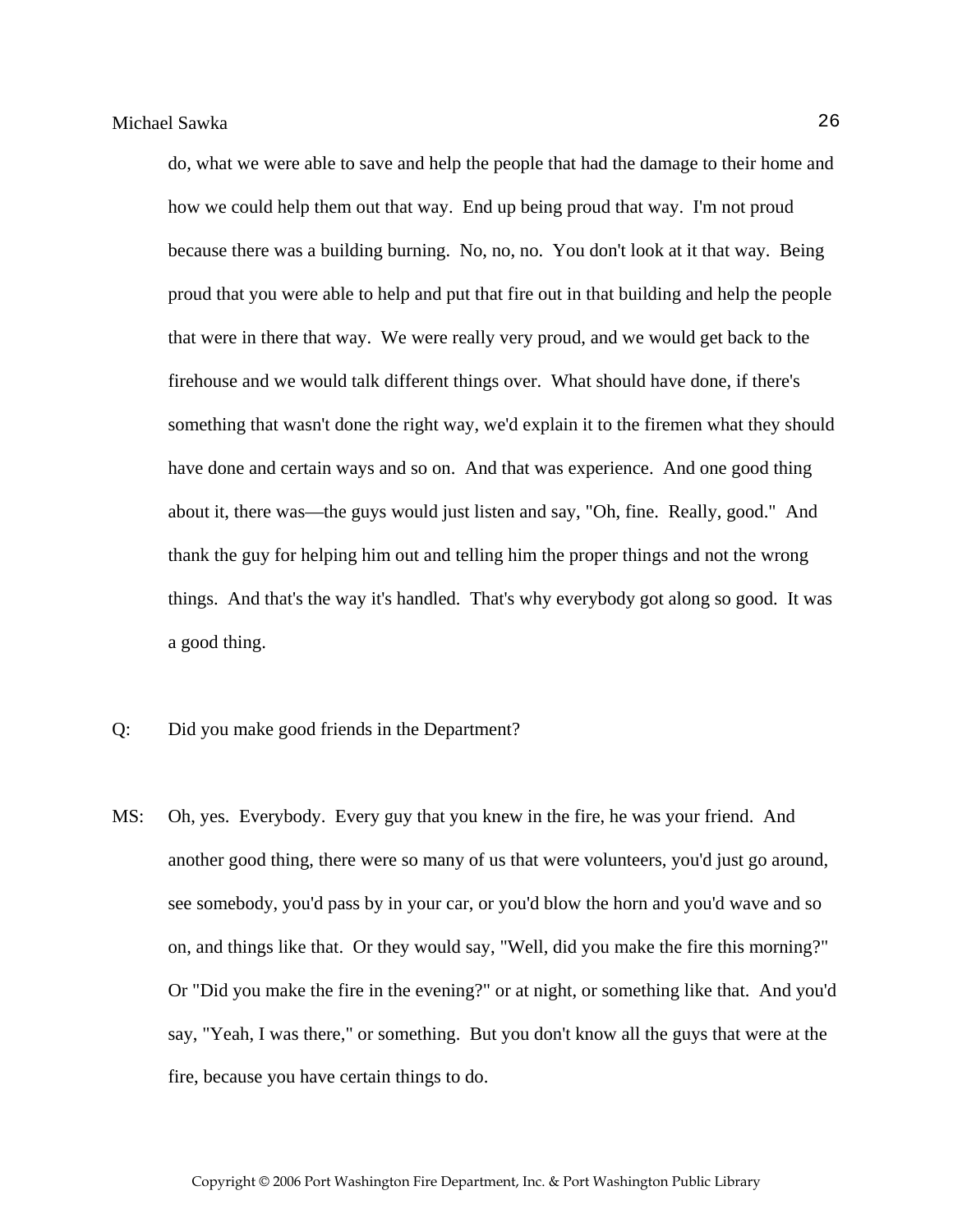- Q: Which people in the Department, did you become especially friendly with?
- MS: I had nobody special. It was everybody. No matter what fire that I went to, it's always all the guys that were there that you become friends with. Every one of them.
- Q: And how did your involvement with firefighting affect your family life?
- MS: In one way, especially night fires, if you could go out, you could be gone for one, two, three hours, it would affect my wife where she couldn't sleep. And she'd be really, "My God! What's going on? Has to be something bad." And then, when I would put my car in the driveway and put it in the garage and get into the house, she would get up out of bed. And she said, "My God! You were gone for a couple of hours. What happened?" Or "How big, where was the fire? How bad was it?" and so on. And explain to her, you know, what was going on and so on. And she had a good feeling when she would hear me come home, especially at night. Because you never know what's going to happen that night, you know. And being the change of daylight and night light. So there's a big, big difference. And my wife was great that way. She was, which is good. And if they—I could be outside doing some work, and if the alarm—like the alarm that we have now, if that alarm went off, this alert was on, she'd run out and she'd tell me. And I'd just drop what I was doing, hop in a car, and then would go. So that's when we got the alarm system. It's in the interior. But if we didn't have that alarm system, then I'd have to go to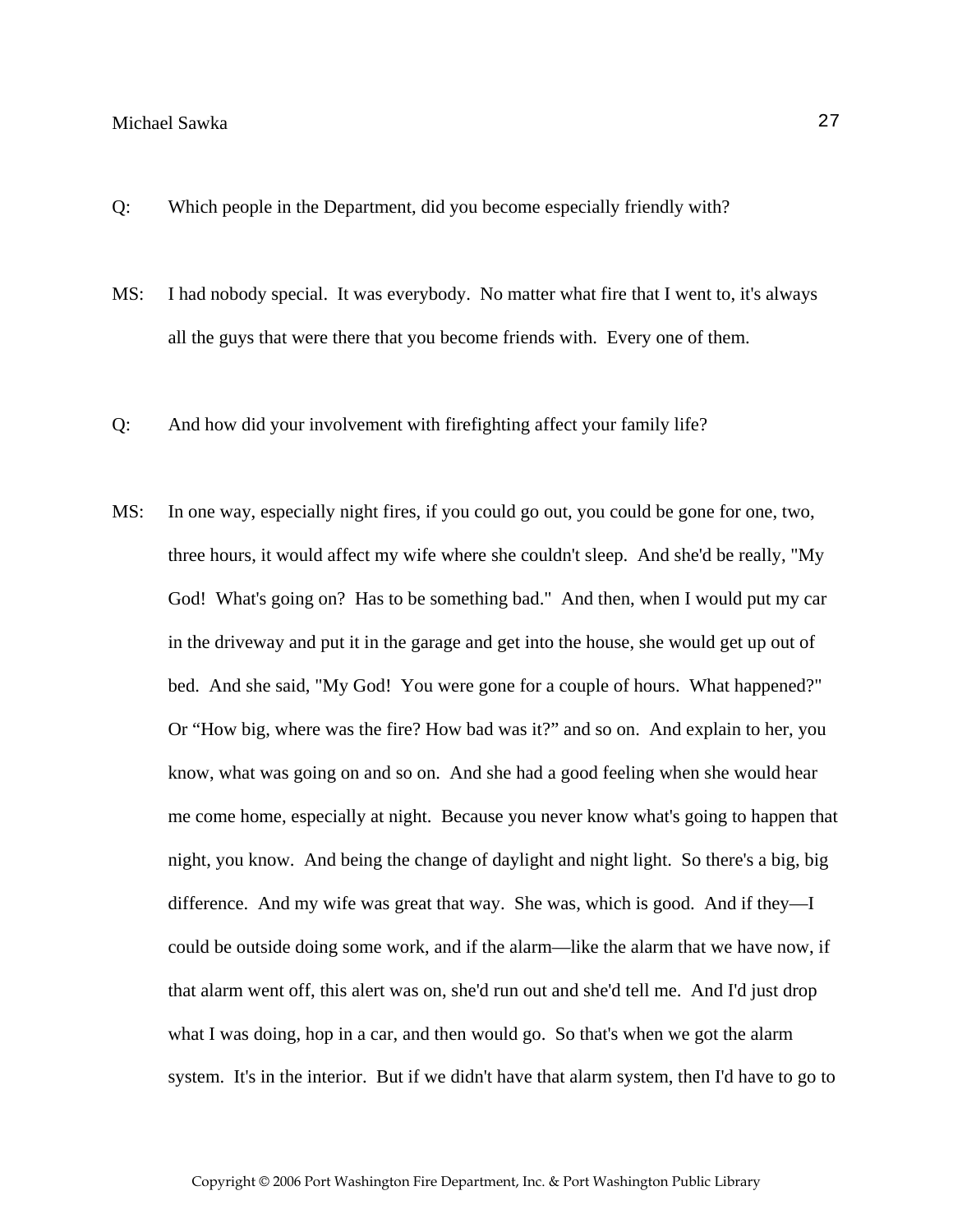the firehouse and find out where the action was.

- Q: That wasn't a problem for her that you would be gone a number of nights with the training and the meetings and things?
- MS: No, no. Maybe at the beginning, sort of yes, she'd be worried why so long. Then you would come home and she would ask you to explain to her what was happening. And when she realized what it was all about, then after that it didn't bother her. She took it well and take it easy. But it was hard at night, if she knew I was out, because she had heart trouble. She couldn't fall asleep. She just lay in bed until I got home.
- Q: What is your wife's name?
- MS: Irma. Yeah. Yeah, she's great—would come to the fire. Then, she joined the Ladies Auxiliary.
- Q: Did she?
- MS: Oh, yes. Yeah, she joined Ladies Auxiliary, and she really enjoyed it. Yeah, she would wait when they had those meetings and go. I'd either drop her off, or somebody would pick her up and one of her friends, being that she was not a driver of a vehicle.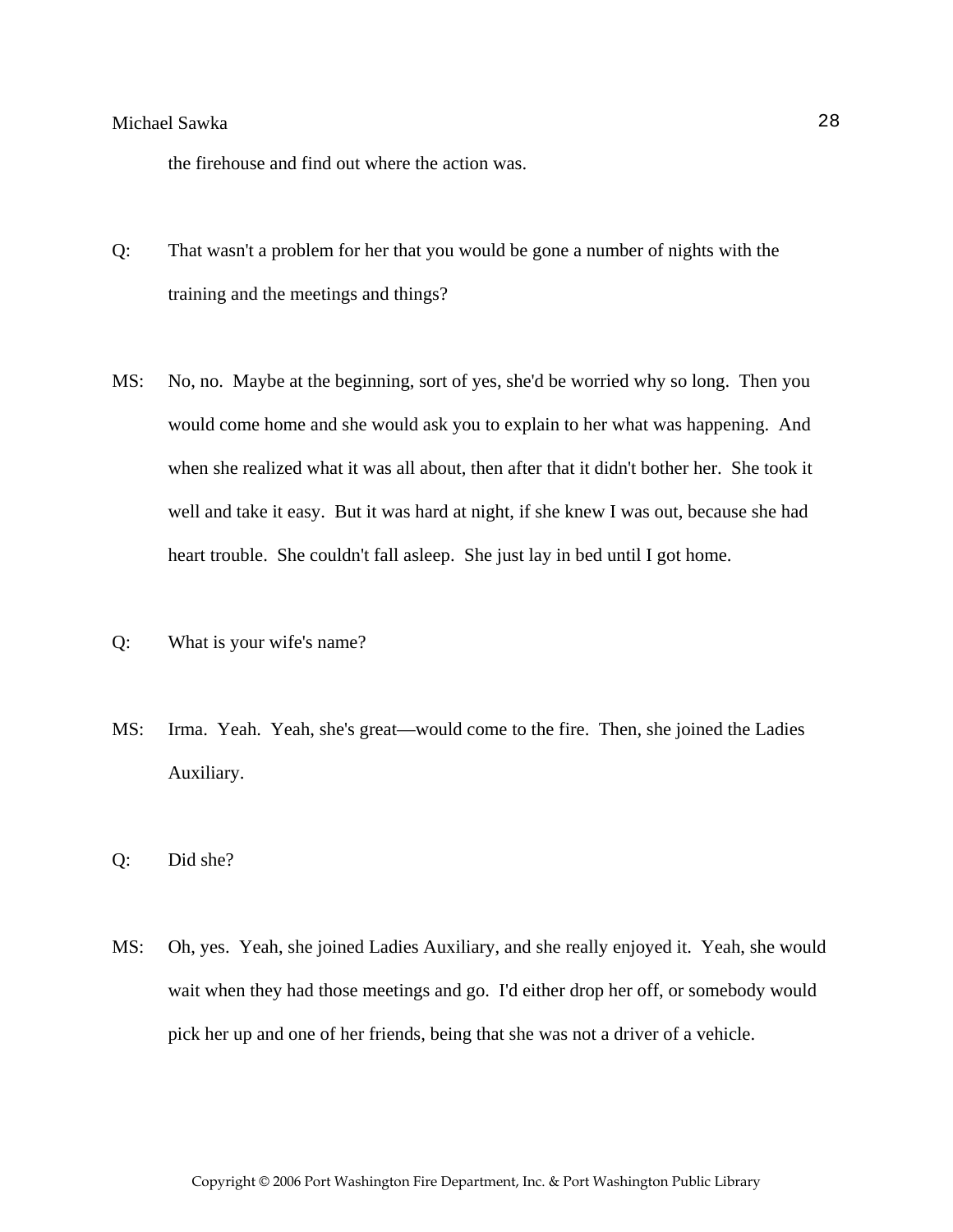- Q: Is she still a member of the Auxiliary?
- MS: No, my wife—I lost her seven months ago. Yes.
- Q: Oh, I'm so sorry.
- MS: Yeah, she had a problem. Heart problem, and so—and she was seventy-seven. It was seven months ago, on the 24th of October when she passed away. I miss her terribly. Yeah, yeah. Yes, so ... those things...
- Q: Do you have children?
- MS: I have two sons. I have one son in Morristown, New Jersey. He's married, and he has two boys. And I have a son that's up at Andover right outside of Boston, and he has two sons also.
- Q: And did either of them join the ...
- MS: No.
- Q: ... firefighters?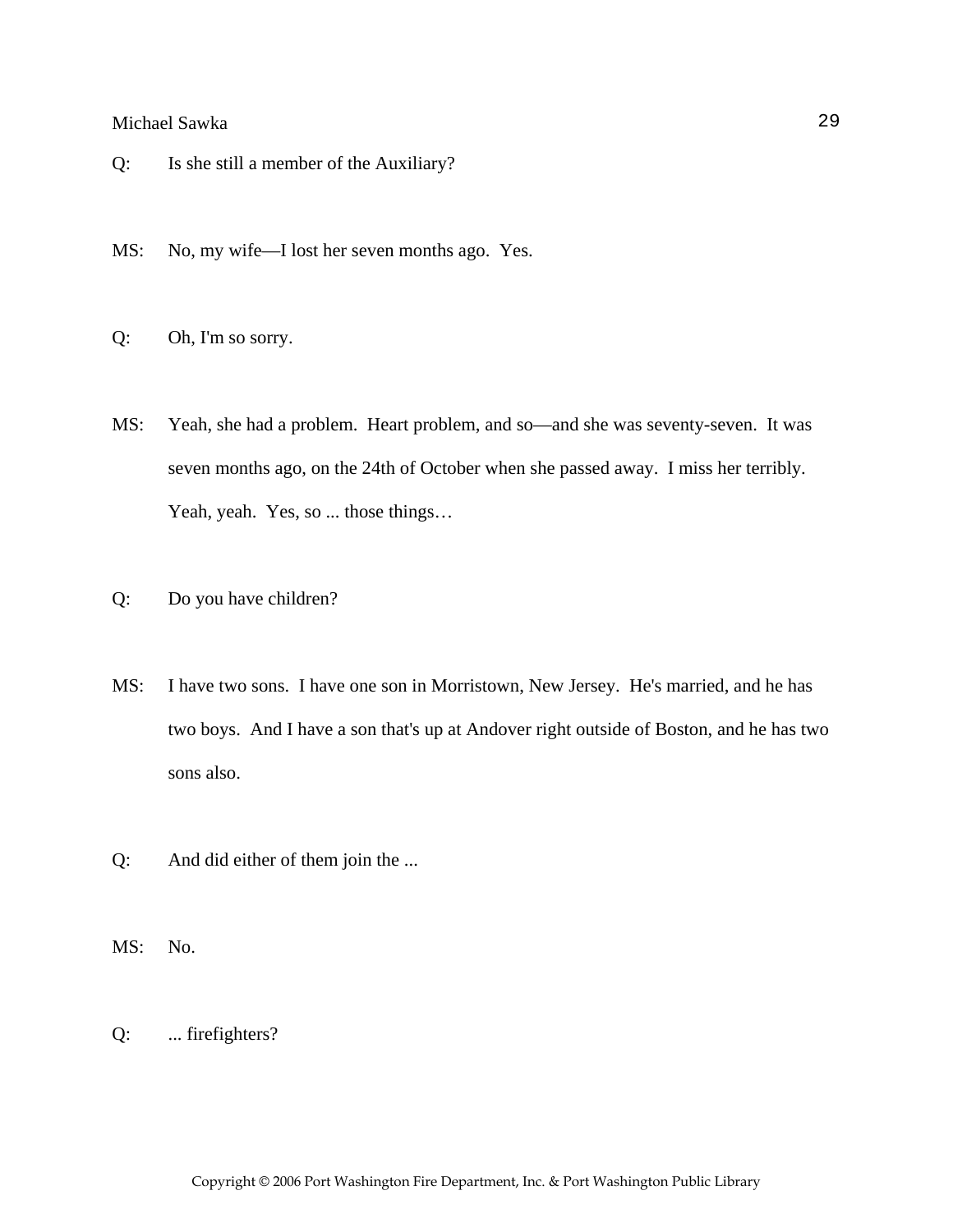- MS: No, they never joined. Yeah, by the time they finished high school, then they went away to college for their four years, another two years on top of that. Then, found their work and they moved out of town, and they're really happy where they're at and what they're doing. Very happy.
- Q: Okay, were you involved in any of the controversial issues over the years in the Fire Department?
- MS: No. No. If ...
- Q: And how do you think the entrance of women changed the Department?
- MS: Well, I don't know. I don't think it changed. Maybe at the beginning, they sort of got maybe a few of them, you know, wanted in ... But I don't think they made any kind of a change. I think it was for the good of the Department. ... No question. They have their own company. They have the Medic Company. And they're out on Shore Road. They have their building over there, and sometimes you take a ride by and you just watch. They have the ambulances out in the front, and they're working them over, washing them down, checking the equipment, clean that building up, hose it down. They do a great job.
- Q: Do you have any women in Atlantic?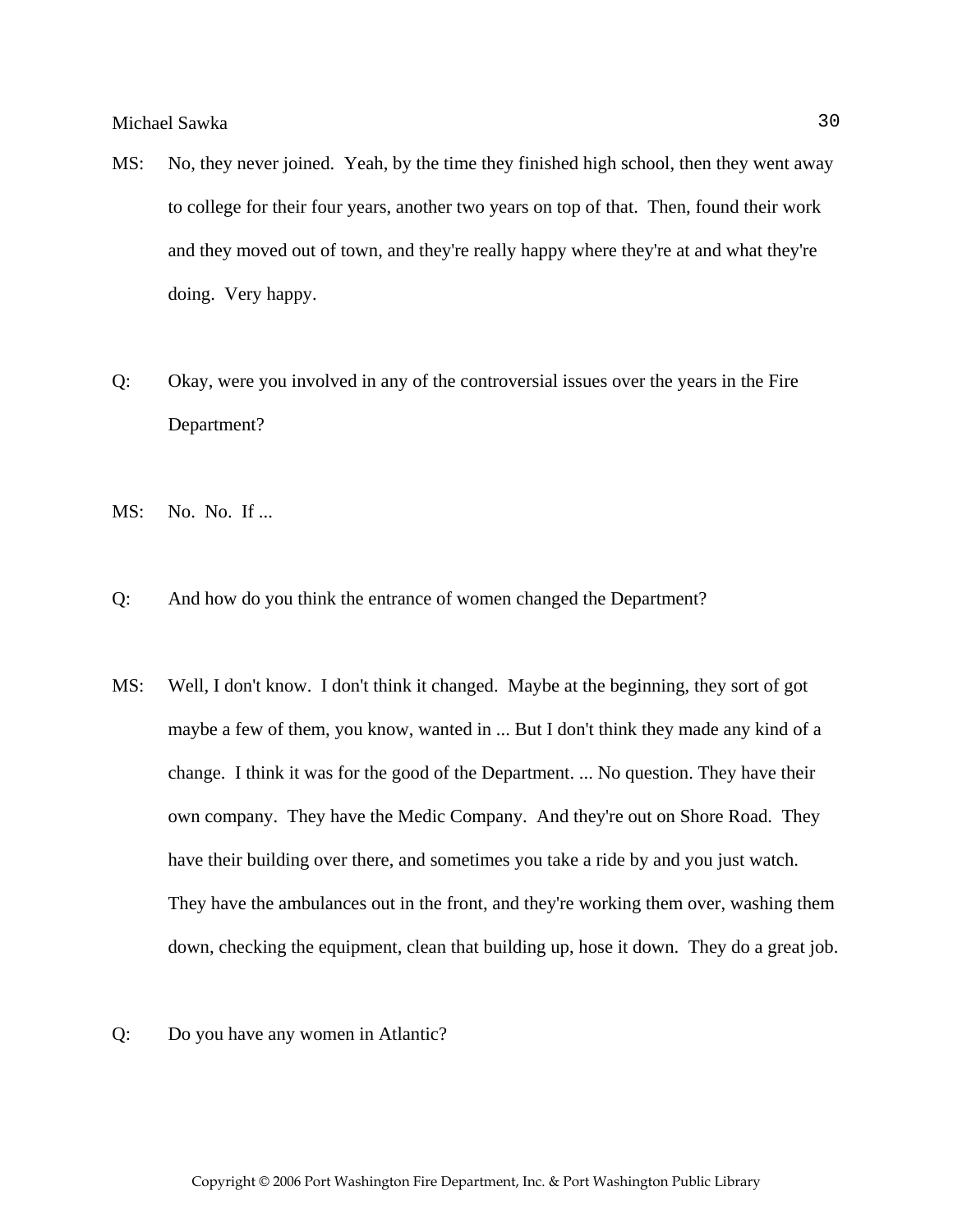MS: No. No. No.

- Q: And what about people from various minority groups? Was that an issue that you remember?
- MS: No. No issue. I don't remember that being an issue in any way. No. But at the small, at that time when I first joined fifty years ago, you had—we had, I guess, about fifty members or so at that time ... I don't remember an issue at that time, as far as joining, or you can't join, no. I never remember an issue like that. If there was, I never heard of it. No.
- Q: How did being a firefighter fit in with your working life?
- MS: It didn't. Not with my working life. If there was a fire and it was at night, and I knew that it was time for me to go to work, I would manage some of the guys, and they would take over what I was doing. Or if not, I would wait till I got home and back on the job or where somebody would cover for me. And then when I got to work, I'd explain that we had a fire and this was happening. No problem.
- Q: Excuse me. I have to turn the tape over. [INTERVIEWER DID NOT TURN TAPE OVER AT THIS POINT] So, was there ever a conflict with work or ...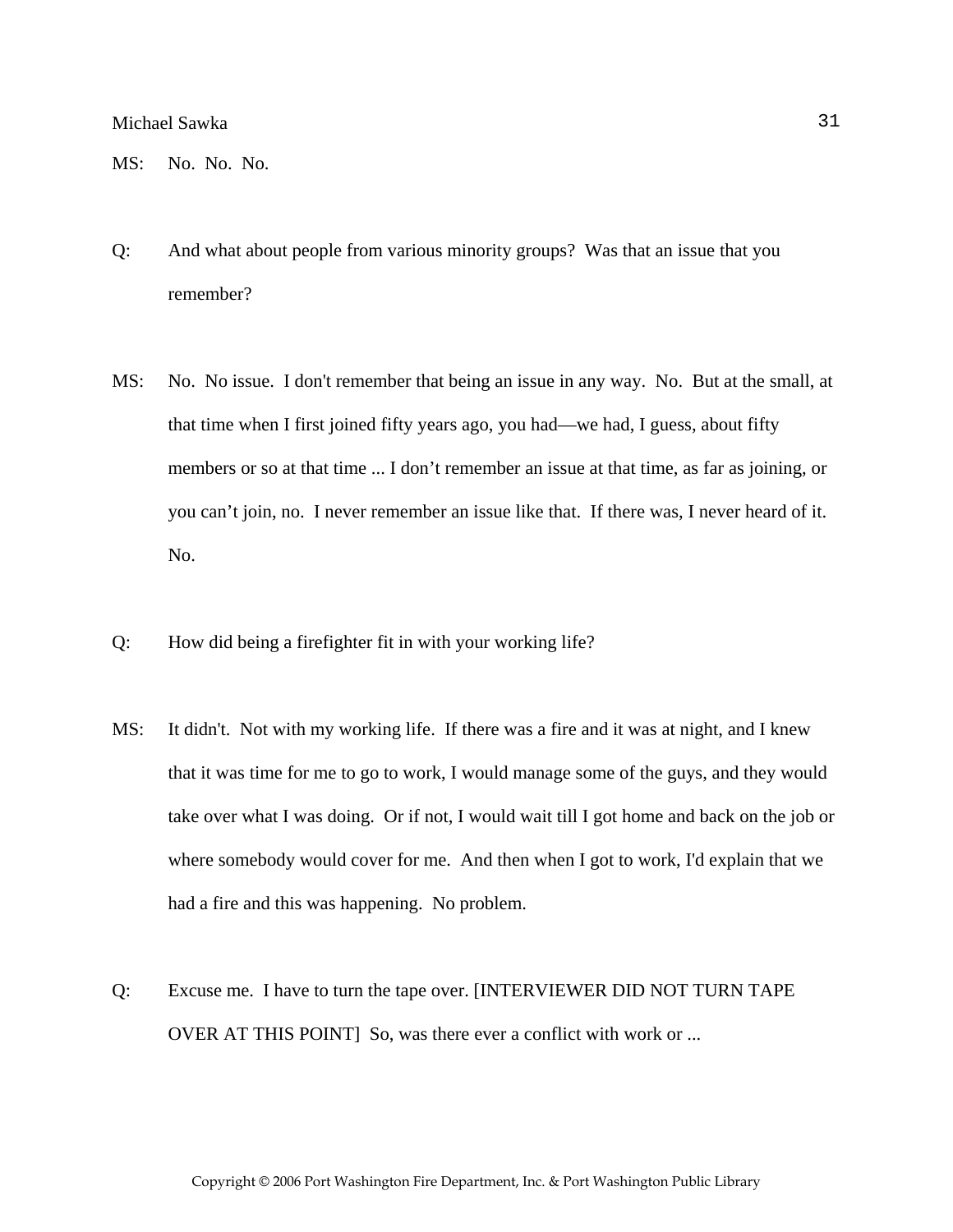MS: No.

- Q: ... you know, your employers never ...
- MS: Well, I worked out on Shore Road. And with the sand mining operation, that's where Gotham Sand and Stone, which they are there today, but they're under a different name, I guess. And if there was ever any fires, I never knew there was a fire, because there's no way I could find out from anybody there was a fire where I could attend it. No, there was no conflict of anything, any sort like that. And I even think the—some of the men that worked here in different—right here in Port Washington, if there was a fire, they would just go and nobody would say anything to you: "No you can't go." Just, "Yeah, you're a firefighter. You go ahead. You do what you have to do." And they appreciate it. If anything like that happened at a business wherever it was, the firemen would go out and would come back, be appreciated. Because we have people here that are taking care of us. Not only our equipment, our homes, our lives also included in this, which is a big thing. ... [END OF SIDE A; BEGIN SIDE B] ... and check everything out and make sure everything was in fighting order, which was great. You were just not going down to hop on the truck and going. You had to service that truck, everything that was on it, including the human being that was on it.

### Q: And what do you mean, service the human being?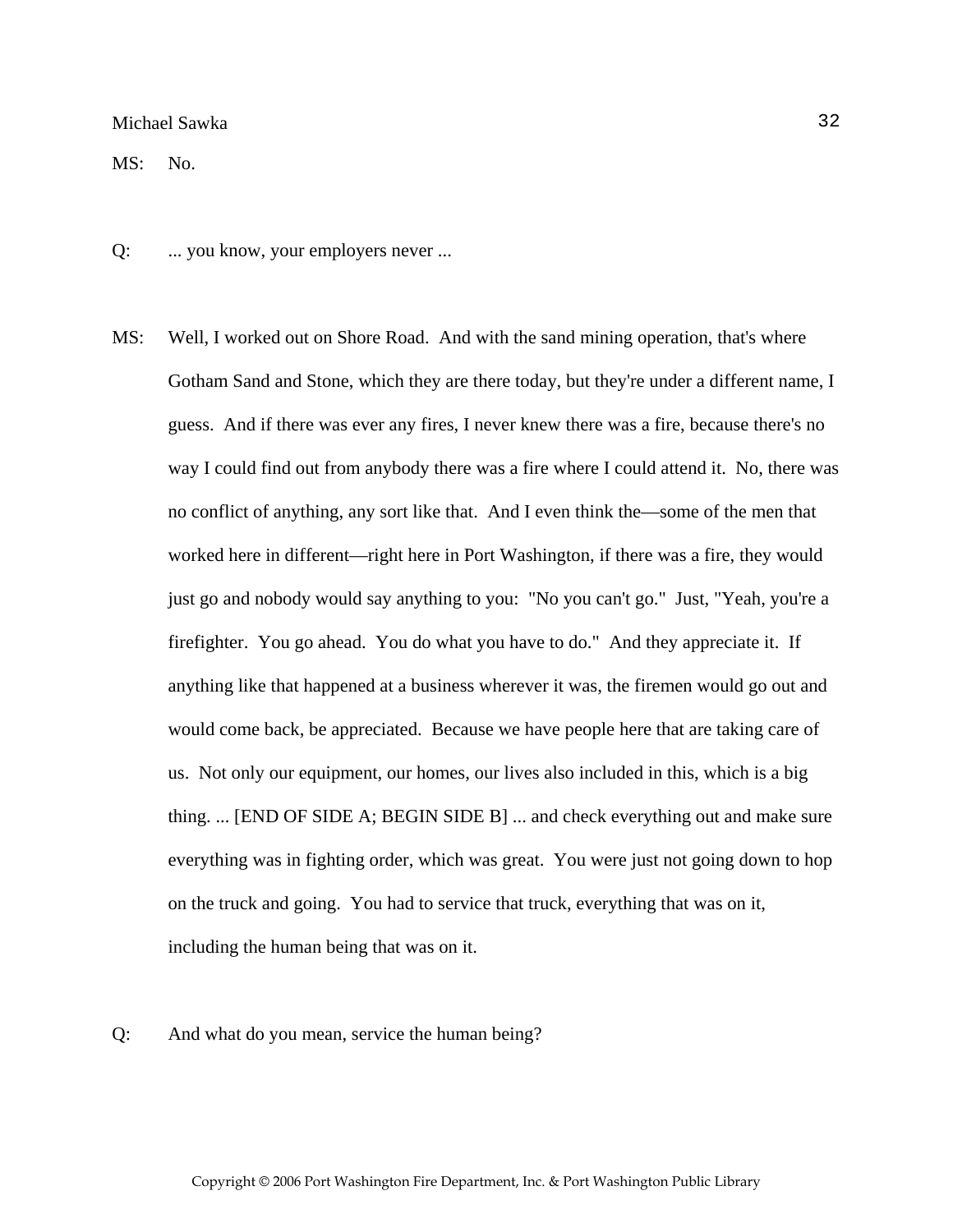- MS: Make sure he was okay. He could handle it. He could handle it. He had the training. You train these guys. When they first join in, if they're going to drive trucks, you have to teach them how, what has to be done, how to drive the truck.
- Q: So, after you learned yourself, you trained other ...
- MS: Others. Others that joined that were firefighters. Yes, that joined the company to become firefighters. And we met certain days during the week in the evenings or night, that they would come down and train and so on to learn how the equipment should be handled. But, you just can't give a person an axe: "Go ahead and use this axe. Go over there." You got to know what to do with the axe. How to open it up where you got to get in through the building, and there's doors and so on, how to open up the doors, break the doors. Open it up so you can get in there and fight the fire. There's a lot of training involved in something like that. And it was fun. But yet, when it comes to doing the proper job, it was serious. Everybody took it serious, and there was no messing around. But training was a lot of fun, too. Well, "How—what happens if I should do it this way?" Well, if you do it that way, you may not come out to do it the next time (laughs). Something like that. You don't even ask questions like that. You would do the right thing all the time, at all times. It still happens. It's good.
- Q: Of all the things that you learned as a firefighter, which things do you think helped you in your outside life? In your work life? Your family life?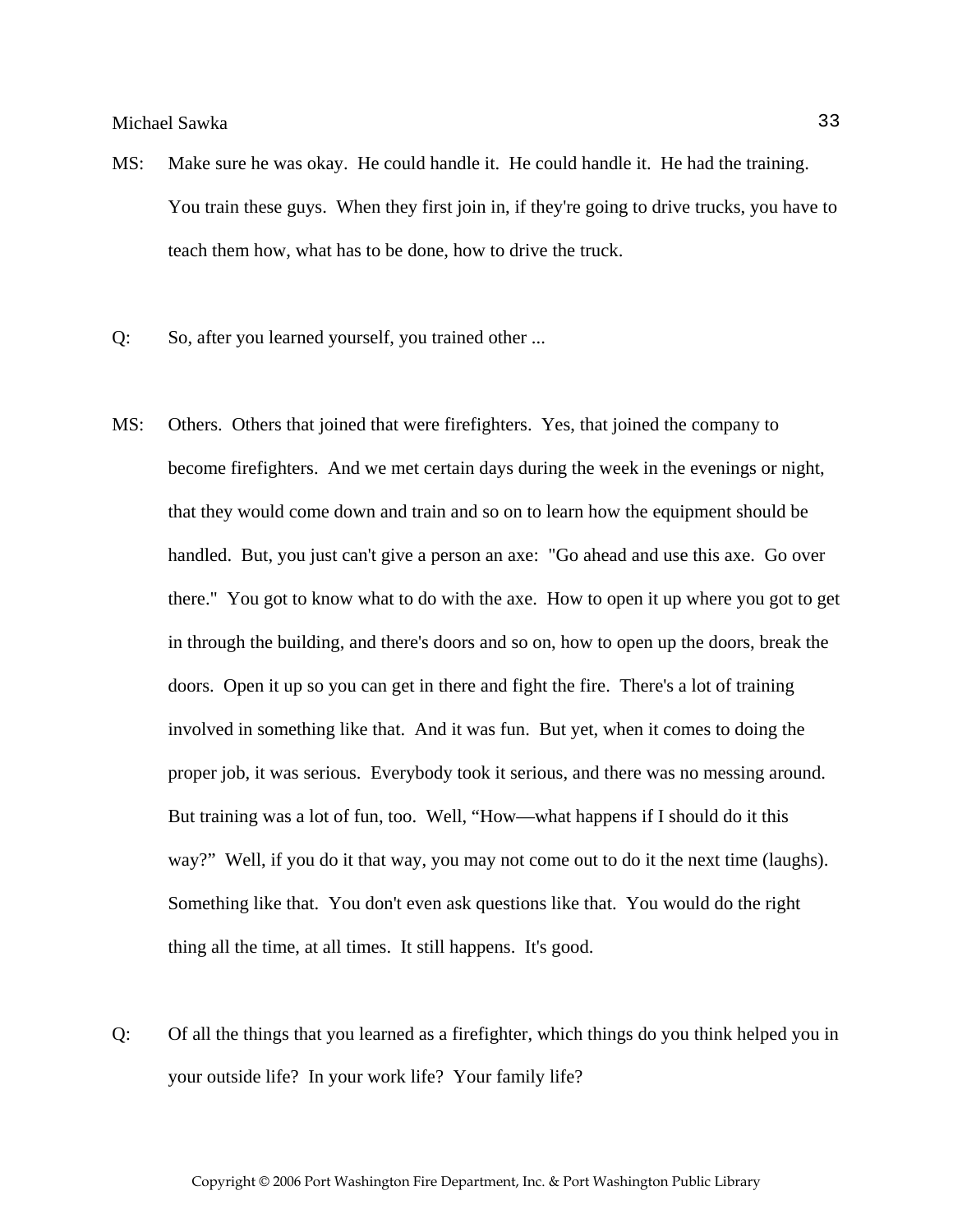- MS: Well, something that you always have in the back of your mind what you were when you would get onto a Fire Department like this. And sometimes you would go out with friends and just talking along, and the question would come up about "Oh, we had a bad fire in our town, and this is what happened with the guys that were fighting it." I'd say, "Oh, that's great. That's something," but I say "You learn to do all of this." "Well, how do you know?" I say, "Well, I'm a volunteer." "Oh, really. You're a volunteer?" And I would say, "Yes, I'm a volunteer." They'd ask a lot of questions and so on. And then they would say, "Oh, my God. I'm so proud of you guys. You guys know what you are doing." And it's a good feeling. It's a good feeling inside of you that people speak the way they do about the volunteer Fire Department. Which is good.
- Q: You said your brother, brother-in-law got you involved. Was it your wife's brother?
- MS: My wife's brother. Yes, yes. He was the oldest brother, and then there were two other brothers. One was Nello [Scaramucci] and the other one was Al [Scaramucci], and they were also volunteer firefighters. Another one, Al, and her brother Nello, he passed away here a few years ago. My brother-in-law Al, he lives down here on Webster Avenue. He's not active with the Fire Department now. My brother-in-law "Scari," the one that helped me get in and join, he passed away here a few years ago. He must have been in his eighties when he passed away. And he was a great guy. A good man. Very good man.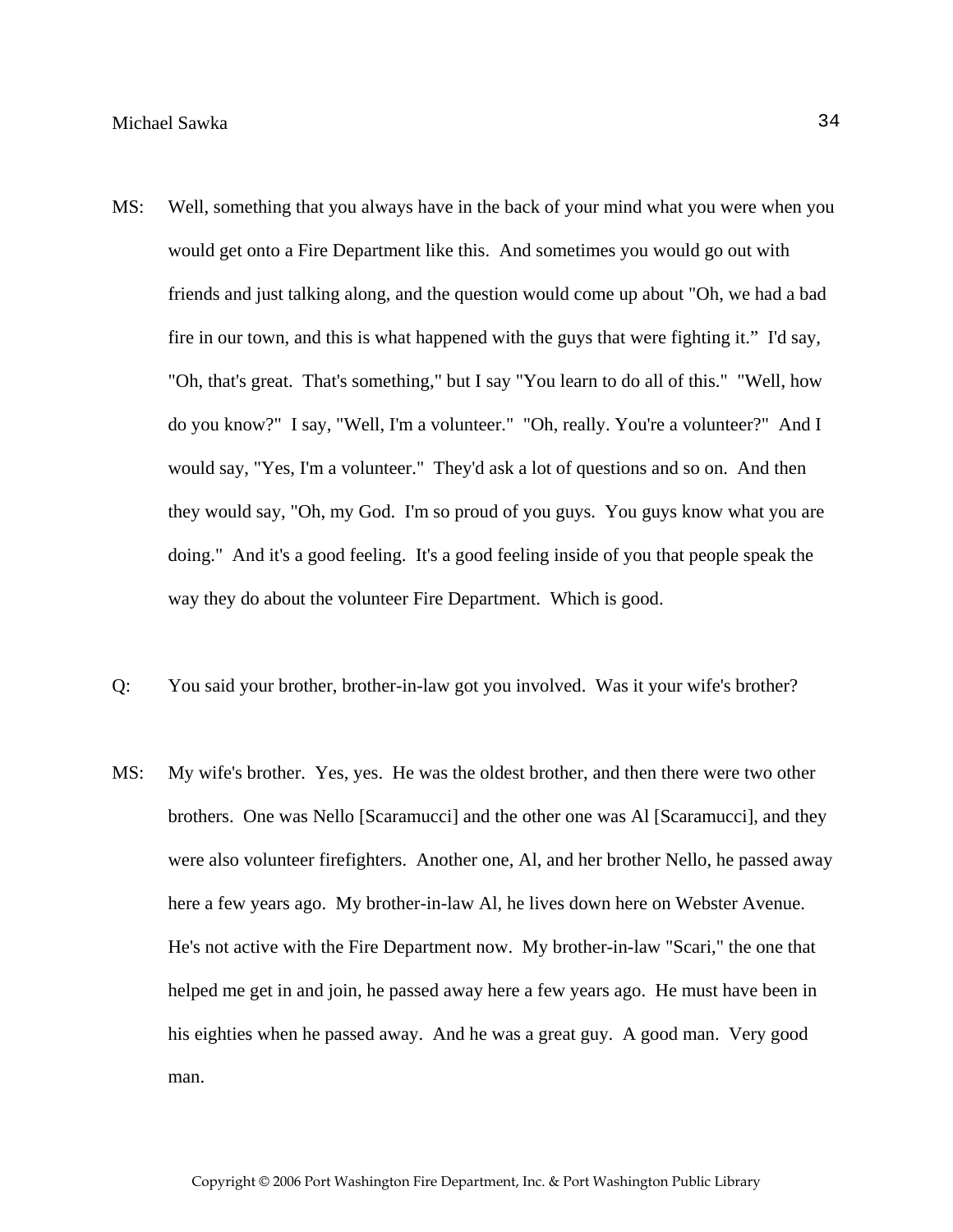- Q: Did you get together with family then to talk about Fire Department things?
- MS: Oh, yes, of course. Yeah, yeah. There'd be a pretty bad fire, and you'd get together, just visiting or something, and then questions would come up about the fire. How big it was, what we did, and so on. What happened, why it happened. And then you'd talk, and then you'd say, maybe you saw something where you could avoid having one in your own home when you find out what happened to this place that they had a fire in there. Whether they overload the lines or they have a fireplace they don't care to protect it the proper way. They just burn it, and those things happen. Even on a gas stove, things happen if you're not there or you don't watch. And then you forget. That's the most difficult one is when you forget, and then fires start. And you forget about these things, what caused the fire.
- Q: What kinds of things would people forget?
- MS: Well, what they had been doing at home. You could be cooking something on the stove. You forget that it's there. And all of a sudden, next thing you know, it's burning. It happens. I was cooking dinner one time, I forget what it was. And then (laughs) it was black, and I had to throw the pot out with it. It caught fire (laughs). I'm a fireman, too. But you do it. You forget.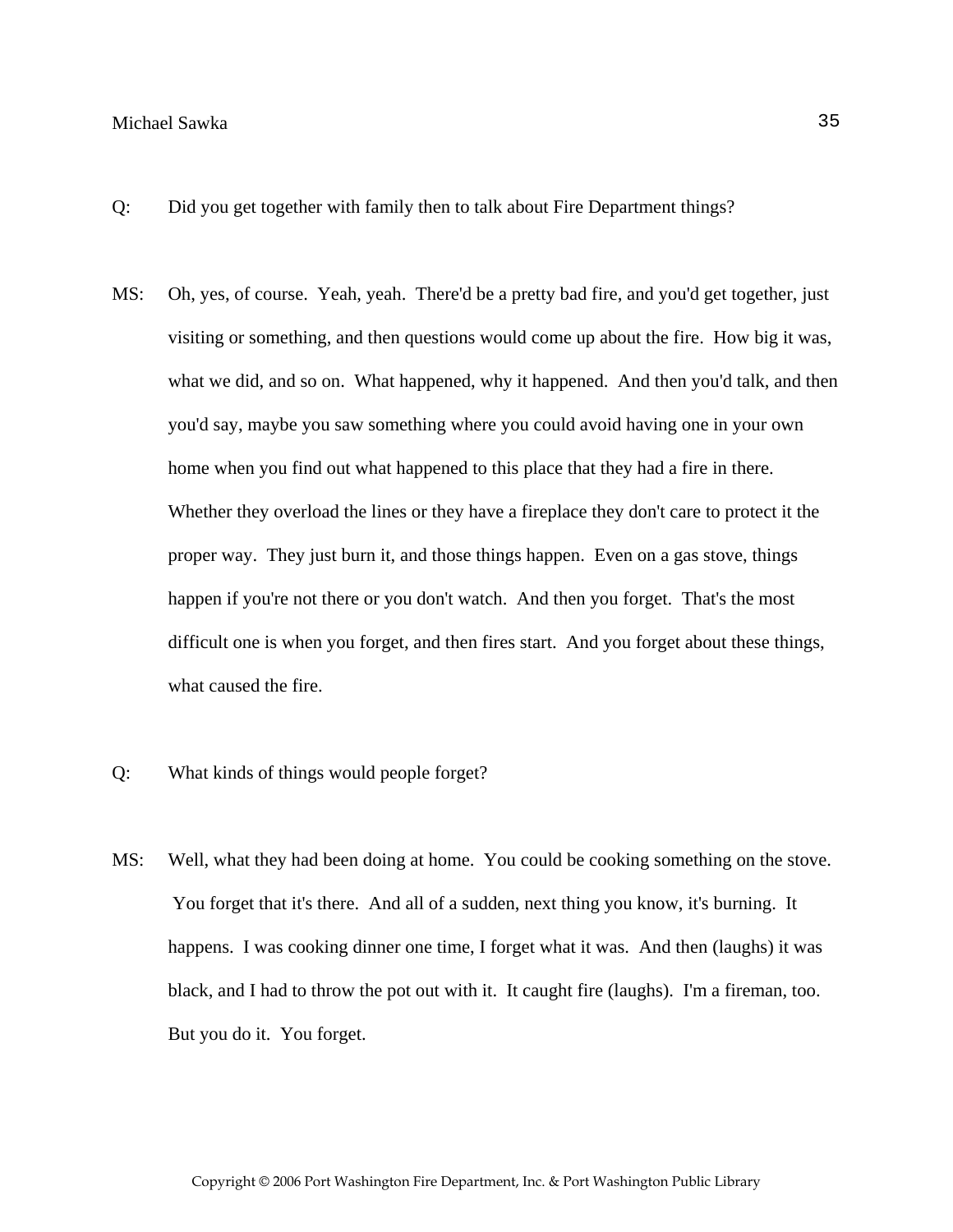- Q: If you were going to give one piece of advice to people for avoiding problems with home fires, what would that be?
- MS: Keep your eyes open. Don't forget. Don't walk away. Stay with it. If you walk away, you forget about it. And it's easily, easily done. I mean, it's easily done. You don't do those things. Or you don't forget to do those things. But it happens. It's only natural that you're going to forget. It's human nature.
- Q: Did you ever think about becoming a paid firefighter?
- MS: No. No. Because I—the job that I had I liked very much. What I was doing, I was working right here in Port Washington, and I liked that very much. So I had everything right here with me, so I wouldn't have to go miles and miles to travel. Everything was right here in Port Washington. That was one of the good things about it. But to go out and be a fireman, live elsewhere, or do things away, where you're miles away from your home that you live in, it's hard. Very hard. It was easy for me. It was much easier for me. I was a resident right here, and I lived right here, and I worked right here, which is good.
- Q: Did you serve in the military?
- MS: Yes, I did.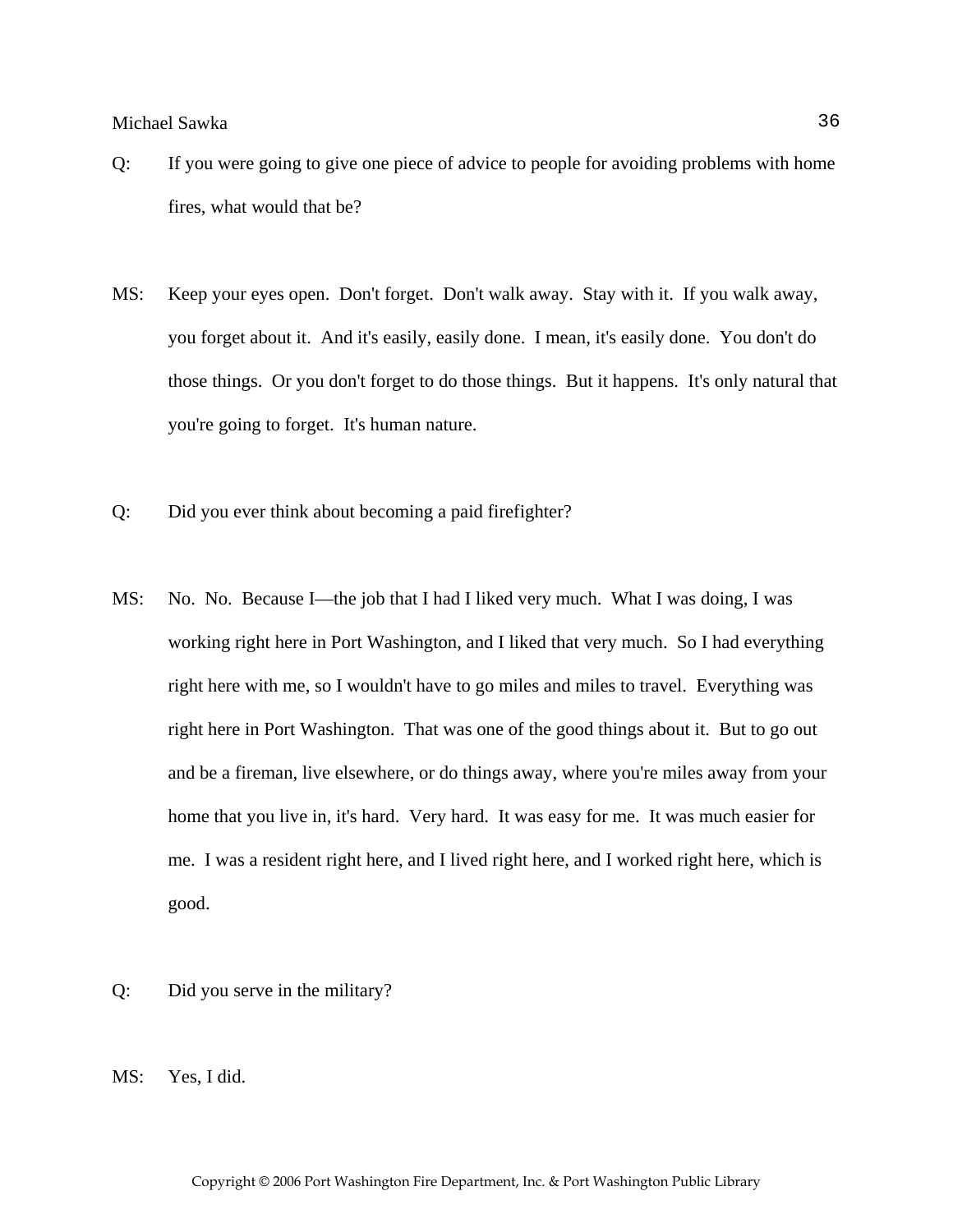Q: What—can you tell me something about that?

- MS: I was—I graduated high school in '42, and I could not be drafted because of my age. I went to Bridgeport, Connecticut. I worked for General Electric for nine months. And then when I hit my nineteenth—nineteenth birthday, I went back to Wilkes-Barre, Pennsylvania, took my exam. I passed. Went back, and the foreman looked at me and he shook his head like this here. "No, you didn't pass." I shook my head like this: "Yes, I did." So I left. And I was inducted into the Army Air Force, which I was very happy for that to happen. I had nine months training in this country. Then I was shipped overseas. And I was in the CBI—China, Burma, India—theater of the War. And I spent twentysix months over there. It took twenty-nine, thirty days by ship to leave Newport News, Virginia, cross the Atlantic. Capetown, South Africa we stopped for fuel, into the Indian Ocean, into Bombay. Spent twenty-six months, well twenty-four months actually. It was two months travelling to get overseas. Then, when the War was over, we went to Calcutta. And then we stopped in the Philippines to refuel, which was an eyesore. There must have been thirty, forty masts sticking out of the water where those ships were sunk in the Philippines in Manila. And then, we left there, and we landed in San Francisco. And that was like twenty-nine days aboard ship coming back home. Two months just traveling during the War, and then one month after the War.
- Q: How did your military training affect your work as a firefighter?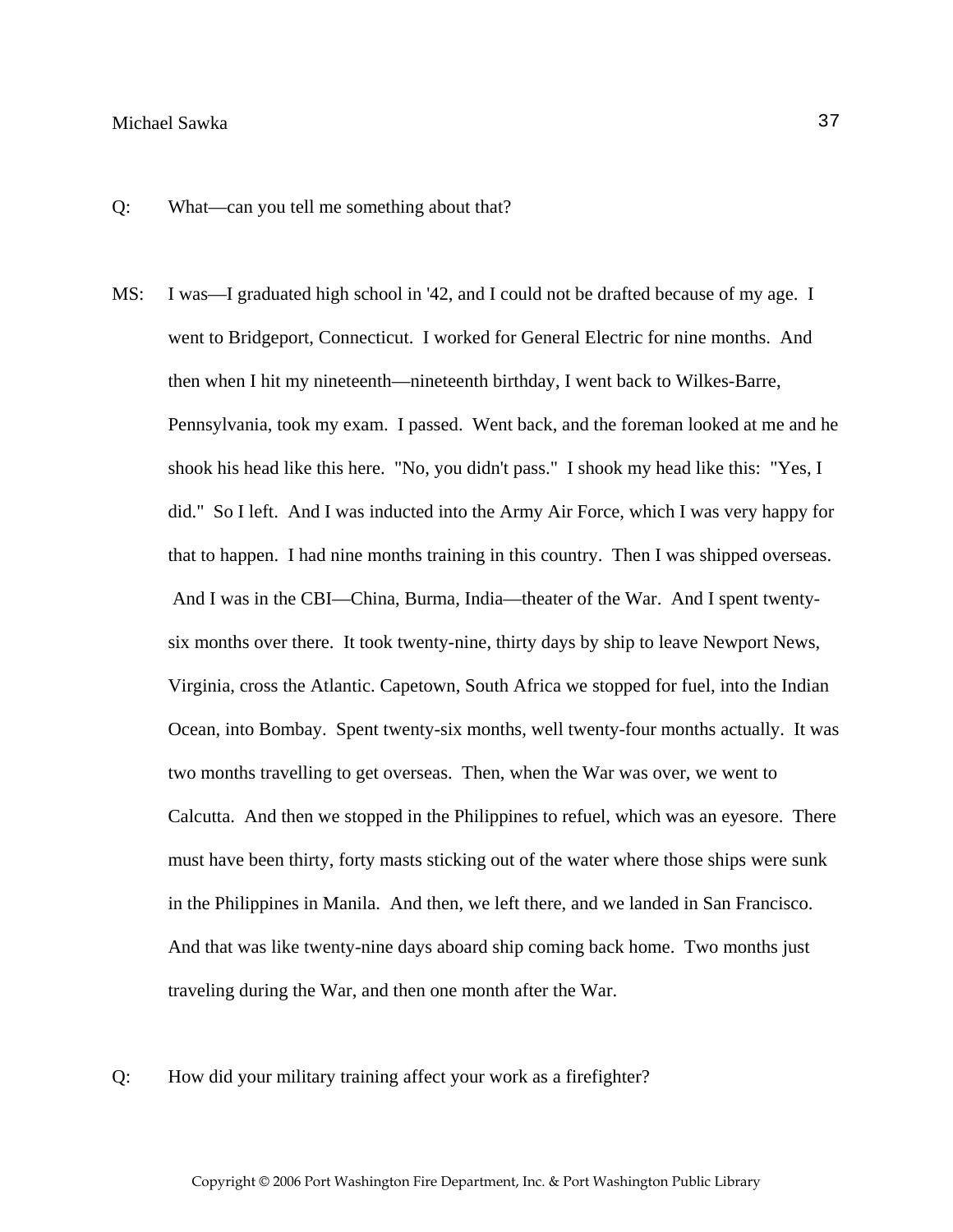- MS: At that time, I was a graduate high school. I worked for nine months and then I was in the military. And then, after I come out of the military, then I joined the Fire Department. That's when I got the—when I joined it was in '50 to '55 in that time. So there was no effect that way. So I had a trip right around the world (laughs). It's funny. But it was great, really something.
- Q: Were you at all involved on September 11th, 2001, you know, when the attacks hit the World Trade Center?
- MS: No, no. No way. No, that was too—that was, what happened a couple of years ago. Probably seventy-eight years old at that time. No, there's no way I'd be involved in any of that over there.
- Q: Yeah.
- MS: The only way to be involved is just being sorry for what happened and why it happened. But other than that, no.
- Q: Who are some of the people that you think you influenced in your time as a firefighter?
- MS: That I influenced? I guess mostly my family. Would be my wife and my two sons, as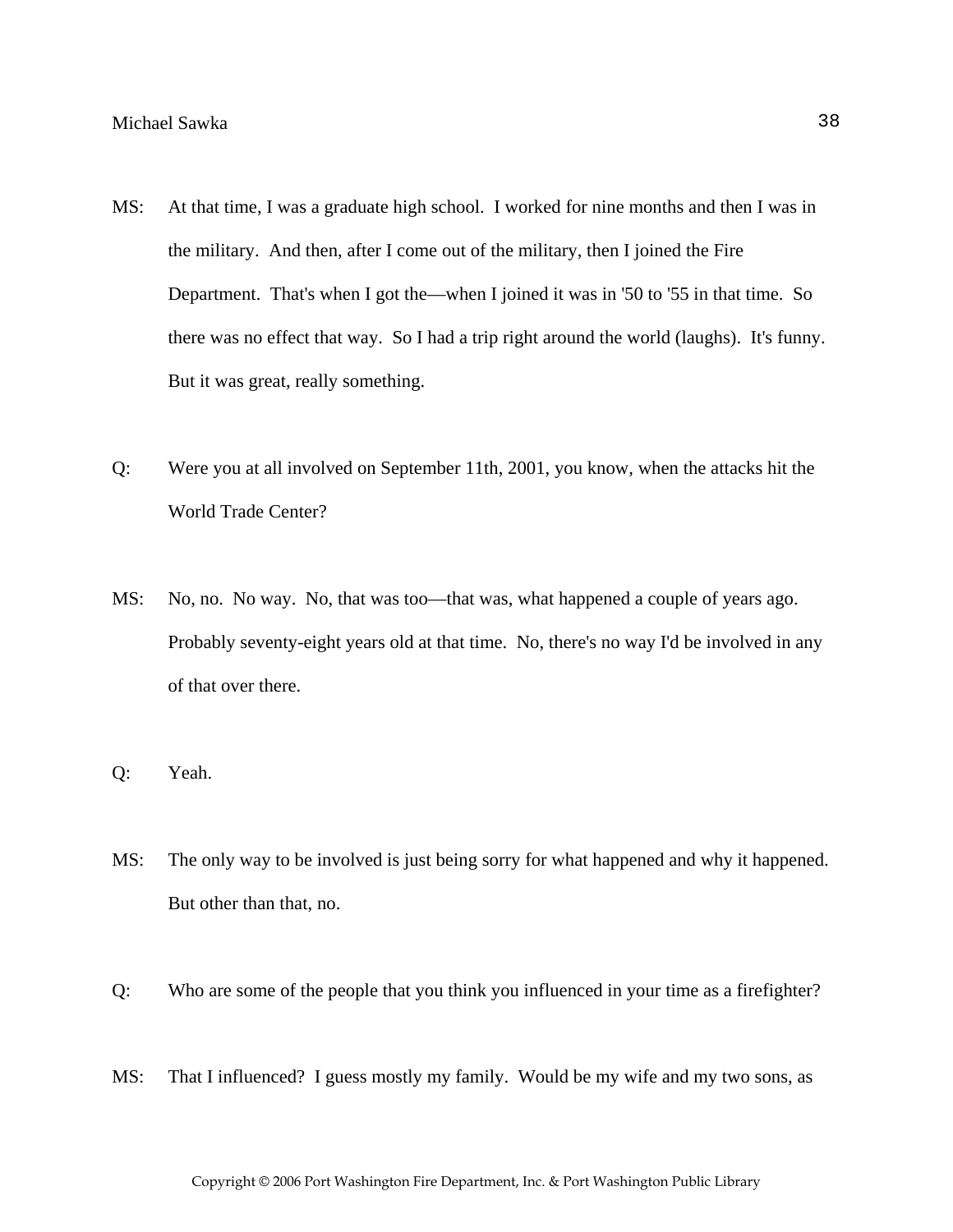they were growing up. And how times, they would just get in my car and take them down to the firehouse and go in. They just want to look at the trucks and put the hat on and sit up on the seat and hold the wheel like they're driving the vehicle. That's what they enjoyed about it. They enjoyed that very much.

- Q: Did they want to hear stories about the fires that you were at?
- MS: No, not really. No, no. They would ask "Where was the fire?" or something like that, and I would, you know, tell them. Or sometimes they would ask questions: "Was anybody hurt?" and I would say, "No," I said, "Nobody was hurt. Everybody was taken care of," if something like that happened. So then they would have a smile on their face, and that'd be the end of it.
- Q: So you were never at a fire where anyone was hurt?
- MS: I don't recall any. Maybe—could have had some, maybe overtaken by smoke or something, probably a couple of times. I think there were a few small accidents that happened. I don't remember—I don't remember them, but there were some. And the guys were taken to the hospital, checked out. Nothing serious. But precaution, mostly, to make sure there was nothing wrong with the person. That way, I would say. Other than that, that was about it.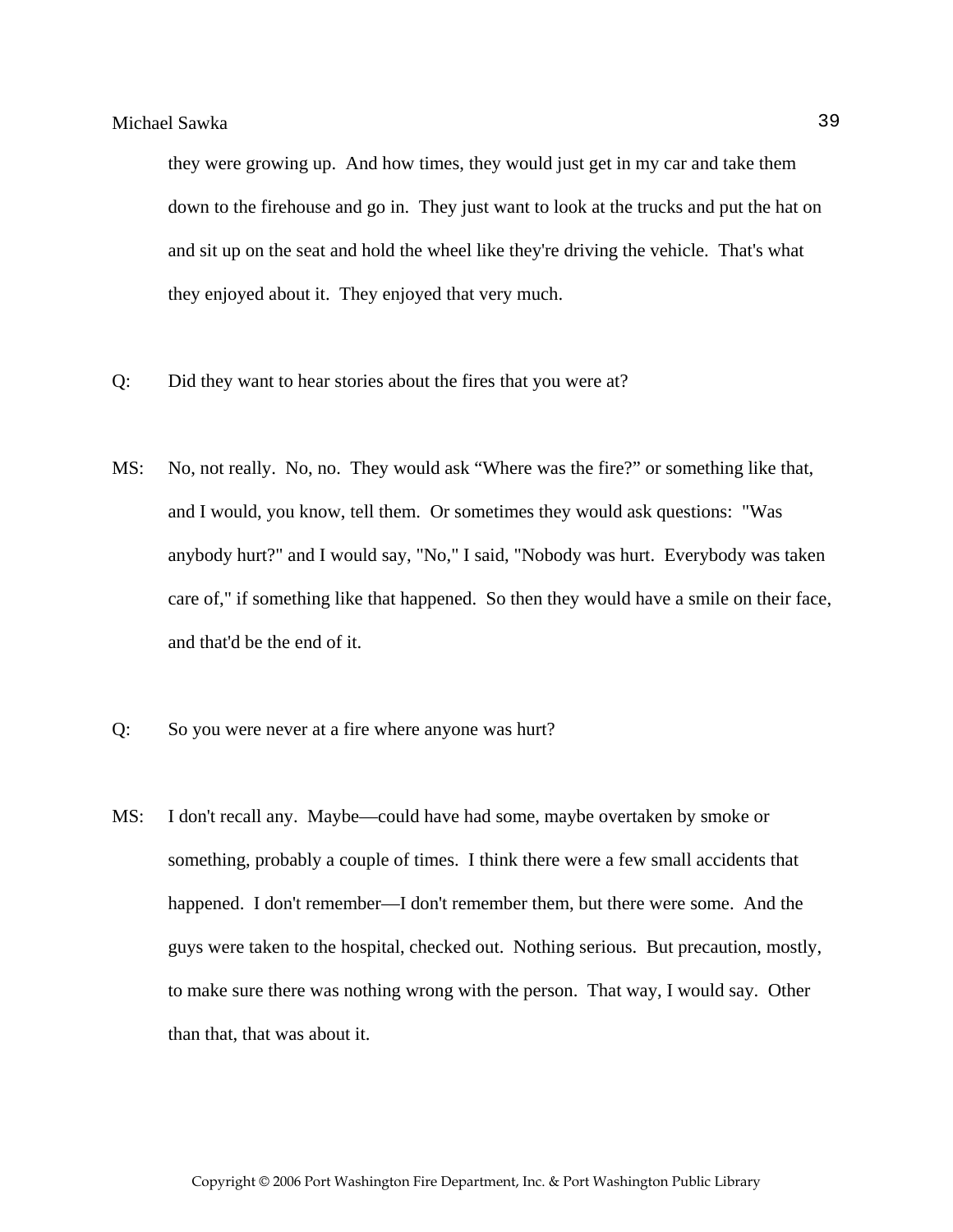- Q: If you had to do it all over again, how would you do things differently?
- MS: As far as the handling of fires and so on, I don't think there'd be anything any different. As far as myself, be more careful. Learning, experience, and something like that. But other than that, I could say there's not much more you could say about it. Or how else you would handle it. Unless you say, "Well, I want no part of it." No, no. Couldn't do that. Oh, I could start riding them tomorrow, if I was younger (laughs). Say I'll go over and do it again, you know.
- Q: How would you like to be remembered?
- MS: Just be remembered that I was a firefighter, period. That way. But, other than that, there's really not more—not much more that you could say. You know, knowing that I put in fifty years service, but not a full fifty years, because of age where you're not able to get in there and do anything. And that was a safety precaution. It was more a safety precaution. If you're seventy years old, they don't want you to go in the interior of a home that's burning that you could do things there, because it would take that much longer for you to get involved in it. You couldn't think fast enough. So, that wouldn't be involved there.
- Q: Well, what kind of offices or committee memberships did you hold in the Department?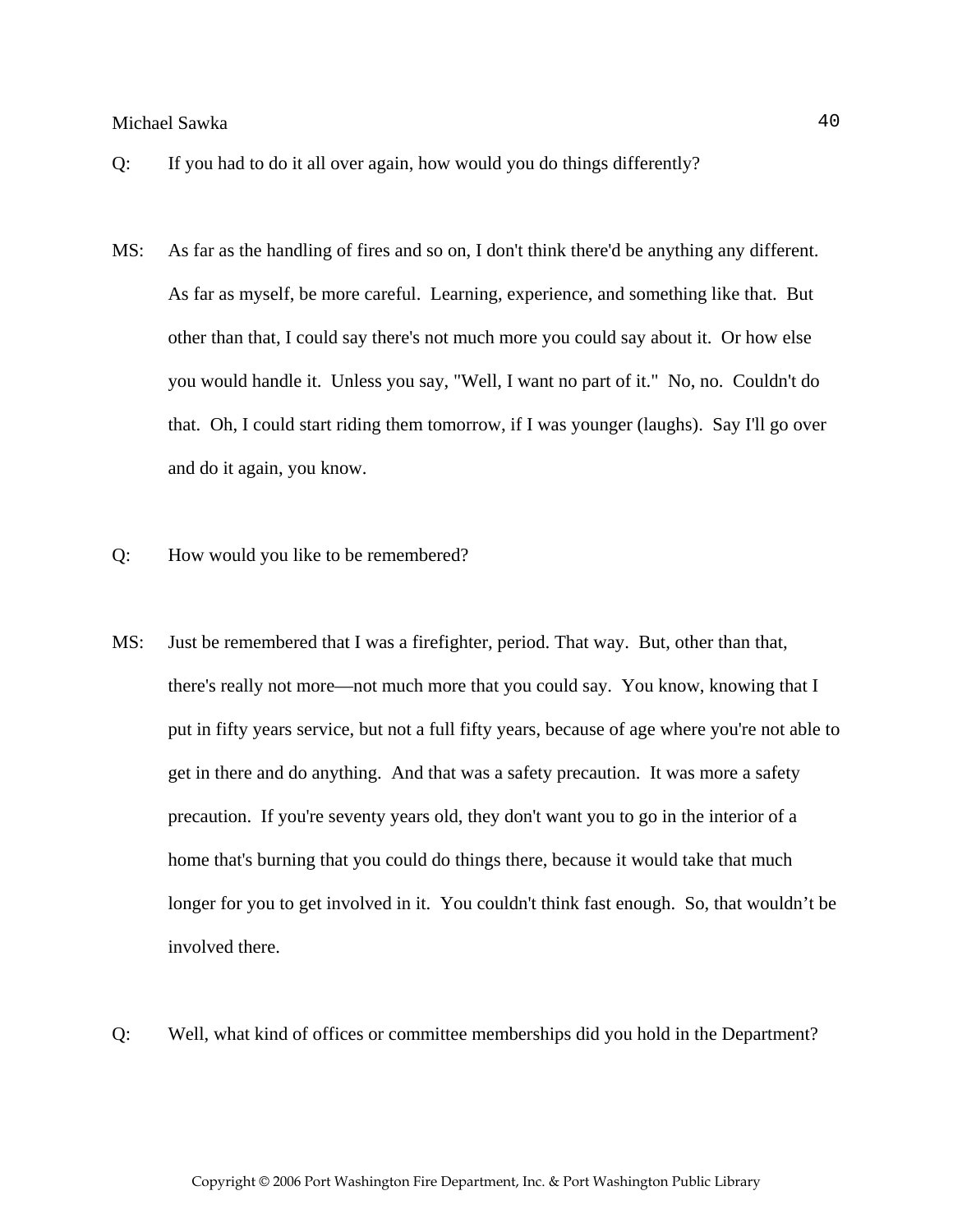- MS: I was an engineer for ten years. And then after I was elected to be financial secretary. And that was twenty-two years as financial secretary. Which was great.
- Q: And what were your responsibilities?
- MS: It was, well, as a financial secretary, it was the handling of checks coming in and so on, and other paraphernalia. Invoices. Checks out and so on, to be paid. And that was about it. And it was a good experience. A lot of fun. It was a lot of fun doing that. So, after the twenty-two years was up, I felt well I think I'd better move on, because and let the other guy come in. So I did ten years engineer, and twenty-two. That's thirty-two years right there of being an officer.
- Q: What did you do as engineer?
- MS: Equipment on trucks. The fire trucks. Keeping the fire trucks in shape and order. And you go to a fire, make sure all the equipment was placed back in order where it should be. Make sure no equipment was damaged. If it was damaged, it was our duty to replace it. Keeping the truck in shape. Having it ready in Class-A form at all times, that truck, keep in shape, because lives depend on it. And that's what we would do as being an engineer. And if you didn't do it, you heard from the upper boys that were above you. And they would question "Why?" And you'd have to have an answer. If you didn't have an answer, well, then they'd rub you down a little bit. And then the next time you would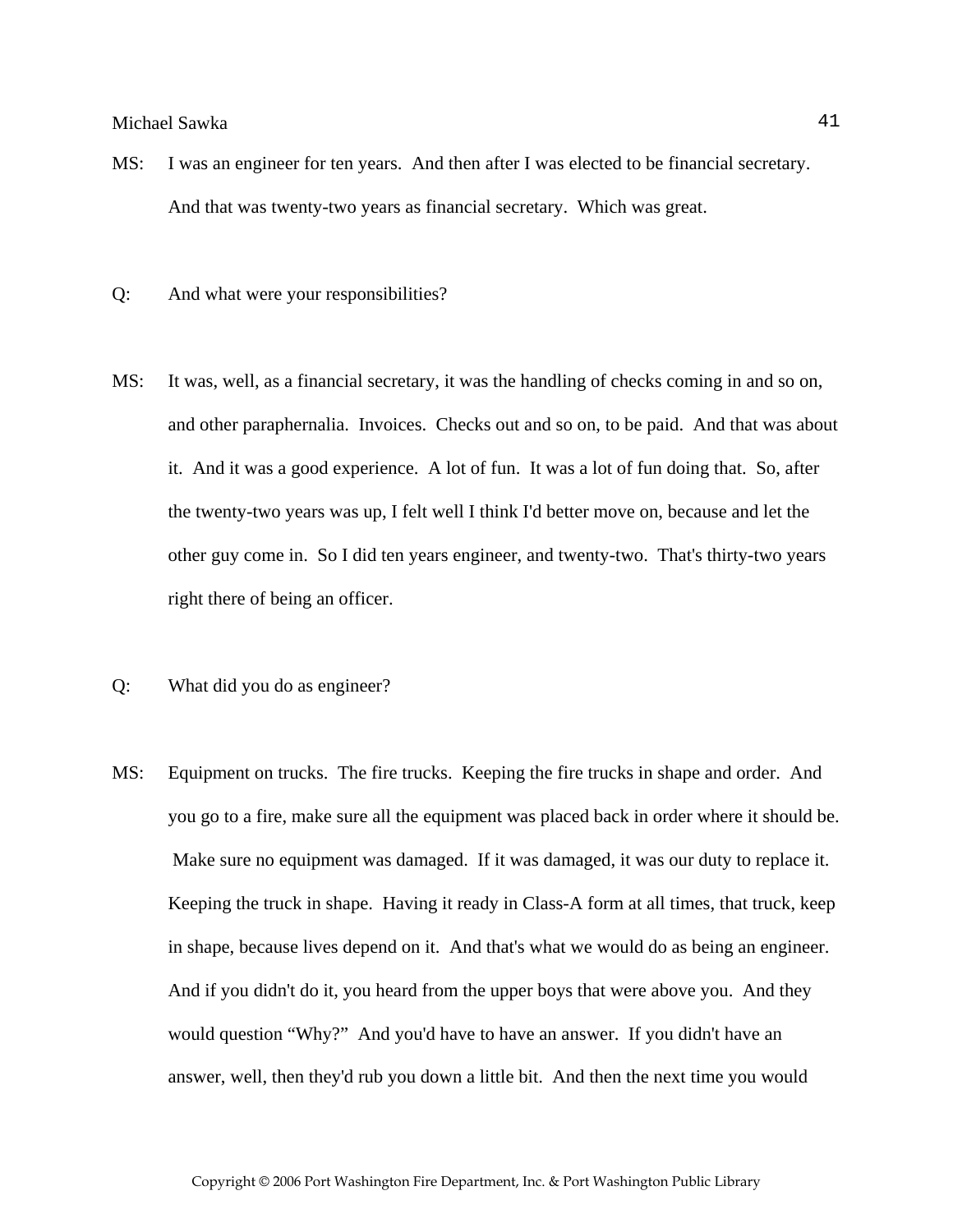think about it and do it the proper way and make sure you did it the right way. There's no messing around. There was no horsing around when it come to things like that, because too many lives were dependent on that, and that's why we kept the equipment in perfect shape. And also, the condition of you yourself, to make sure you were able to handle it. As you're getting older you were questioned. Equipment and so on. Is everything you're doing everything properly? Everything's going the right way? And you were checked out on it also.

- Q: And you yourself were questioned about that?
- MS: Oh, sure. Absolutely. Sure. It was my job to do that. It was my job to keep it—keep the equipment as it was supposed to be—the equipment. And they would—for some of the things that we didn't know was happening, they would tell us: "Check this out." "Fine, okay." And if we didn't, we heard about it. You wouldn't want to go after the meeting and sit down and have a drink, you would want to go home and say, "Why the hell did I do that?" Keep it in order.
- Q: Do you remember any particular instances where you thought you had made a mistake or...
- MS: Not really, no. No. Because I would say ninety-nine percent of the guys knew what they had to do, and they kept it— and they knew there was a lot depending on what they were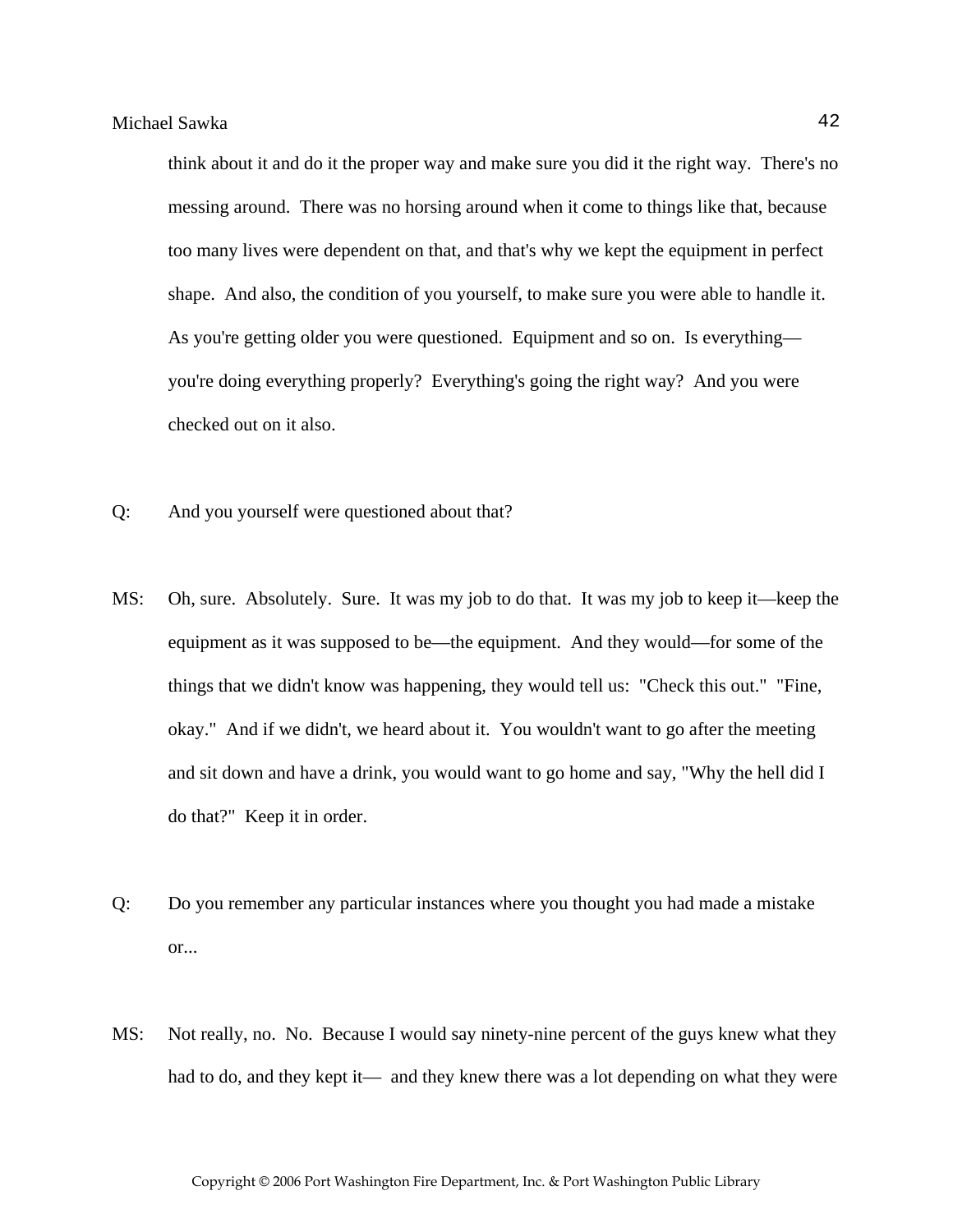doing and how they were keeping things in order. Maybe one percent, that would be mostly maybe forgetting something that you needed to do and you forgot to do it. That way. But mostly, no, it was always kept in order, proper way. And there's always reminders that the officers would come up and question you on certain things about the truck and so on… just want to make sure everything is okay. You had to do that. Lives depended on it. It turned out great.

- Q: Now, over these past fifty years, what changes have you seen in the Fire Department?
- MS: It's hard for me to answer that, because I've been up in that age. I really wasn't that active. But one thing that I do notice, when there was that ... alarm comes over that Plectron whether it's a still alarm or it's a general alarm, that thing blows, it's a matter of seconds and all of a sudden you hear fire trucks. You got these sirens blowing. I say, "Wow, those guys are fast." And they're out there, they're doing the proper thing that they have to do. And the speed of these guys doing things, getting down there and getting out, which is great. And many, many times, you go down to the firehouse, there's always somebody down there, and they're ready to go. When that happens, these guys go. They hop in, they take off, and they go. It's one hundred percent. And I say one hundred percent. And, because this—we just talked to the guy and just look at them you think, Boy, these guys were right on the ball. They're great.
- Q: Do you ever go down to the firehouse yourself just to chat, have coffee?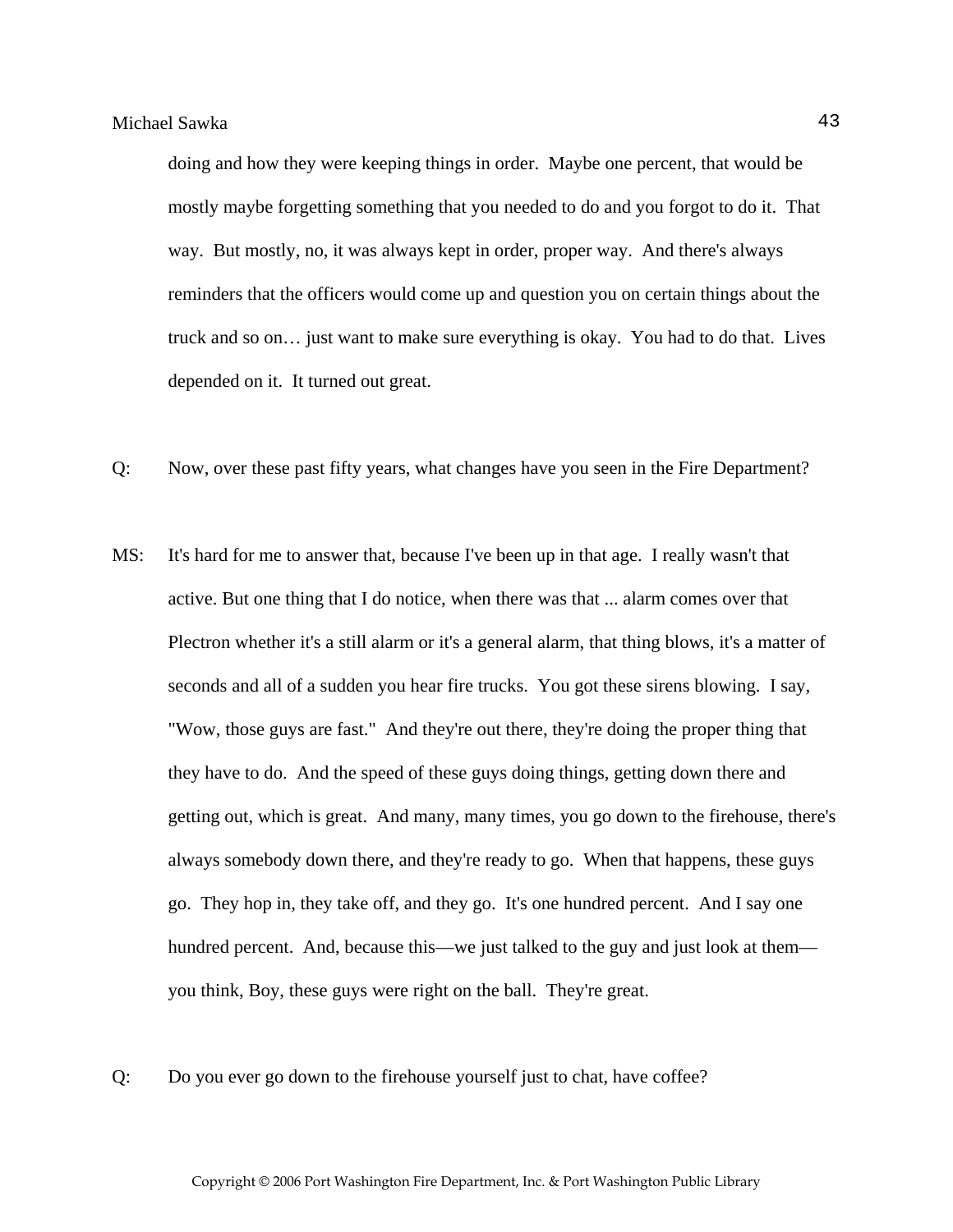- MS: Now, no, not really. No, no. Not unless there's some holiday or something. Come by or something like that. But not really. I don't go down there. No. So it's a—maybe I should, I don't know, just hop in the car and go down. A couple times I was there, I would just go in. You have the locks. I might go over there, just open the doors and go in, and… And I don't see anybody. One time, there that I was there and the alarm went off. So I just stood by, and these guys come down there within seconds. And when you hear that "duh, duh, duh, duh, duh"—the door's rattling, opening up, and boom. That's what they're…they're gone (laughs). That's when I said "God bless them. They're fast." And they are. They're great and they're good. Yeah. And that way they'd wait a while, a short while, and sometimes could be just an alarm that was really nothing. And within minutes they're back. You ask them what was happening. They say, "Oh, it was this and that and so on." Really not much of anything. And they would open up the doors and they would be back in. They'd—the doors closed, and everybody was gone (laughs). And that was the end of it. Wait for the next one.
- Q: Have you gotten any false alarms over the years?
- MS: No. I don't remember false alarms, no. Mostly it's probably something. Could be the only way you could say it's a false alarm is somebody put an alarm and maybe they put an alarm where they should have not put an alarm, but maybe they were just making sure safety that they would be better off putting an alarm instead of themselves having it—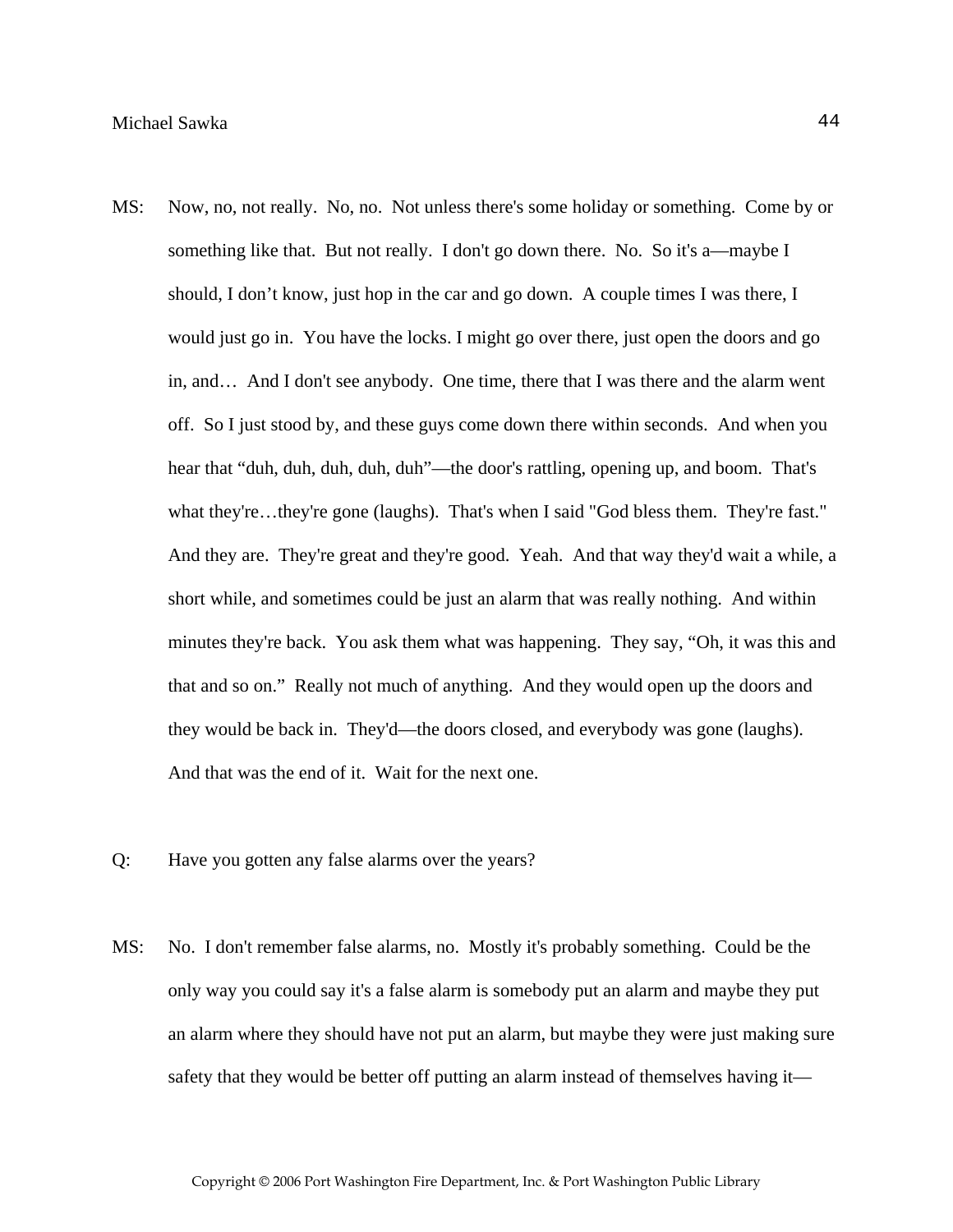Maybe that way, something like that would happen.

- Q: From not for mischief.
- MS: No, no. No, no, no. Nothing like that. For mischief, no. If there was, I never heard of any mischief.
- Q: Can you tell me a little bit more about your being named Grand Marshal? When did you find out that you were going to be ...
- MS: Well, I got a phone call, and they were telling me that I'm a fifty year member and that they were having the Memorial Day parade, and they wanted to know if I was going to parade. I said, "Yes." That's one parade I very, very, very seldom miss. If I did miss it, I was away. And they told me that I was going to be the Grand Marshal. I was really proud. Very happy that I was the Grand Marshal of the parade here on Memorial Day. Good feeling. And the good feeling was when I sat in that Mustang that the owner by the name of John Murro had used, the vehicle. When I sat there, and those people that were on both sides of that street waved and clapped. And I'd wave back to them and so that it's a feeling that I can't even describe. Can't describe the feeling that I had when I rode in that vehicle and those people just clapped their hands and yelled and yelled and yelled. And the people that knew me would call me "Mikey." "Atta boy, Mikey," you know. Different things like that. I felt proud. Really proud. It's a good feeling. But ...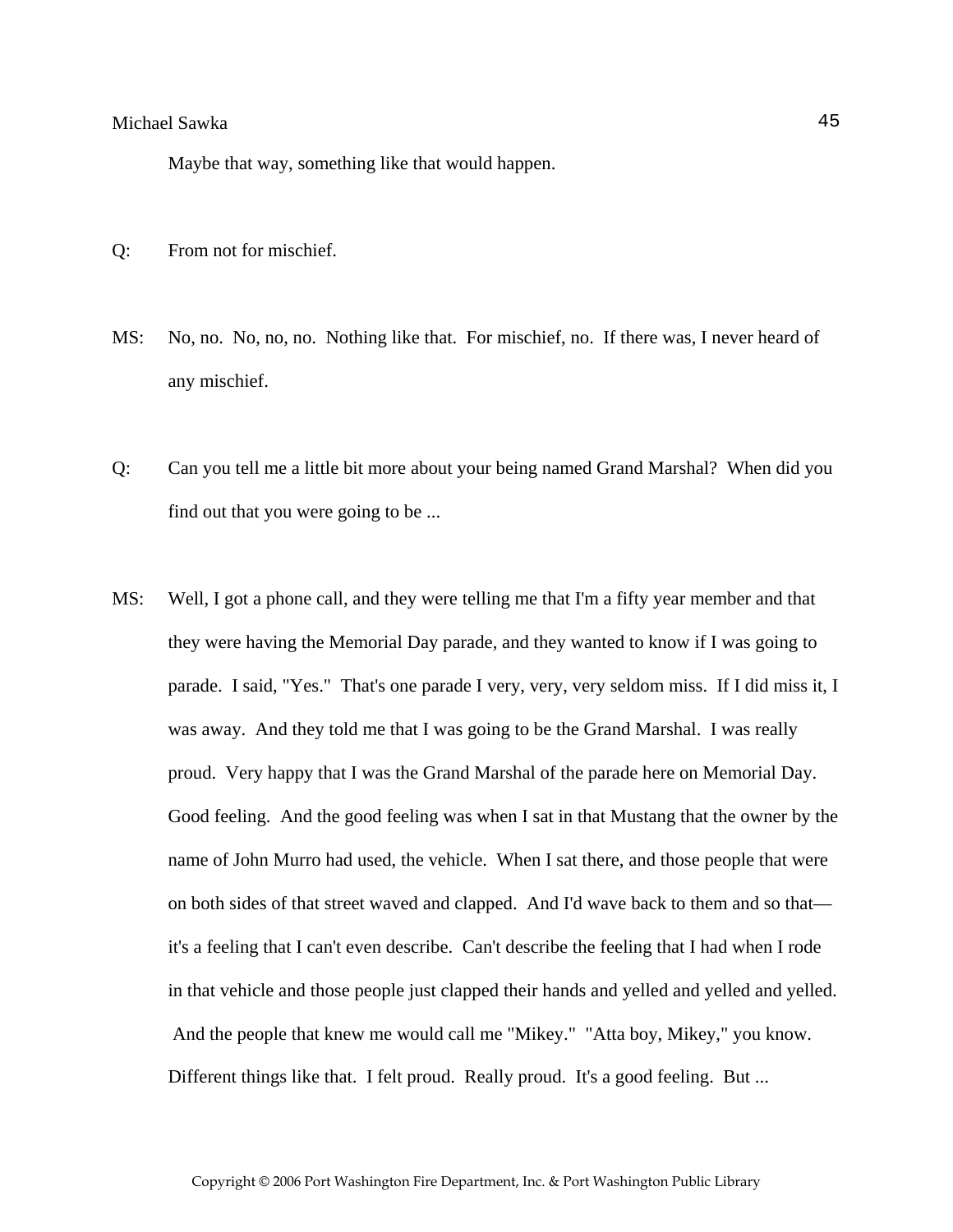- Q: Did the different companies take turns sometimes of who was going to be the Marshal, or was it ...
- MS: Well, you have to get—you have to be a fifty-year member. And you could have two, three guys that are—that could be a fifty-year member and ...
- Q: And, so then how is the Marshal chosen?
- MS: Well, I think they would choose a Marshal by the Marshal that was prior the year before. Now, next year the Memorial Day parade was the Atlantic Hook and Ladder Company. If there are others, like Protection or Flower Hill, then they would have the Grand Marshal. I'm pretty sure that's the way it works. And then it would be the three companies like that that they take a turn and pick a fire marshal, which is good. But there was only one this year. Like I say, when I joined, there were five, and I was the only one.
- Q: Were you in the company ceremony? The one on Memorial Day? And then at the cemetery also?
- MS: Oh, yes, yes. Yeah.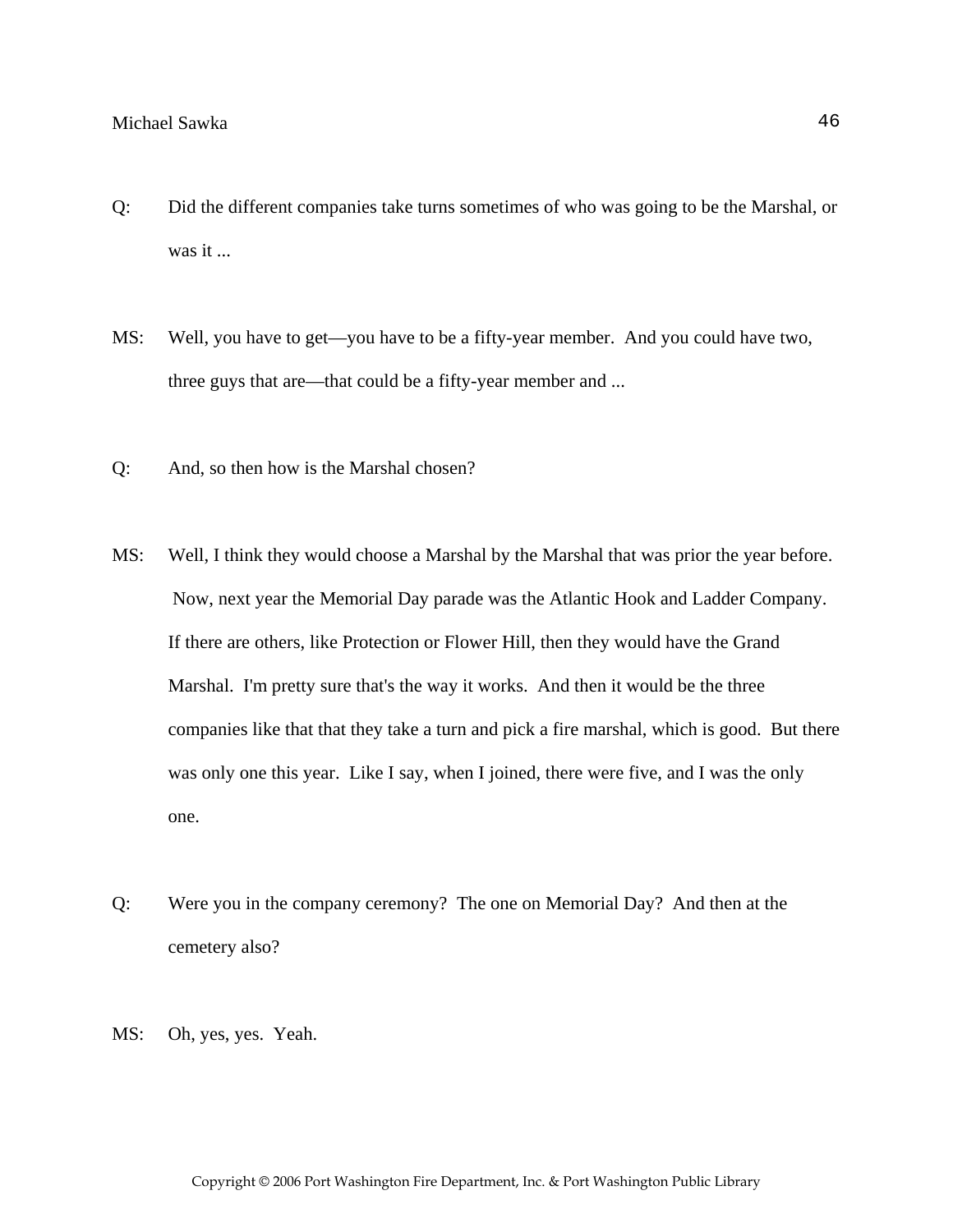- Q: Do you go to those ceremonies every year?
- MS: Yes, yes. I usually—when it comes to the Memorial Day parade, I love to go in the parade and go parade, because I really enjoy it. Because I'm really proud that I have all those years behind me. Just like all the other—we got a fifty, a forty-nine, forty-eight, forty-seven member. These guys go. They may not march because they have difficulty doing it, but there's vehicles that they ride in, and they enjoy that. They enjoy doing that. And it's a good feeling. Very good feeling, you know. So next year, if they have one, I'll put on my uniform and get myself in a truck (laughs), just sit there and enjoy it. It's good. It's a pretty good feeling. There's a few of us that are up in those eighties. There's one, Tony Augustino. And there's Jules Piccardi. Tony Augustino, he's like eighty-four years of age, and Jules Piccardi is, I think he's seventy-eight, seventy-nine. And he's been around. And the other ones, there are also a few others—I can't remember the name of some of the other guys that are also down there that have the fifty years, and so on. But they're there. Proud. Very proud when you see those guys. But, it's a hard thing when you join, when you first start, because there's a lot of things you've got to put on the side to become a fireman.

Q: Like what?

MS: Well, if when that whistle blows, if you're doing something, you got to go. If you can't handle it, well, then you don't have to join a company, because if you're not going to be a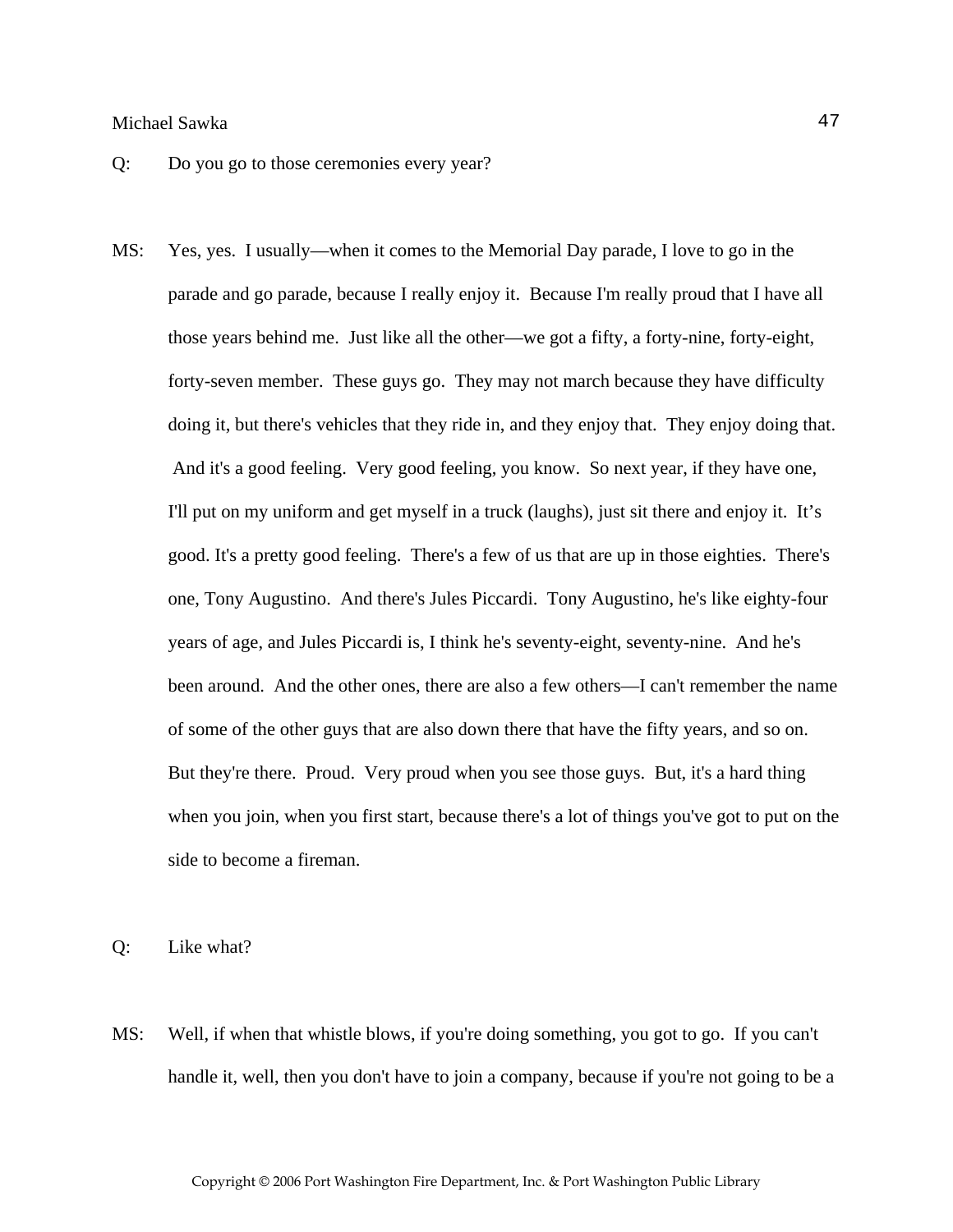member. You're not going to be one. Just to join to be a member. You're a firefighter; that's why you join the Fire Department because you're a firefighter, and they need you to help people. And that's what you're going to do is go out and help the people that call in. As years go by and so on and so on, you can slow down a little bit. You don't have to do as much. But the feeling is, there's always somebody behind you that's also coming in to join and be a member of the Port Washington Fire Department. You know, some of these guys come in, they're eighteen years of age, nineteen years of age. And they want to be volunteers. And they join. They're checked out and so on, to make sure, and they join. They're really happy. Proud to be members of the fire company. Even at the firehouse, you'll see these faces, you say, wow, I'm not that active, but these guys are new. I never saw these guys around. There's a lot of smiles on their faces (laughs). Which is, makes you feel happy that they do that.

- Q: Sure. Is there anything else that we haven't touched on here that you think is important?
- MS: With the Fire Department?
- Q: Uh huh. And with your life as a firefighter?
- MS: Yeah, yeah. No, I think that's about it.
- Q: What do you think the value of this project is? Conducting oral histories with members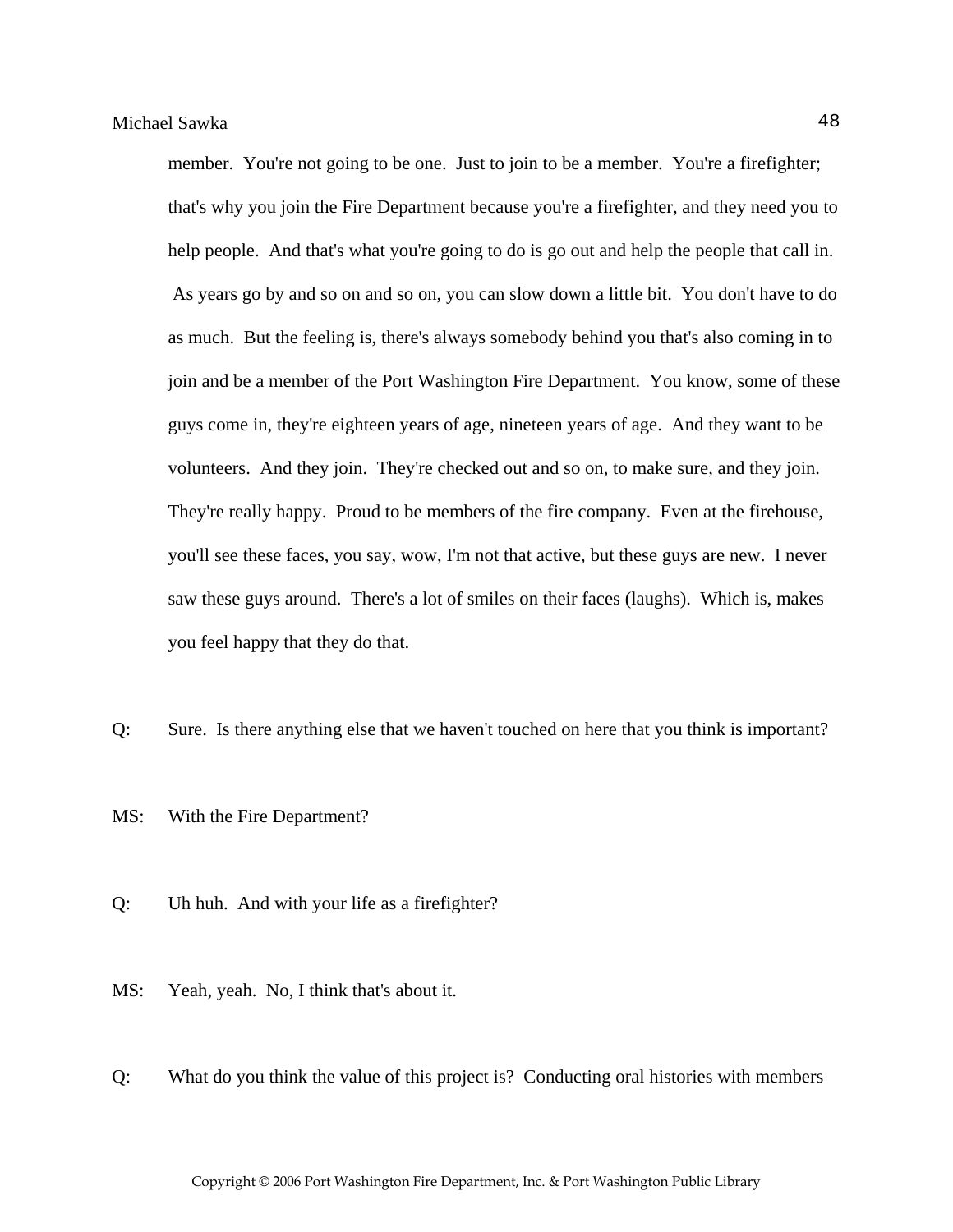of the Port Washington Fire Department?

- MS: Oh, I think it's great, yeah, to have this done. At least, you say to yourself "I may not be around, but yet there's something back there that I'm going to leave that somebody can handle." And every now and then the name will come up. "This guy here, he's been this, he's been that," and so on. But he's down six feet, but yet we didn't forget him. That memory is still there. And even myself, with some of these here guys that might be ten, fifteen, twenty years older than I was, and every now and then, in my mind, they come to me. Some of these guys that were firefighters and so on. Like I said, down at the firehouse, you would talk, and you'd bring these names up, these guys that were the officers and the Chiefs and so on. They're not forgotten. They're always there. Yeah, their lives are not, but their memory is. Which is a good thing.
- Q: Well, you won't be forgotten. I want to thank you so much for a wonderful interview.
- MS: I'm glad that you were able to come.

Q: Thank you.

- MS: Good. Really good. ... [INTERRUPTION] ...
- Q: You mentioned that you were in an accident at work.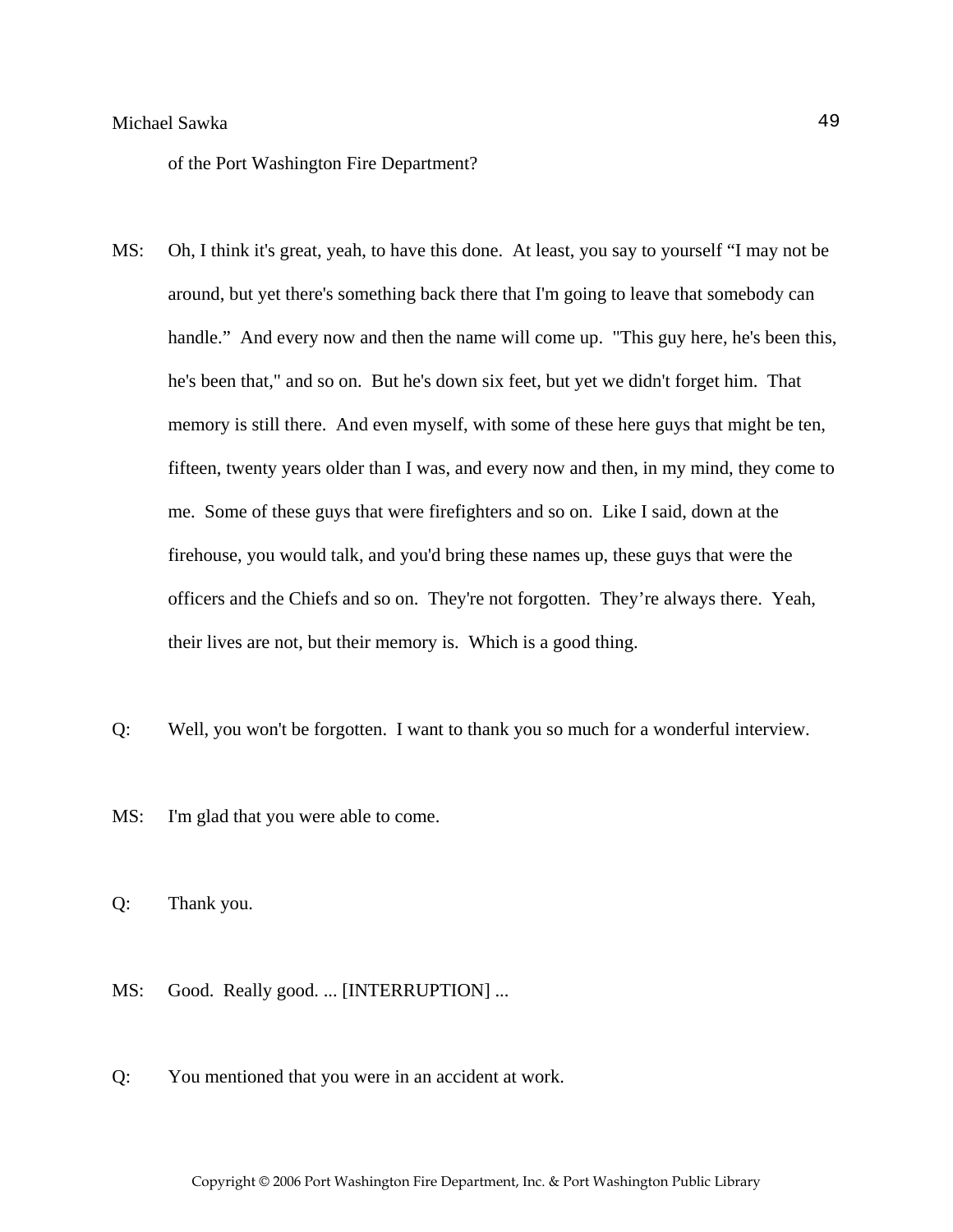# MS: Yes.

- Q: Can you just tell me a little bit about it?
- MS: Well, I was—we were doing work inside of a hopper. We were blocked inside of the hopper with a clamshell bucket, and we were dropped down too fast, and we were thrown to one side of the bucket. And I hit my head, and I had my—it fractured. My whole head was fractured. Jaw was pushed up to one side, and I was rushed over to St. Francis Hospital and they wired me up. Everything closed. And I stood like that for about two, three months before everything healed, was back. Back to normal.
- Q: So, you were back to normal. How long did it take?
- MS: Well, it must have been three—three months or better before they took the wires out of my mouth and I could open my mouth and chew. I even had my teeth knocked out. Five teeth. When I was in the ambulance, I says to the guy, "You have something, do you have a spittoon or something? I got a pebble or stone or something in my mouth. I want to spit it out." When I spit it out, I said, "Oh, my God! They're my teeth" (laughs). Lucky. Yeah, smashed.
- Q: But then you went back to fighting fires after that?